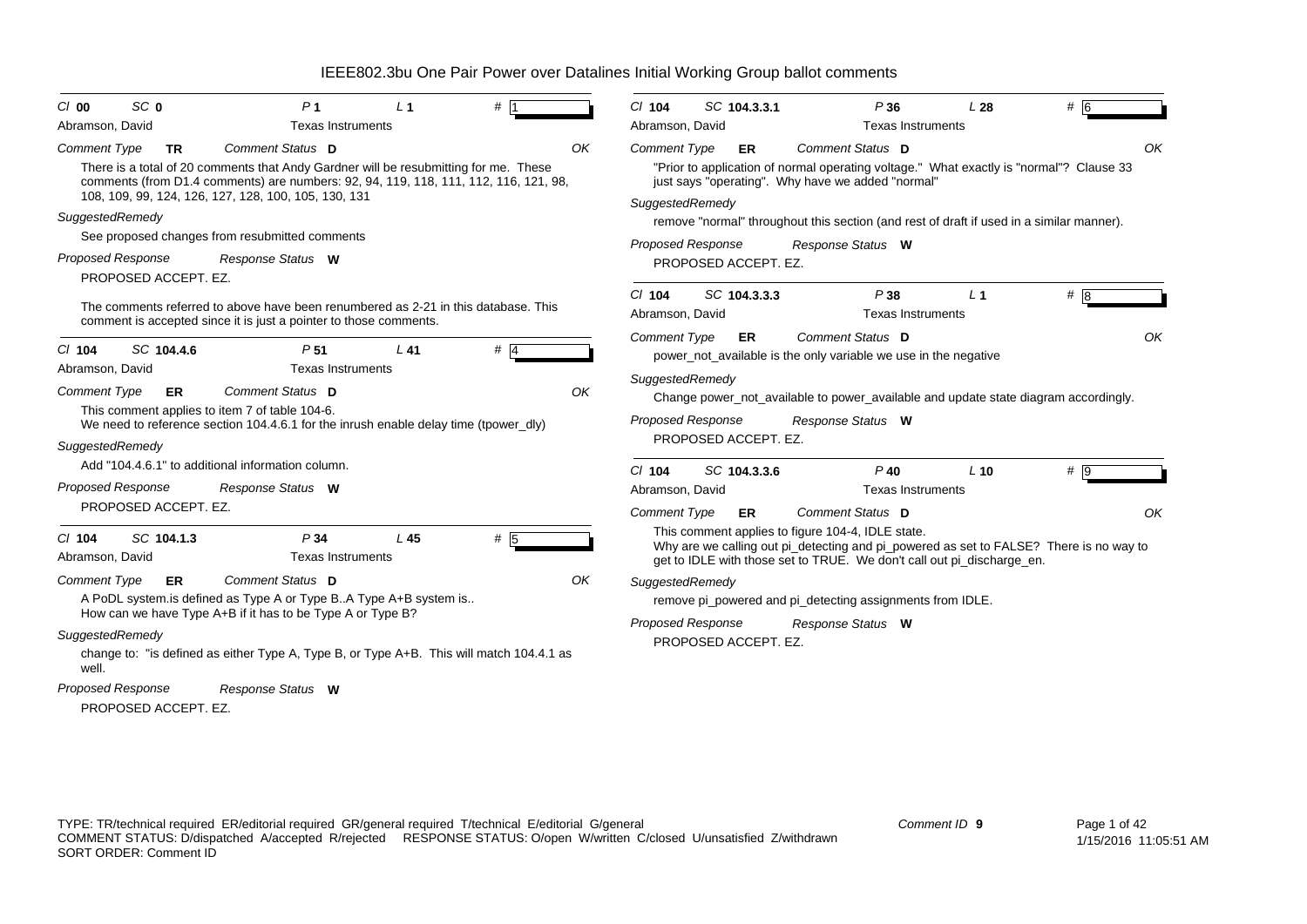| # 12<br>SC 104.3.4.1<br>SC 104.3.6.4<br># $\overline{17}$<br>$P$ 41<br>L32<br>$P$ 45<br>L23<br>$CI$ 104<br>$CI$ 104<br><b>Texas Instruments</b><br>Abramson, David<br>Abramson, David<br><b>Texas Instruments</b><br>Comment Status D<br>OK<br>Comment Status D<br><b>Comment Type</b><br><b>Comment Type</b><br>ER.<br><b>TR</b><br>Poor wording: "All detection currents at the PI shall be within the Ivalid current range as<br>"The specification for Tinrush in Table 104-3 applies to the PSE power up time allowed for<br>specified in Table 104-2 with a valid PD detection signature connected as specified in<br>a PD after completion of detection."<br>Table 104-4.<br>The Tinrush timer does not start until after an optional classification cycle.<br>SuggestedRemedy<br>SuggestedRemedy<br>Reword: "All detection currents at the PI shall be within the Ivalid current range, as<br>Change sentece to: ".after completion of detection and optional classification."<br>specified in Table 104-2, when connected to a valid PD detection signature as specified in<br><b>Proposed Response</b><br>Response Status W<br>Table 104-4."<br>PROPOSED ACCEPT. EZ.<br><b>Proposed Response</b><br>Response Status W<br>PROPOSED ACCEPT. EZ.<br>#20<br>SC 104.6.1<br>P <sub>54</sub><br>$Cl$ 104<br>L <sub>27</sub><br>Abramson, David<br><b>Texas Instruments</b><br># 13<br>SC 104.3.6<br>P <sub>42</sub><br>L41<br>$CI$ 104<br>Comment Status D<br><b>Comment Type</b><br>ER<br>Abramson, David<br><b>Texas Instruments</b><br>We shouldn't call out a direct implementation.<br>Comment Status D<br>OK<br>Comment Type<br>ER<br>SuggestedRemedy<br>"prior to application offull operating voltage."<br>Change "the master device" to "a master device" or "an example of the master device"<br>SuggestedRemedy<br><b>Proposed Response</b><br>Response Status W<br>add space in "of full"<br>PROPOSED ACCEPT. EZ.<br>Proposed Response<br>Response Status W<br>PROPOSED ACCEPT. EZ.<br>Change reference text to "the block diagram of a master device."<br>$#$ 21<br># 14<br>$Cl$ 104<br>SC 104.6.3.1<br>P <sub>55</sub><br>L38<br>SC 104.3.6<br>$P$ 43<br>L7<br>$CI$ 104<br>Abramson, David<br><b>Texas Instruments</b><br><b>Texas Instruments</b><br>Abramson, David<br>Comment Status D<br>Comment Type<br>ER<br>Comment Status D<br>OK<br><b>Comment Type</b><br><b>ER</b><br>This paragraph seems to have a different line spacing than the rest<br>This comment applies to the additional information column in Table 104-3.<br>Be consistant with the "and" when multiple sections/tables are referenced. Currently both<br>SuggestedRemedy<br>"and" and "&" are used.<br>Fix if this is true.<br>SuggestedRemedy<br><b>Proposed Response</b><br>Response Status W<br>Replace all "and"s and "&"s with commas.<br>PROPOSED ACCEPT. EZ.<br><b>Proposed Response</b><br>Response Status W<br>PROPOSED ACCEPT. EZ. |  |  |  |  |    |
|----------------------------------------------------------------------------------------------------------------------------------------------------------------------------------------------------------------------------------------------------------------------------------------------------------------------------------------------------------------------------------------------------------------------------------------------------------------------------------------------------------------------------------------------------------------------------------------------------------------------------------------------------------------------------------------------------------------------------------------------------------------------------------------------------------------------------------------------------------------------------------------------------------------------------------------------------------------------------------------------------------------------------------------------------------------------------------------------------------------------------------------------------------------------------------------------------------------------------------------------------------------------------------------------------------------------------------------------------------------------------------------------------------------------------------------------------------------------------------------------------------------------------------------------------------------------------------------------------------------------------------------------------------------------------------------------------------------------------------------------------------------------------------------------------------------------------------------------------------------------------------------------------------------------------------------------------------------------------------------------------------------------------------------------------------------------------------------------------------------------------------------------------------------------------------------------------------------------------------------------------------------------------------------------------------------------------------------------------------------------------------------------------------------------------------------------------------------------------------------------------------------------------------------------------------------------------------------------------------------------------------------------------------------------------------------------------------------------------------------------------------------------------------------------------------------------------------------------------------------------------------------------------------------------------------------|--|--|--|--|----|
|                                                                                                                                                                                                                                                                                                                                                                                                                                                                                                                                                                                                                                                                                                                                                                                                                                                                                                                                                                                                                                                                                                                                                                                                                                                                                                                                                                                                                                                                                                                                                                                                                                                                                                                                                                                                                                                                                                                                                                                                                                                                                                                                                                                                                                                                                                                                                                                                                                                                                                                                                                                                                                                                                                                                                                                                                                                                                                                                        |  |  |  |  |    |
|                                                                                                                                                                                                                                                                                                                                                                                                                                                                                                                                                                                                                                                                                                                                                                                                                                                                                                                                                                                                                                                                                                                                                                                                                                                                                                                                                                                                                                                                                                                                                                                                                                                                                                                                                                                                                                                                                                                                                                                                                                                                                                                                                                                                                                                                                                                                                                                                                                                                                                                                                                                                                                                                                                                                                                                                                                                                                                                                        |  |  |  |  |    |
|                                                                                                                                                                                                                                                                                                                                                                                                                                                                                                                                                                                                                                                                                                                                                                                                                                                                                                                                                                                                                                                                                                                                                                                                                                                                                                                                                                                                                                                                                                                                                                                                                                                                                                                                                                                                                                                                                                                                                                                                                                                                                                                                                                                                                                                                                                                                                                                                                                                                                                                                                                                                                                                                                                                                                                                                                                                                                                                                        |  |  |  |  | OK |
|                                                                                                                                                                                                                                                                                                                                                                                                                                                                                                                                                                                                                                                                                                                                                                                                                                                                                                                                                                                                                                                                                                                                                                                                                                                                                                                                                                                                                                                                                                                                                                                                                                                                                                                                                                                                                                                                                                                                                                                                                                                                                                                                                                                                                                                                                                                                                                                                                                                                                                                                                                                                                                                                                                                                                                                                                                                                                                                                        |  |  |  |  |    |
|                                                                                                                                                                                                                                                                                                                                                                                                                                                                                                                                                                                                                                                                                                                                                                                                                                                                                                                                                                                                                                                                                                                                                                                                                                                                                                                                                                                                                                                                                                                                                                                                                                                                                                                                                                                                                                                                                                                                                                                                                                                                                                                                                                                                                                                                                                                                                                                                                                                                                                                                                                                                                                                                                                                                                                                                                                                                                                                                        |  |  |  |  |    |
|                                                                                                                                                                                                                                                                                                                                                                                                                                                                                                                                                                                                                                                                                                                                                                                                                                                                                                                                                                                                                                                                                                                                                                                                                                                                                                                                                                                                                                                                                                                                                                                                                                                                                                                                                                                                                                                                                                                                                                                                                                                                                                                                                                                                                                                                                                                                                                                                                                                                                                                                                                                                                                                                                                                                                                                                                                                                                                                                        |  |  |  |  | OK |
|                                                                                                                                                                                                                                                                                                                                                                                                                                                                                                                                                                                                                                                                                                                                                                                                                                                                                                                                                                                                                                                                                                                                                                                                                                                                                                                                                                                                                                                                                                                                                                                                                                                                                                                                                                                                                                                                                                                                                                                                                                                                                                                                                                                                                                                                                                                                                                                                                                                                                                                                                                                                                                                                                                                                                                                                                                                                                                                                        |  |  |  |  |    |
|                                                                                                                                                                                                                                                                                                                                                                                                                                                                                                                                                                                                                                                                                                                                                                                                                                                                                                                                                                                                                                                                                                                                                                                                                                                                                                                                                                                                                                                                                                                                                                                                                                                                                                                                                                                                                                                                                                                                                                                                                                                                                                                                                                                                                                                                                                                                                                                                                                                                                                                                                                                                                                                                                                                                                                                                                                                                                                                                        |  |  |  |  |    |
|                                                                                                                                                                                                                                                                                                                                                                                                                                                                                                                                                                                                                                                                                                                                                                                                                                                                                                                                                                                                                                                                                                                                                                                                                                                                                                                                                                                                                                                                                                                                                                                                                                                                                                                                                                                                                                                                                                                                                                                                                                                                                                                                                                                                                                                                                                                                                                                                                                                                                                                                                                                                                                                                                                                                                                                                                                                                                                                                        |  |  |  |  | OK |
| Replace "&" with "and" throughout the tables.                                                                                                                                                                                                                                                                                                                                                                                                                                                                                                                                                                                                                                                                                                                                                                                                                                                                                                                                                                                                                                                                                                                                                                                                                                                                                                                                                                                                                                                                                                                                                                                                                                                                                                                                                                                                                                                                                                                                                                                                                                                                                                                                                                                                                                                                                                                                                                                                                                                                                                                                                                                                                                                                                                                                                                                                                                                                                          |  |  |  |  |    |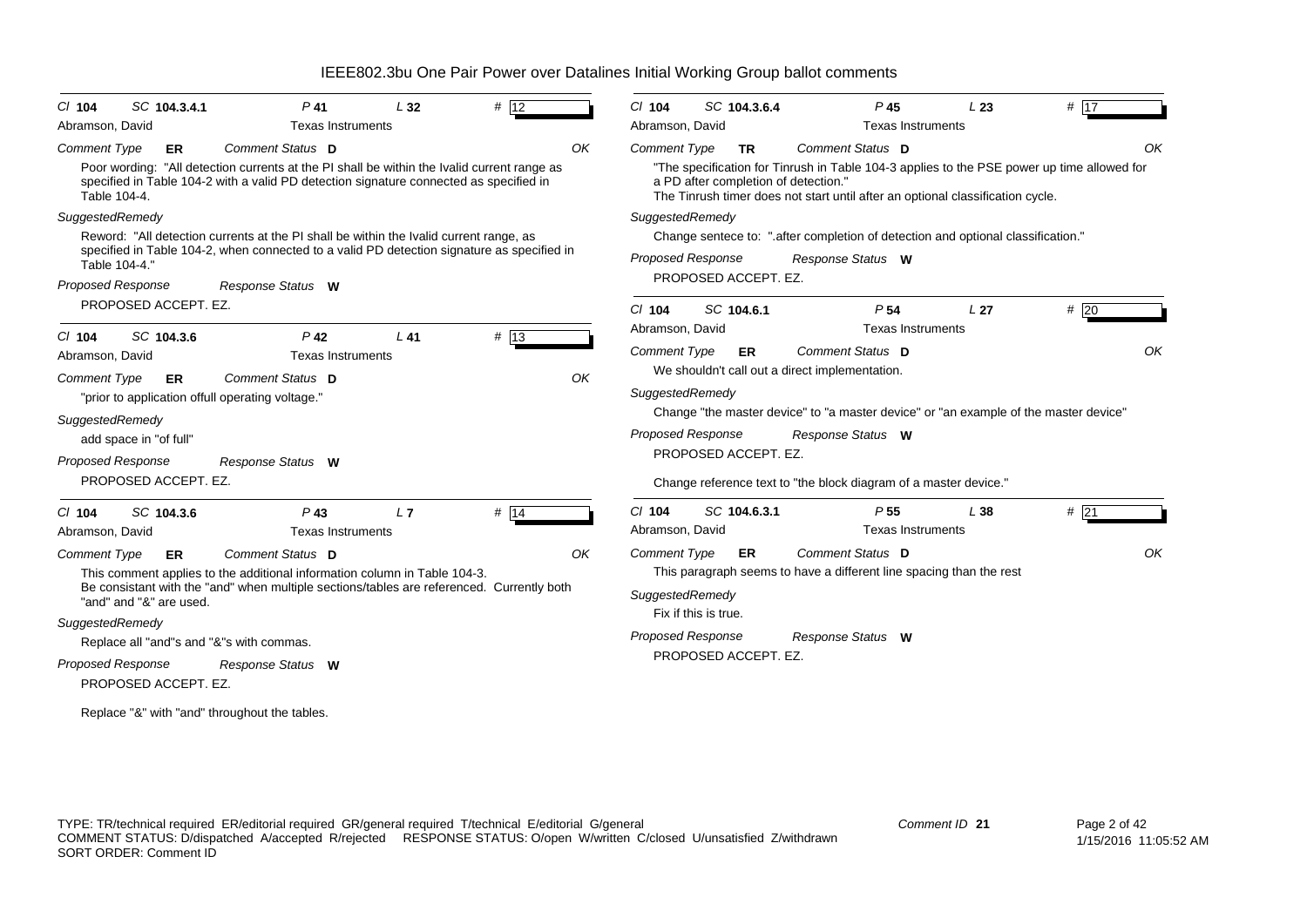| SC 14.1.1.3<br>$Cl$ 30<br>Amason, Dale                                                                  | P <sub>21</sub><br><b>NXP</b>                                                                               | L38             | #22 |    | $Cl$ 00<br>Andrewartha, Mike                   | SC <sub>0</sub>                           | P<br>Microsoft                                                                                                                                                                                                                                       |                | # $\sqrt{25}$ |
|---------------------------------------------------------------------------------------------------------|-------------------------------------------------------------------------------------------------------------|-----------------|-----|----|------------------------------------------------|-------------------------------------------|------------------------------------------------------------------------------------------------------------------------------------------------------------------------------------------------------------------------------------------------------|----------------|---------------|
| <b>Comment Type</b><br>Е                                                                                | Comment Status D<br>Typo in definition of unknown attribute. Should be "true state not yet known".          |                 |     | OK | <b>Comment Type</b>                            | Е                                         | Comment Status D<br>PDF document file bookmarks have extraneous entries that are not clause or subclause                                                                                                                                             |                | ΟK            |
| SuggestedRemedy<br>Change "know" to "known"                                                             | Typo repeated numerous times: 30.14.1.1.4, .5, .6                                                           |                 |     |    | SuggestedRemedy                                | bookmark entries.                         | headings. For example under 104.3 the first 6 paragraphs appear as bookmarks.<br>Correct the paragraph types and regenerate the PDF file to eliminate the extraneous                                                                                 |                |               |
| <b>Proposed Response</b><br>PROPOSED ACCEPT. EZ.                                                        | Response Status W                                                                                           |                 |     |    |                                                | Proposed Response<br>PROPOSED ACCEPT. EZ. | Response Status W                                                                                                                                                                                                                                    |                |               |
| SC 6.4.3<br>$Cl$ 104<br>Amason, Dale                                                                    | P <sub>59</sub><br><b>NXP</b>                                                                               | L <sub>12</sub> | #23 |    | $Cl$ 00<br>Anslow, Pete                        | SC <sub>0</sub>                           | P <sub>1</sub><br>Ciena                                                                                                                                                                                                                              | L <sub>2</sub> | #29           |
| <b>Comment Type</b><br>Е<br>Figure 104-12<br>Font size in certain blocks very small.<br>SuggestedRemedy | Comment Status D<br>Check font size against minimum allowed in IEEE Style Guide. Consider re-drawing figure |                 |     | OK | Comment Type<br>SuggestedRemedy                | Е                                         | Comment Status D<br>This will be an amendment of IEEE Std 802.3-2015<br>Change the variable base_year to 2015 in all files in the book. This should set all<br>instances of "IEEE Std 802.3-201x" and "IEEE Std 802.3-2012" to "IEEE Std 802.3-2015" |                | OK            |
| to make font more easily readible.<br>Proposed Response<br>PROPOSED ACCEPT. EZ.                         | Response Status W                                                                                           |                 |     |    |                                                | Proposed Response<br>PROPOSED ACCEPT. EZ. | Response Status W                                                                                                                                                                                                                                    |                |               |
| SC 104.3.5<br>$Cl$ 104<br>Andrewartha, Mike                                                             | P <sub>42</sub><br>Microsoft                                                                                | $L$ 41          | #24 |    | $Cl$ 00<br>Anslow, Pete<br><b>Comment Type</b> | SC <sub>0</sub><br>Е                      | P <sub>1</sub><br>Ciena<br>Comment Status D                                                                                                                                                                                                          | L30            | # 30<br>OK    |
| <b>Comment Type</b><br>ER<br>Typo: "offull" should be "of full"                                         | Comment Status D                                                                                            |                 |     | OK | SuggestedRemedy                                |                                           | The copyright year should be set to the year that the draft is published in.                                                                                                                                                                         |                |               |
| SuggestedRemedy<br>Change "offull" to "of full"<br>Proposed Response<br>PROPOSED ACCEPT. EZ.            | Response Status W                                                                                           |                 |     |    |                                                | <b>Proposed Response</b>                  | Change the variable copyright_year to 2016 in all files in the book.<br>Response Status W<br>PROPOSED ACCEPT. EZ. See comment 69.                                                                                                                    |                |               |
| See comment 13.                                                                                         |                                                                                                             |                 |     |    |                                                |                                           |                                                                                                                                                                                                                                                      |                |               |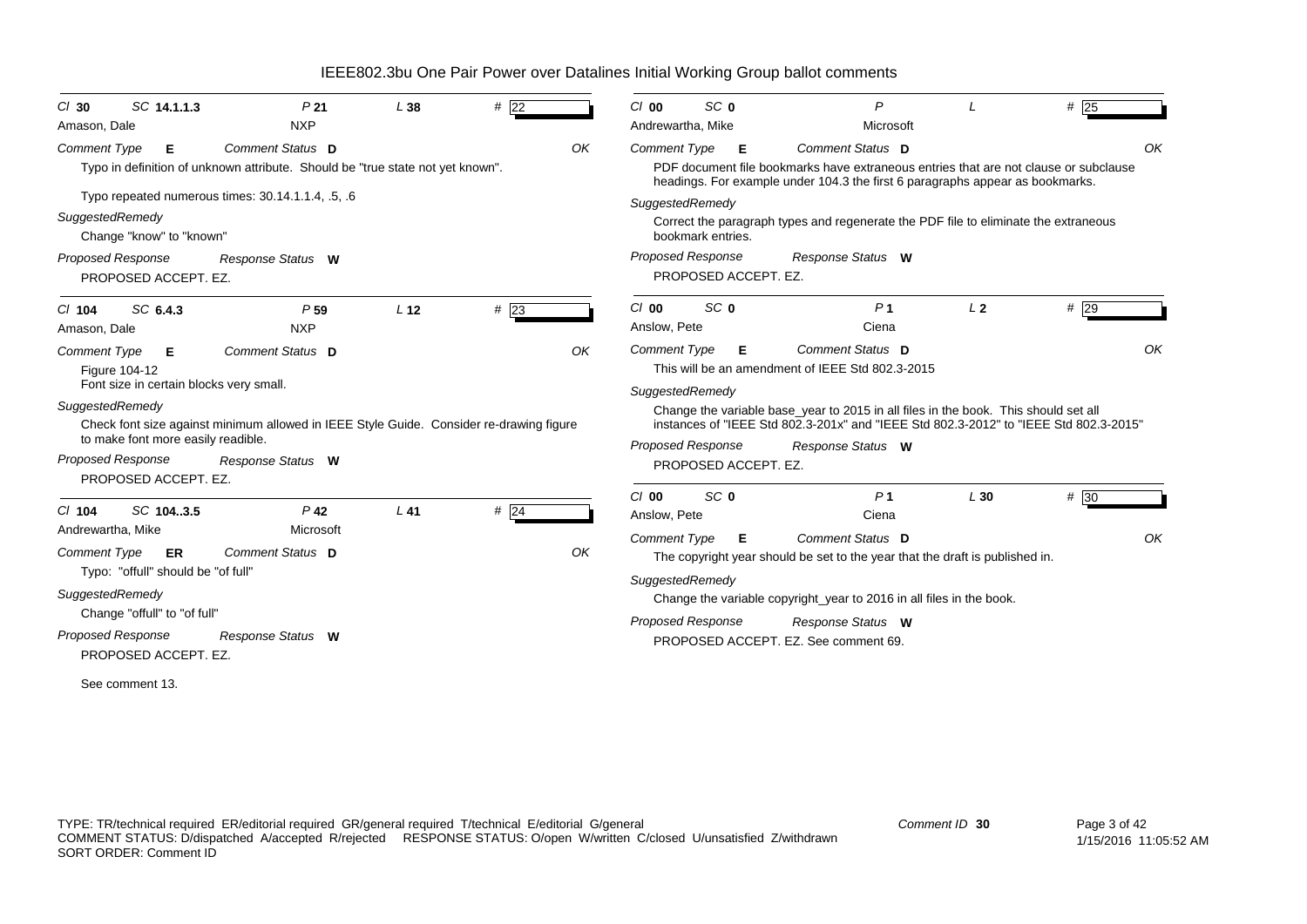| SC FM<br>$CI$ FM                     | $P$ 10                                                                                                                                               | L <sub>13</sub> | #31               | $Cl$ 30             | SC 30.2.3                                        | P <sub>18</sub>                                                                                  | L <sub>1</sub> | $# \overline{34}$ |
|--------------------------------------|------------------------------------------------------------------------------------------------------------------------------------------------------|-----------------|-------------------|---------------------|--------------------------------------------------|--------------------------------------------------------------------------------------------------|----------------|-------------------|
| Anslow, Pete                         | Ciena                                                                                                                                                |                 |                   | Anslow, Pete        |                                                  | Ciena                                                                                            |                |                   |
| <b>Comment Type</b><br>Е             | Comment Status D                                                                                                                                     |                 | OK                | <b>Comment Type</b> | Е                                                | Comment Status D                                                                                 |                | OK                |
|                                      | The description of this amendment has to be completed                                                                                                |                 |                   |                     |                                                  | Figure 30-3 is being changed by the P802.3br draft, which is likely to complete before           |                |                   |
| SuggestedRemedy                      |                                                                                                                                                      |                 |                   | account.            |                                                  | P802.3bu. However, the replacement in this draft does not take the .3br changes into             |                |                   |
| description of the amendment.        | Change "IEEE Std 802.3xxTM-201x" to: "IEEE Std 802.3buTM-201x" and fill in the                                                                       |                 |                   |                     | SuggestedRemedy                                  |                                                                                                  |                |                   |
| <b>Proposed Response</b>             | Response Status W                                                                                                                                    |                 |                   |                     |                                                  | Change the editing instruction to: "Replace Figure 30-3 (as modified by IEEE Std 802.3br-        |                |                   |
| PROPOSED ACCEPT. EZ.                 |                                                                                                                                                      |                 |                   |                     | 201x) with the following:"                       | Use the version in the P802.3br draft as the basis for the changes being made here.              |                |                   |
| See comment 386.                     |                                                                                                                                                      |                 |                   |                     | <b>Proposed Response</b><br>PROPOSED ACCEPT. EZ. | Response Status W                                                                                |                |                   |
| SC 30<br>$CI$ 30                     | P <sub>17</sub>                                                                                                                                      | L <sub>4</sub>  | #32               |                     |                                                  |                                                                                                  |                |                   |
| Anslow, Pete                         | Ciena                                                                                                                                                |                 |                   | $Cl$ 30             | SC 30.2.5                                        | P <sub>19</sub>                                                                                  | $L_3$          | $#$ 35            |
| <b>Comment Type</b><br>Е             | Comment Status D                                                                                                                                     |                 | OK                | Anslow, Pete        |                                                  | Ciena                                                                                            |                |                   |
|                                      | The editing instruction needs to specify where to edit.                                                                                              |                 |                   | <b>Comment Type</b> | Е                                                | Comment Status D                                                                                 |                | OK                |
| SuggestedRemedy                      |                                                                                                                                                      |                 |                   |                     |                                                  | P802.3br, which is likely to complete before P802.3bu, is already adding Tables 30-8 and         |                |                   |
|                                      | Change to: "Change the first paragraph of Clause 30 as follows:                                                                                      |                 |                   | $30-9.$             |                                                  | Also, the last sentence of the first paragraph of 30.2.5 refers to this set of tables and has to |                |                   |
| <b>Proposed Response</b>             | Response Status W                                                                                                                                    |                 |                   |                     |                                                  | be modified to account for any extra tables.                                                     |                |                   |
| PROPOSED ACCEPT. EZ.                 |                                                                                                                                                      |                 |                   | SuggestedRemedy     |                                                  |                                                                                                  |                |                   |
|                                      |                                                                                                                                                      |                 |                   |                     |                                                  | Change the added table to Table 30-10.                                                           |                |                   |
| SC 30.2.2.1<br>$Cl$ 30               | P <sub>17</sub>                                                                                                                                      | L <sub>13</sub> | $# \overline{33}$ |                     |                                                  | Show the last sentence of the first paragraph of 30.2.5 as changing from " are specified         |                |                   |
| Anslow, Pete                         | Ciena                                                                                                                                                |                 |                   | 10."                |                                                  | in Table 30-1a through Table 30-9." to " are specified in Table 30-1a through Table 30-          |                |                   |
| <b>Comment Type</b><br>Е             | Comment Status D                                                                                                                                     |                 | OK                |                     | <b>Proposed Response</b>                         | Response Status W                                                                                |                |                   |
|                                      | For amended clauses, the usual practice is to include one of each level of heading above<br>an amended subclause. Here, 30.2 and 30.2.2 are missing. |                 |                   |                     | PROPOSED ACCEPT. EZ.                             |                                                                                                  |                |                   |
| SuggestedRemedy                      |                                                                                                                                                      |                 |                   |                     |                                                  |                                                                                                  |                |                   |
| Add the headings for 30.2 and 30.2.2 |                                                                                                                                                      |                 |                   |                     |                                                  |                                                                                                  |                |                   |
| <b>Proposed Response</b>             | Response Status W                                                                                                                                    |                 |                   |                     |                                                  |                                                                                                  |                |                   |
| PROPOSED ACCEPT. EZ.                 |                                                                                                                                                      |                 |                   |                     |                                                  |                                                                                                  |                |                   |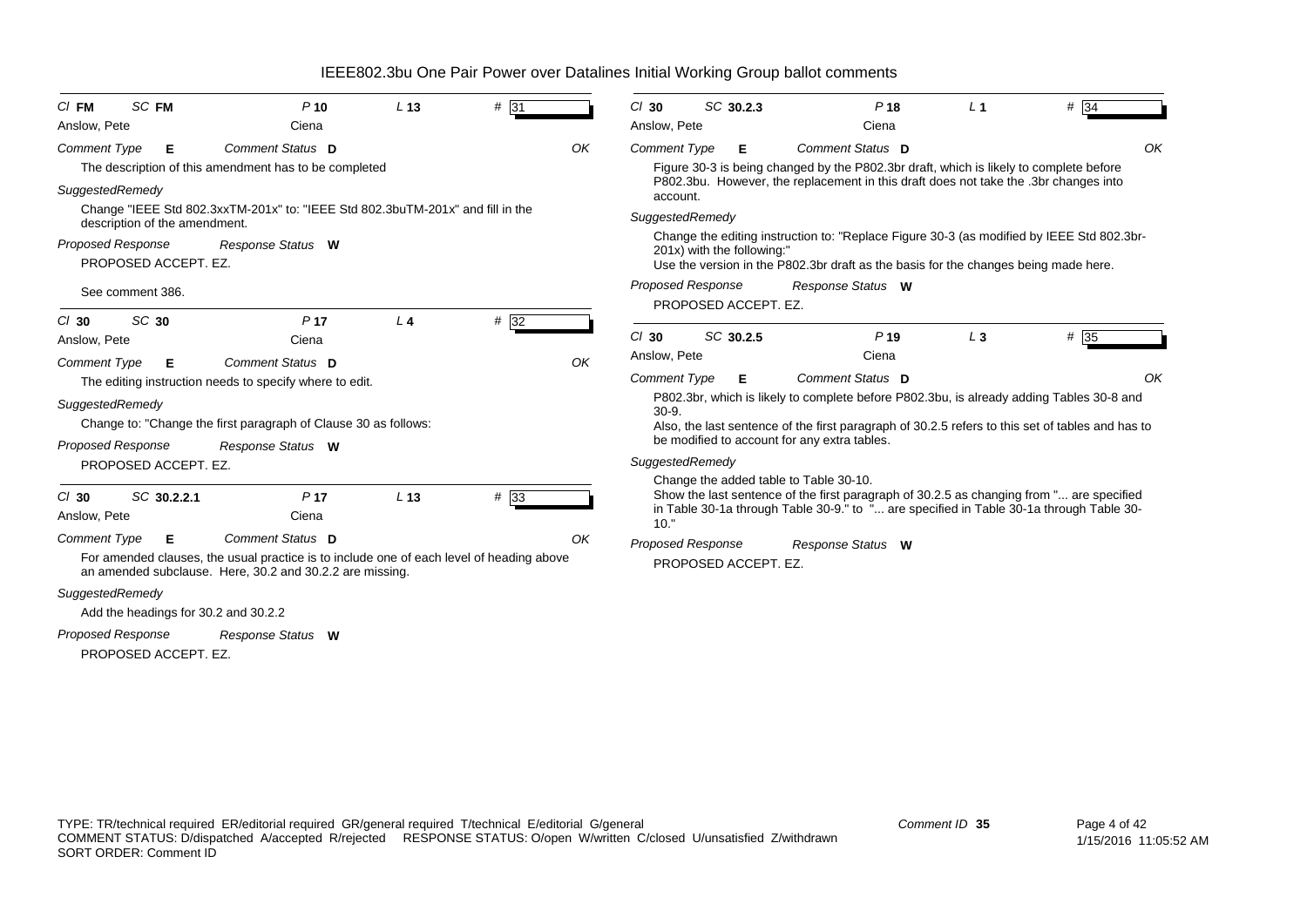| SC 30.14<br>$CI$ 30                               | P20                                                                                                            | L45             | # 36 | $Cl$ 45             | SC 45.2                                          |           | P <sub>27</sub>                                                                                                                                                   | L <sub>13</sub> | # 39   |    |
|---------------------------------------------------|----------------------------------------------------------------------------------------------------------------|-----------------|------|---------------------|--------------------------------------------------|-----------|-------------------------------------------------------------------------------------------------------------------------------------------------------------------|-----------------|--------|----|
| Anslow, Pete                                      | Ciena                                                                                                          |                 |      | Anslow, Pete        |                                                  |           | Ciena                                                                                                                                                             |                 |        |    |
| <b>Comment Type</b><br>Е                          | Comment Status D                                                                                               |                 | OK   | <b>Comment Type</b> |                                                  | <b>TR</b> | Comment Status D                                                                                                                                                  |                 |        | OK |
| There is no editing instruction for 30.14.        | P802.3br, which is likely to complete before P802.3bu, is already adding 30.14.                                |                 |      |                     | address 12 to "OFDM PMA/PMD".                    |           | P802.3bn, which is likely to complete before P802.3bu, is already allocating Device                                                                               |                 |        |    |
| SuggestedRemedy                                   |                                                                                                                |                 |      |                     | SuggestedRemedy                                  |           |                                                                                                                                                                   |                 |        |    |
| 201x) as follows:"<br>Renumber 30.14 to be 30.15. | Insert an editing instruction: "Insert 30.15 after 30.14 (as inserted by IEEE Std 802.3br-                     |                 |      |                     | Change 45.2.7a to 45.2.7b                        |           | Change the device address for "Power unit" to 13 and show the changes to Tables 45-1<br>and 45-2 with respect to the tables as modified by IEEE Std 802.3bn-201x. |                 |        |    |
| <b>Proposed Response</b>                          | Response Status W                                                                                              |                 |      |                     | <b>Proposed Response</b>                         |           | Response Status W                                                                                                                                                 |                 |        |    |
| PROPOSED ACCEPT. EZ.                              |                                                                                                                |                 |      |                     | PROPOSED ACCEPT. EZ.                             |           |                                                                                                                                                                   |                 |        |    |
| See 260.                                          |                                                                                                                |                 |      |                     | See comment 323.                                 |           |                                                                                                                                                                   |                 |        |    |
| SC 30.14.1.1.2<br>$CI$ 30                         | P <sub>21</sub>                                                                                                | L30             | # 37 | $Cl$ 45             | SC 45.2.7a                                       |           | P28                                                                                                                                                               | L <sub>15</sub> | # 40   |    |
| Anslow, Pete                                      | Ciena                                                                                                          |                 |      | Anslow, Pete        |                                                  |           | Ciena                                                                                                                                                             |                 |        |    |
| <b>Comment Type</b><br>Е                          | Comment Status D                                                                                               |                 | OK   | <b>Comment Type</b> | Е                                                |           | Comment Status D                                                                                                                                                  |                 |        | OK |
| "Clause 45" should be a cross-reference           |                                                                                                                |                 |      |                     |                                                  |           | In Table 45-211e, the register names should not end in "register"                                                                                                 |                 |        |    |
| SuggestedRemedy                                   |                                                                                                                |                 |      |                     | SuggestedRemedy                                  |           |                                                                                                                                                                   |                 |        |    |
| subclauses of 30.14 (10 instances)                | Make "Clause 45" a cross-reference (with format ClauseNumber) here and throughout the                          |                 |      |                     |                                                  |           | Remove "register" from the three register names in Table 45-211e                                                                                                  |                 |        |    |
| <b>Proposed Response</b>                          | Response Status W                                                                                              |                 |      |                     | <b>Proposed Response</b><br>PROPOSED ACCEPT. EZ. |           | Response Status W                                                                                                                                                 |                 |        |    |
| PROPOSED ACCEPT. EZ.                              |                                                                                                                |                 |      |                     |                                                  |           |                                                                                                                                                                   |                 |        |    |
|                                                   |                                                                                                                |                 |      | $CI$ 45             | SC 45.2.7a.2.6                                   |           | P <sub>31</sub>                                                                                                                                                   | $L_6$           | $#$ 41 |    |
| SC 30.14.1.1.4<br>$CI$ 30<br>Anslow, Pete         | P <sub>22</sub><br>Ciena                                                                                       | L <sub>15</sub> | #38  | Anslow, Pete        |                                                  |           | Ciena                                                                                                                                                             |                 |        |    |
|                                                   |                                                                                                                |                 |      | <b>Comment Type</b> | Е                                                |           | Comment Status D                                                                                                                                                  |                 |        | OK |
| <b>Comment Type</b><br>Е                          | Comment Status D                                                                                               |                 | OK   |                     |                                                  |           | "45.2" should be a cross-reference.                                                                                                                               |                 |        |    |
|                                                   | When referencing other places in the standard, we do not include "subclause"                                   |                 |      |                     | SuggestedRemedy                                  |           |                                                                                                                                                                   |                 |        |    |
| SuggestedRemedy                                   |                                                                                                                |                 |      |                     | Make "45.2" a cross-reference.                   |           |                                                                                                                                                                   |                 |        |    |
|                                                   | Change "in subclause 104.3.1" to "in 104.3.1"<br>In 30.14.1.1.5, change "in subclause 104.4.1" to "in 104.4.1" |                 |      |                     | <b>Proposed Response</b>                         |           | Response Status W                                                                                                                                                 |                 |        |    |
| <b>Proposed Response</b>                          | Response Status W                                                                                              |                 |      |                     | PROPOSED ACCEPT. EZ.                             |           |                                                                                                                                                                   |                 |        |    |
| PROPOSED ACCEPT. EZ.                              |                                                                                                                |                 |      |                     |                                                  |           |                                                                                                                                                                   |                 |        |    |
| See 194.                                          |                                                                                                                |                 |      |                     |                                                  |           |                                                                                                                                                                   |                 |        |    |
|                                                   |                                                                                                                |                 |      |                     |                                                  |           |                                                                                                                                                                   |                 |        |    |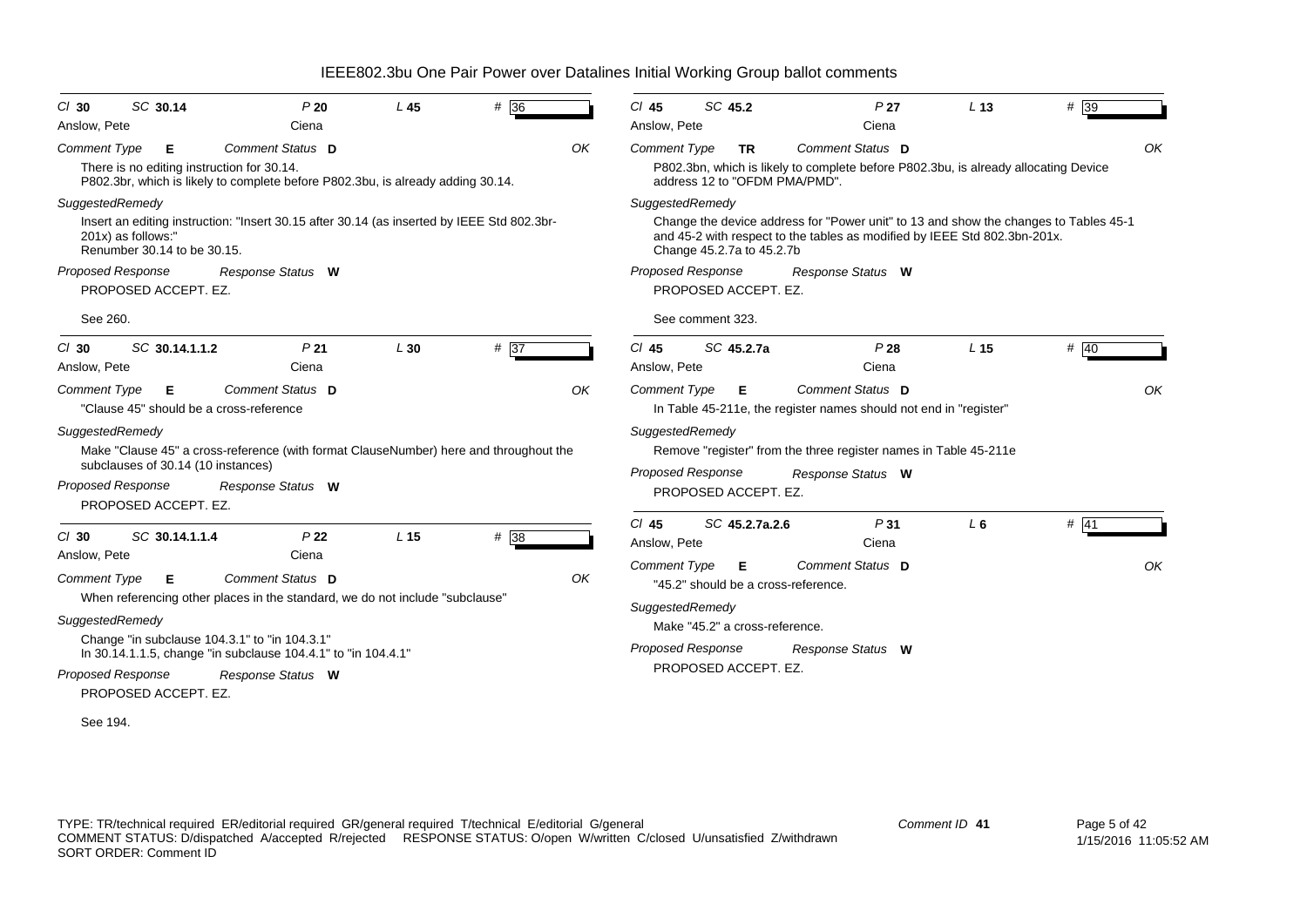| $CI$ 45                  | SC 45.2.7a.2.8                     |                                                                                                                                       | P31 | L <sub>15</sub> | $#$ 42                                                                                |    | $Cl$ 104                 | SC 104.1.2                     | P34                                                                                                                                                                                                                                             | L <sub>1</sub>  | # 45                                                                                          |
|--------------------------|------------------------------------|---------------------------------------------------------------------------------------------------------------------------------------|-----|-----------------|---------------------------------------------------------------------------------------|----|--------------------------|--------------------------------|-------------------------------------------------------------------------------------------------------------------------------------------------------------------------------------------------------------------------------------------------|-----------------|-----------------------------------------------------------------------------------------------|
| Anslow, Pete             |                                    | Ciena                                                                                                                                 |     |                 |                                                                                       |    | Anslow, Pete             |                                | Ciena                                                                                                                                                                                                                                           |                 |                                                                                               |
| <b>Comment Type</b>      | Е                                  | Comment Status D                                                                                                                      |     |                 |                                                                                       | ΟK | <b>Comment Type</b>      | Е                              | Comment Status D                                                                                                                                                                                                                                |                 | OK                                                                                            |
|                          | tables and not listed in the text. |                                                                                                                                       |     |                 | Many bit combinations are reserved for future use in Clause 45. This is shown in the  |    |                          | per the 802.3 Frame template). | According to the IEEE style manual figure titles should be "centered below the figure" (as                                                                                                                                                      |                 |                                                                                               |
| SuggestedRemedy          |                                    |                                                                                                                                       |     |                 |                                                                                       |    | SuggestedRemedy          |                                |                                                                                                                                                                                                                                                 |                 |                                                                                               |
|                          | reserved for future use."          | Delete the sentence "The combinations '1010' thru '1111' for bits 12.1.6:3 have been                                                  |     |                 |                                                                                       |    | through $104-13$ .       |                                |                                                                                                                                                                                                                                                 |                 | Move the titles for all figures to be centred below the figure. This applies to Figures 104-1 |
|                          |                                    | Also, in 45.2.7a.2.9, delete the paragraph "The combinations '111' and '110' for bits<br>12.1.2:0 have been reserved for future use." |     |                 |                                                                                       |    | <b>Proposed Response</b> |                                | Response Status W                                                                                                                                                                                                                               |                 |                                                                                               |
| Proposed Response        |                                    | Response Status W                                                                                                                     |     |                 |                                                                                       |    |                          | PROPOSED ACCEPT. EZ.           |                                                                                                                                                                                                                                                 |                 |                                                                                               |
|                          | PROPOSED ACCEPT. EZ.               |                                                                                                                                       |     |                 |                                                                                       |    | $Cl$ 104                 | SC 104.2                       | P35                                                                                                                                                                                                                                             | L <sub>18</sub> | # 46                                                                                          |
|                          |                                    |                                                                                                                                       |     |                 |                                                                                       |    | Anslow, Pete             |                                | Ciena                                                                                                                                                                                                                                           |                 |                                                                                               |
| See 209.                 |                                    |                                                                                                                                       |     |                 |                                                                                       |    | Comment Type             | <b>TR</b>                      | Comment Status D                                                                                                                                                                                                                                |                 | OK                                                                                            |
| $CI$ 104                 | SC 104.1.2                         |                                                                                                                                       | P33 | L33             | $#$ 43                                                                                |    | Subclause 1.2.6 is:      |                                |                                                                                                                                                                                                                                                 |                 |                                                                                               |
| Anslow, Pete             |                                    | Ciena                                                                                                                                 |     |                 |                                                                                       |    |                          |                                | 1.2.6 Accuracy and resolution of numerical quantities                                                                                                                                                                                           |                 |                                                                                               |
| <b>Comment Type</b>      | E<br>Space missing in "IEEE802.3"  | Comment Status D                                                                                                                      |     |                 |                                                                                       | OK |                          |                                | number of significant digits and trailing zeros having no significance.                                                                                                                                                                         |                 | Unless otherwise stated, numerical limits in this standard are to be taken as exact, with the |
| SuggestedRemedy          |                                    |                                                                                                                                       |     |                 |                                                                                       |    |                          |                                | Consequently trailing zeros after the decimal point are generally not shown in 802.3.                                                                                                                                                           |                 |                                                                                               |
|                          | Change "IEEE802.3" to "IEEE 802.3" |                                                                                                                                       |     |                 |                                                                                       |    | <b>SuggestedRemedy</b>   |                                |                                                                                                                                                                                                                                                 |                 |                                                                                               |
| Proposed Response        | PROPOSED ACCEPT. EZ.               | Response Status W                                                                                                                     |     |                 |                                                                                       |    | point.                   |                                | On page 35 line 18 and page 62 line 19, change "6.0omega" to "6 omega" (use a non-<br>breaking space (Ctrl space) between the number and its unit).<br>In Tables 104-1, 104-3, 104-4, 104-6, 104-7, remove all trailing zeros after the decimal |                 |                                                                                               |
| See 213.                 |                                    |                                                                                                                                       |     |                 |                                                                                       |    | <b>Proposed Response</b> |                                | Response Status W                                                                                                                                                                                                                               |                 |                                                                                               |
| $Cl$ 104                 | SC 104.1.2                         |                                                                                                                                       | P33 | $L_6$           | $\#$ 44                                                                               |    |                          | PROPOSED ACCEPT. EZ.           |                                                                                                                                                                                                                                                 |                 |                                                                                               |
| Anslow, Pete             |                                    | Ciena                                                                                                                                 |     |                 |                                                                                       |    |                          |                                |                                                                                                                                                                                                                                                 |                 |                                                                                               |
| Comment Type             | Е                                  | Comment Status D                                                                                                                      |     |                 |                                                                                       | OK | $Cl$ 104                 | SC 104.2                       | P35                                                                                                                                                                                                                                             | L32             | # $47$                                                                                        |
|                          |                                    | http://www.ieee802.org/3/WG_tools/editorial/requirements/words.html requires:                                                         |     |                 |                                                                                       |    | Anslow, Pete             |                                | Ciena                                                                                                                                                                                                                                           |                 |                                                                                               |
|                          | Physical Layer (always capped)     |                                                                                                                                       |     |                 |                                                                                       |    | <b>Comment Type</b>      | Е                              | Comment Status D                                                                                                                                                                                                                                |                 | OK                                                                                            |
| SuggestedRemedy          |                                    |                                                                                                                                       |     |                 | Change "physical layers" to "Physical Layers" page 33 lines 6 and 36, page 53 line 35 |    |                          |                                | numbered a, b, etc. and be associated with the table.                                                                                                                                                                                           |                 | The footnotes to Table 104-1 are not according to the IEEE style manual. They should be       |
|                          |                                    | Change "physical layer" to "Physical Layer" page 33 line 9                                                                            |     |                 |                                                                                       |    | SuggestedRemedy          |                                |                                                                                                                                                                                                                                                 |                 |                                                                                               |
|                          |                                    | Change "Physical layer" to "Physical Layer" page 33 line 16                                                                           |     |                 |                                                                                       |    |                          |                                | Place the insertion point at the position for the footnote (e.g. at the end of "VPSE(max)                                                                                                                                                       |                 |                                                                                               |
| <b>Proposed Response</b> |                                    | Response Status W                                                                                                                     |     |                 |                                                                                       |    |                          |                                | (V)"), then Special, Footnote will insert a suitable table footnote.                                                                                                                                                                            |                 |                                                                                               |
|                          | PROPOSED ACCEPT. EZ.               |                                                                                                                                       |     |                 |                                                                                       |    | <b>Proposed Response</b> | PROPOSED ACCEPT. EZ.           | Response Status W                                                                                                                                                                                                                               |                 |                                                                                               |
|                          |                                    |                                                                                                                                       |     |                 |                                                                                       |    |                          |                                |                                                                                                                                                                                                                                                 |                 |                                                                                               |

TYPE: TR/technical required ER/editorial required GR/general required T/technical E/editorial G/general COMMENT STATUS: D/dispatched A/accepted R/rejected RESPONSE STATUS: O/open W/written C/closed U/unsatisfied Z/withdrawn SORT ORDER: Comment ID *Comment ID* **47**

 Page 6 of 42 1/15/2016 11:05:52 AM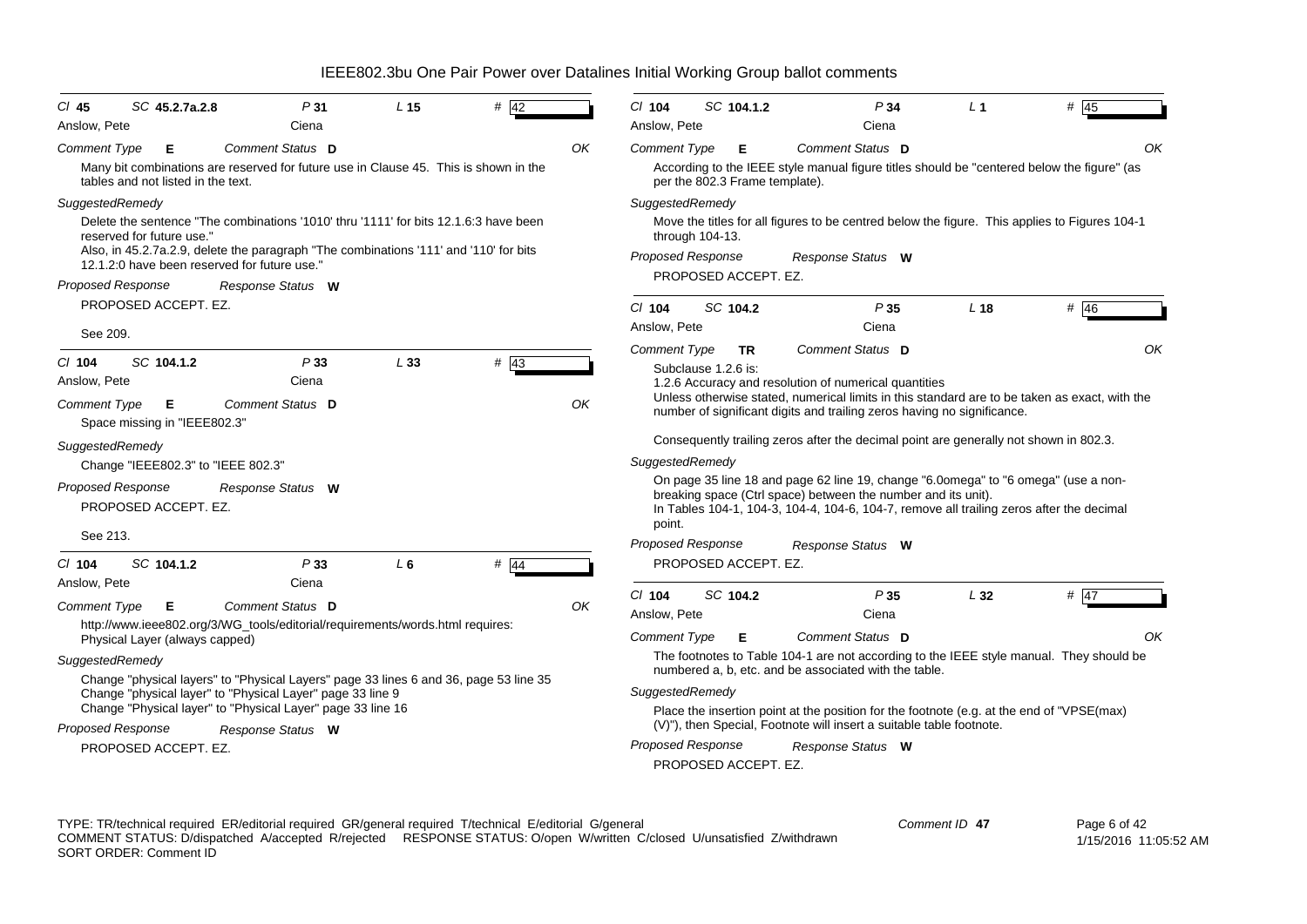| $CI$ 104                                                                                              | SC 104.3.4.1                              | $P$ 41                                                                                                                                                                                                                                                                                                                                                                                                      | $L$ 40         | # $48$ |    | $Cl$ 104                                                                                                          |        | SC 104.7.4.1                                                           | P62                                                                                                                                                                                                                                                                                                                                                  | $L$ 16          | # 52 |    |
|-------------------------------------------------------------------------------------------------------|-------------------------------------------|-------------------------------------------------------------------------------------------------------------------------------------------------------------------------------------------------------------------------------------------------------------------------------------------------------------------------------------------------------------------------------------------------------------|----------------|--------|----|-------------------------------------------------------------------------------------------------------------------|--------|------------------------------------------------------------------------|------------------------------------------------------------------------------------------------------------------------------------------------------------------------------------------------------------------------------------------------------------------------------------------------------------------------------------------------------|-----------------|------|----|
| Anslow. Pete                                                                                          |                                           | Ciena                                                                                                                                                                                                                                                                                                                                                                                                       |                |        |    | Anslow. Pete                                                                                                      |        |                                                                        | Ciena                                                                                                                                                                                                                                                                                                                                                |                 |      |    |
| Comment Type                                                                                          | Е<br>The IEEE style manual says:          | Comment Status D<br>"An em dash (-) should be used to indicate the lack of data for a particular cell in a table."                                                                                                                                                                                                                                                                                          |                |        | OK | Comment Type                                                                                                      |        | Е                                                                      | <b>Comment Status D</b><br>The order of columns in the tables in 104.7.4.1 through 104.7.4.7 is not the same as for the<br>PICS in all other recent amendments and the 802.3 template.                                                                                                                                                               |                 |      | OK |
| SuggestedRemedy                                                                                       |                                           | Insert an em dash (Ctrl-q Shft-q) in all empty cells in the Min and Max column of Tables<br>104-2, 104-3, 104-4, 104-5, 104-6, 104-7                                                                                                                                                                                                                                                                        |                |        |    | SuggestedRemedy                                                                                                   |        |                                                                        | Move the Value/Comment column in the tables in 104.7.4.1 through 104.7.4.7 to be<br>between the Subclause and Status columns.                                                                                                                                                                                                                        |                 |      |    |
| Proposed Response                                                                                     | PROPOSED ACCEPT. EZ.                      | Response Status W                                                                                                                                                                                                                                                                                                                                                                                           |                |        |    | <b>Proposed Response</b>                                                                                          |        | PROPOSED ACCEPT. EZ.                                                   | Response Status W                                                                                                                                                                                                                                                                                                                                    |                 |      |    |
| $Cl$ 104                                                                                              | SC 104.7                                  | P61                                                                                                                                                                                                                                                                                                                                                                                                         | L <sub>2</sub> | $#$ 49 |    | See comment 235.                                                                                                  |        |                                                                        |                                                                                                                                                                                                                                                                                                                                                      |                 |      |    |
| Anslow, Pete<br><b>Comment Type</b><br>SuggestedRemedy<br>Proposed Response<br>C/ 104<br>Anslow, Pete | Е<br>PROPOSED ACCEPT. EZ.<br>SC 104.7.2.2 | Ciena<br>Comment Status D<br>The quoted clause title is incorrect in three places on Page 104.7 and in the title of 104.7.4<br>In the title of 104.7, the first sentence of 104.7.1, in the Table in 104.7.2.2, and in the title<br>of 104.7.4, change the text after "Clause 104," to "Single-Pair Power over Data Lines<br>(PoDL)" to match the title of Clause 104.<br>Response Status W<br>P61<br>Ciena | $L$ 43         | # 50   | OK | C/ 104A<br>Anslow, Pete<br><b>Comment Type</b><br>be referenced.<br>SuggestedRemedy<br><b>Proposed Response</b>   |        | SC 104A.1<br>Е<br>with format "EquationNumber"<br>PROPOSED ACCEPT. EZ. | P <sub>71</sub><br>Ciena<br>Comment Status D<br>It is a good idea to give all equations like this an equation number so that they can easily<br>Add equation number 104A-1 by applying paragraph tag "Aequation". Change " Is given<br>by:" to " Is given by Equation (104A-1):" where "Equation (104A-1)" is a cross-reference<br>Response Status W | L <sub>12</sub> | # 53 | OK |
| <b>Comment Type</b><br>SuggestedRemedy<br>Proposed Response                                           | Е<br>PROPOSED ACCEPT. EZ.                 | Comment Status D<br>"IEEE Std 802.3xx-201x" should be "IEEE Std 802.3bu-201x"<br>Change "IEEE Std 802.3xx-201x" to "IEEE Std 802.3bu-201x"<br>Response Status W                                                                                                                                                                                                                                             |                |        | OK | $Cl$ 104<br>Brown, Matt<br><b>Comment Type</b><br>Times New Roman.<br>SuggestedRemedy<br><b>Proposed Response</b> | SC 104 | Е<br>Figure 104-{1,2,4,5,6,9,10,11,13}<br>PROPOSED ACCEPT. EZ.         | P33<br><b>APM</b><br>Comment Status D<br>Many figures use Calibri font. For graphics, the style manual recommends use of Arial or<br>Change font to one of the recommended fonts in the following figures:<br>Response Status W                                                                                                                      | L <sub>0</sub>  | # 55 | OK |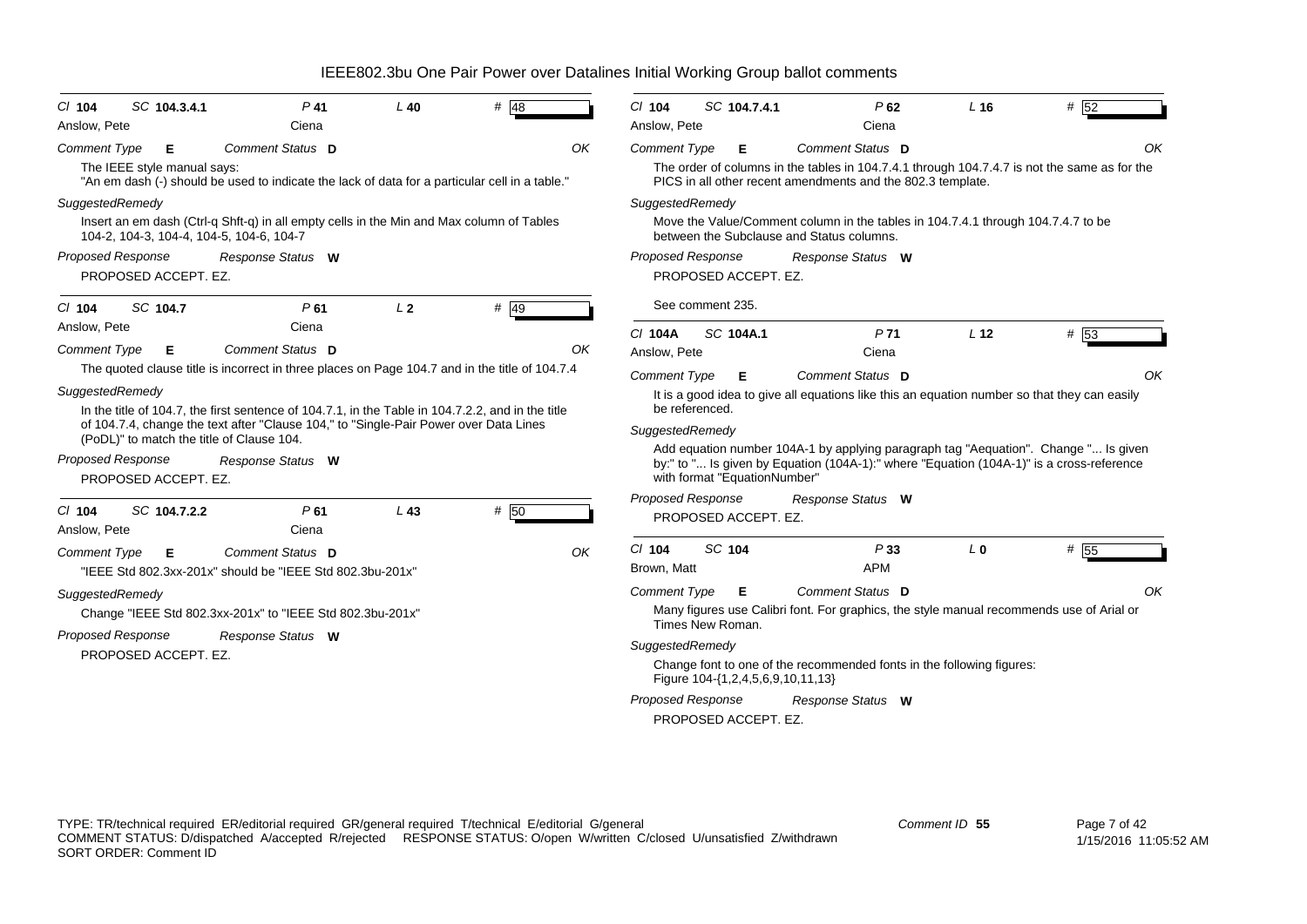| $CI$ 104<br>Brown, Matt                                     | SC 104                              | P33<br><b>APM</b>                                                                                                                                                                                                                                 | $L_0$           | # 56 |    | $Cl$ 104<br>Carlson, Steven                 | SC 104.6.2                               | P <sub>55</sub><br>High Speed Design, In                                                                                                                                                | L 6             | # 59 |
|-------------------------------------------------------------|-------------------------------------|---------------------------------------------------------------------------------------------------------------------------------------------------------------------------------------------------------------------------------------------------|-----------------|------|----|---------------------------------------------|------------------------------------------|-----------------------------------------------------------------------------------------------------------------------------------------------------------------------------------------|-----------------|------|
| <b>Comment Type</b><br>recommends 8 pt.                     | Е                                   | Comment Status D<br>Many figure use font size that is too small read. Rendered at 4-6 pt. Style guide                                                                                                                                             |                 |      | OK | Comment Type                                | ER.                                      | Comment Status D<br>In Figure 104-8-SCCP slave block diagram, the same issues are present in the figure.                                                                                |                 | OK   |
| SuggestedRemedy<br>Figure 104-{7,8,12}<br>Proposed Response | PROPOSED ACCEPT. EZ.                | Increase font size to at least 8 pt in the following figures:<br>Response Status W                                                                                                                                                                |                 |      |    | SuggestedRemedy<br><b>Proposed Response</b> | PROPOSED ACCEPT. EZ.<br>See comment 57.  | Please change the figure per the previous comment on Figure 104-7- SCCP master block<br>diagram. Remove the "and ROM" as this assumes a particular implementation.<br>Response Status W |                 |      |
| $CI$ 104<br>Carlson, Steven                                 | SC 104.6.1                          | P <sub>54</sub><br>High Speed Design, In                                                                                                                                                                                                          | L29             | # 57 |    | $Cl$ 104                                    | SC 104.7.4.1                             | $P$ 62                                                                                                                                                                                  | L <sub>15</sub> | # 60 |
| <b>Comment Type</b>                                         | <b>ER</b>                           | Comment Status D<br>Figure 104-7- SCCP master block diagram<br>The figure looks more appropriate for an IC datasheet than a standards document.                                                                                                   |                 |      | OK | Carlson, Steven<br><b>Comment Type</b>      | ER                                       | High Speed Design, In<br>Comment Status D<br>The PICS table does not follow the standard column format of                                                                               |                 | OK   |
| SuggestedRemedy                                             |                                     | In Figure 104-7- SCCP master block diagram, remove the triangle symbol (presumably a<br>receiver buffer, but not explicitly called out as such) and label the input line SCCP RX.<br>Label the transmit line SCCP TX and remove the SPST graphic. |                 |      |    | SuggestedRemedy                             | Re-arrange columns to                    | Item Feature Subclause Value/Comment Status Support                                                                                                                                     |                 |      |
| Proposed Response                                           | PROPOSED ACCEPT. EZ.                | Response Status W                                                                                                                                                                                                                                 |                 |      |    | Proposed Response                           |                                          | Item Feature Subclause Value/Comment Status Support<br>Response Status W                                                                                                                |                 |      |
| $CI$ 104<br>Carlson, Steven                                 | SC 104.6                            | P <sub>54</sub><br>High Speed Design, In                                                                                                                                                                                                          | L <sub>19</sub> | # 58 |    |                                             | PROPOSED ACCEPT. EZ.<br>See comment 235. |                                                                                                                                                                                         |                 |      |
| <b>Comment Type</b>                                         | ER<br>a partiuclaur implementation. | Comment Status D<br>The current text, "SCCP is an open-drain, half-duplex bidirectional serial data bus," implies                                                                                                                                 |                 |      | OK | $Cl$ 01<br>Chalupsky, David                 | SC 1.4.2                                 | P <sub>16</sub><br>Intel Corp.                                                                                                                                                          | L <sub>8</sub>  | # 64 |
| SuggestedRemedy<br>Change to:                               |                                     |                                                                                                                                                                                                                                                   |                 |      |    | <b>Comment Type</b>                         | Е                                        | Comment Status D<br>missing space between PoDL and Unregulated                                                                                                                          |                 | OK   |
|                                                             | bidirectional serial data bus.      | SCCP is a current-sinking, wire-OR (e.g. open-drain or open-collector), half-duplex                                                                                                                                                               |                 |      |    | SuggestedRemedy<br>add space                |                                          |                                                                                                                                                                                         |                 |      |
| <b>Proposed Response</b>                                    | PROPOSED ACCEPT. EZ.                | Response Status W                                                                                                                                                                                                                                 |                 |      |    | <b>Proposed Response</b>                    | PROPOSED ACCEPT. EZ.                     | Response Status W                                                                                                                                                                       |                 |      |
|                                                             |                                     |                                                                                                                                                                                                                                                   |                 |      |    |                                             | See comment 79.                          |                                                                                                                                                                                         |                 |      |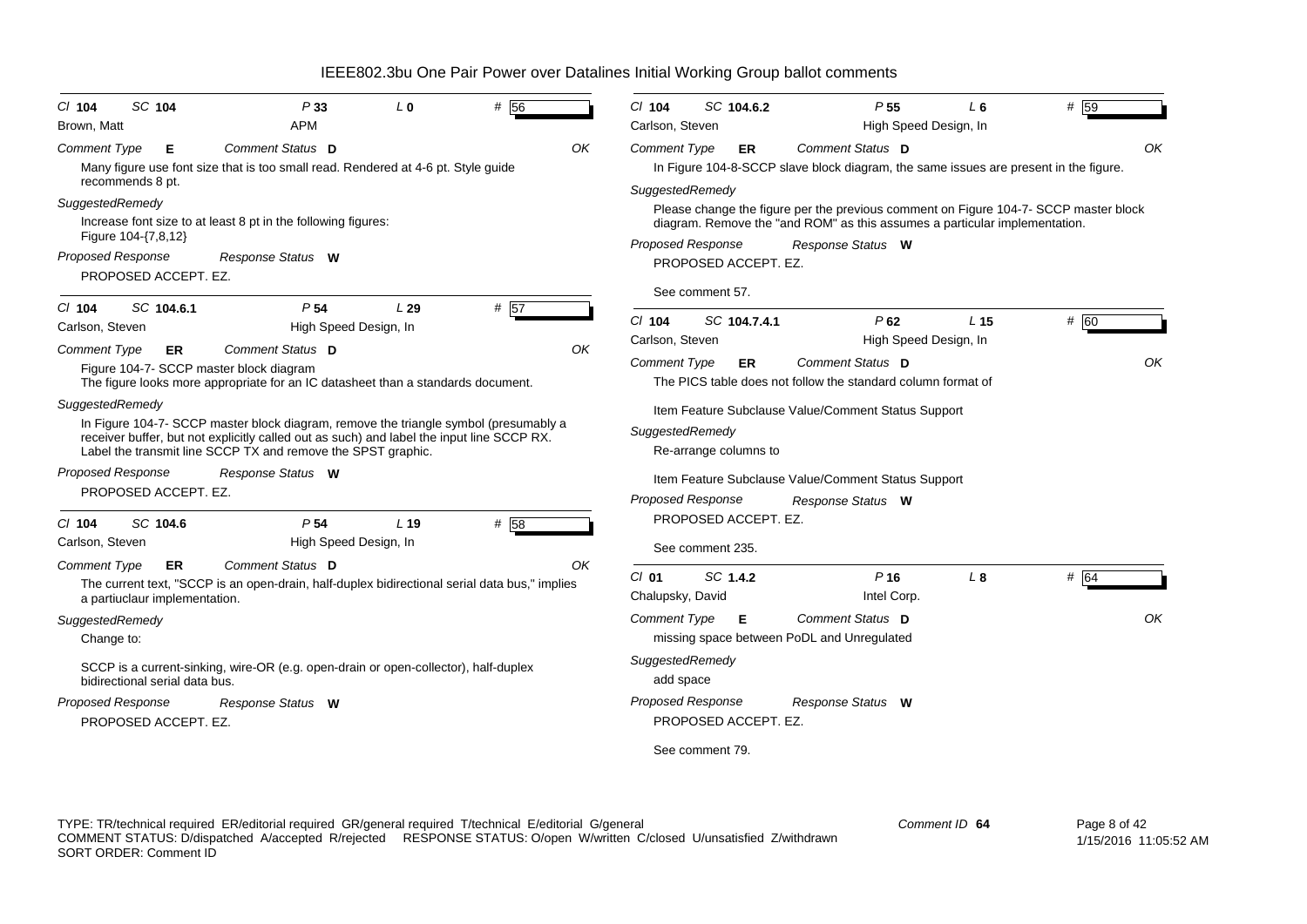| SC 45.2.7a.1<br>CI 45                                         | P28                                                                                       | L26 | # 65 |    | $Cl$ 00                  | SC <sub>0</sub>                |   | P                                                                                                                                     |     | # 68 |    |
|---------------------------------------------------------------|-------------------------------------------------------------------------------------------|-----|------|----|--------------------------|--------------------------------|---|---------------------------------------------------------------------------------------------------------------------------------------|-----|------|----|
| Chalupsky, David                                              | Intel Corp.                                                                               |     |      |    | Chalupsky, David         |                                |   | Intel Corp.                                                                                                                           |     |      |    |
| <b>Comment Type</b><br>Е                                      | Comment Status D                                                                          |     |      | OK | <b>Comment Type</b>      |                                | Е | Comment Status D                                                                                                                      |     |      | OK |
|                                                               | missing period and space in "Table 45-211f The default"                                   |     |      |    |                          |                                |   | inconsistent header between front matter and main body of document. Through page 14                                                   |     |      |    |
| SuggestedRemedy                                               |                                                                                           |     |      |    |                          |                                |   | header says ammendment to 802.3-201X. Page 15 on says ammendment to 802.3-2012.                                                       |     |      |    |
| add period and space after 45-211f                            |                                                                                           |     |      |    | SuggestedRemedy          |                                |   |                                                                                                                                       |     |      |    |
| <b>Proposed Response</b>                                      | Response Status W                                                                         |     |      |    |                          |                                |   | change header throughout to indicate draft is an amemndment to 802.3-2015. you may<br>just need to get the latest Framemaker template |     |      |    |
| PROPOSED ACCEPT. EZ.                                          |                                                                                           |     |      |    | Proposed Response        |                                |   | Response Status W                                                                                                                     |     |      |    |
| See 136.                                                      |                                                                                           |     |      |    |                          | PROPOSED ACCEPT. EZ.           |   |                                                                                                                                       |     |      |    |
| SC 45.2.7a.1<br>$CI$ 45                                       | P28                                                                                       | L28 | # 66 |    | $Cl$ 00                  | SC <sub>0</sub>                |   | $\mathsf{P}$                                                                                                                          |     | # 69 |    |
| Chalupsky, David                                              | Intel Corp.                                                                               |     |      |    | Chalupsky, David         |                                |   | Intel Corp.                                                                                                                           |     |      |    |
| <b>Comment Type</b><br>E<br>double period and end of sentence | Comment Status D                                                                          |     |      | OK | <b>Comment Type</b>      |                                | Е | Comment Status D<br>copyright date in footer (through page 14) says 201x.                                                             |     |      | OK |
| SuggestedRemedy<br>delete one                                 |                                                                                           |     |      |    | SuggestedRemedy          |                                |   | change copyright to 2015 or 2016 depending upon release date of next draft.                                                           |     |      |    |
| Proposed Response<br>PROPOSED ACCEPT. EZ.                     | Response Status W                                                                         |     |      |    | <b>Proposed Response</b> | PROPOSED ACCEPT. EZ.           |   | Response Status W                                                                                                                     |     |      |    |
| See 137.                                                      |                                                                                           |     |      |    | $CI$ FM                  | SC FM                          |   | P <sub>1</sub>                                                                                                                        | L26 | #70  |    |
| $Cl$ 104<br>SC 104.1.3                                        | P34                                                                                       | L45 | # 67 |    | Chalupsky, David         |                                |   | Intel Corp.                                                                                                                           |     |      |    |
| Chalupsky, David                                              | Intel Corp.                                                                               |     |      |    | <b>Comment Type</b>      |                                | Е | <b>Comment Status D</b>                                                                                                               |     |      | OK |
|                                                               |                                                                                           |     |      |    |                          |                                |   | cover page errors. First paragraph says 802.3-201X, and 'prepared for task force review'                                              |     |      |    |
| <b>Comment Type</b><br>Е                                      | Comment Status D                                                                          |     |      | OK |                          |                                |   |                                                                                                                                       |     |      |    |
| instances of PHY names in the paragraph.                      | the word "Ethernet" is not necessary to describe 100BASE-T1. it is not used for the other |     |      |    | SuggestedRemedy          |                                |   | change 802.3-201X to 802.3-2015. replace 'task force review' with 'working group ballot'                                              |     |      |    |
|                                                               |                                                                                           |     |      |    |                          | update copyright date line 29. |   |                                                                                                                                       |     |      |    |
| SuggestedRemedy                                               |                                                                                           |     |      |    | <b>Proposed Response</b> |                                |   | Response Status W                                                                                                                     |     |      |    |
| delete the word Ethernet                                      |                                                                                           |     |      |    |                          |                                |   | PROPOSED ACCEPT. EZ. See comment 29.                                                                                                  |     |      |    |
| Proposed Response                                             | Response Status W                                                                         |     |      |    |                          |                                |   |                                                                                                                                       |     |      |    |
| PROPOSED ACCEPT. EZ.                                          |                                                                                           |     |      |    |                          |                                |   |                                                                                                                                       |     |      |    |
|                                                               |                                                                                           |     |      |    |                          |                                |   |                                                                                                                                       |     |      |    |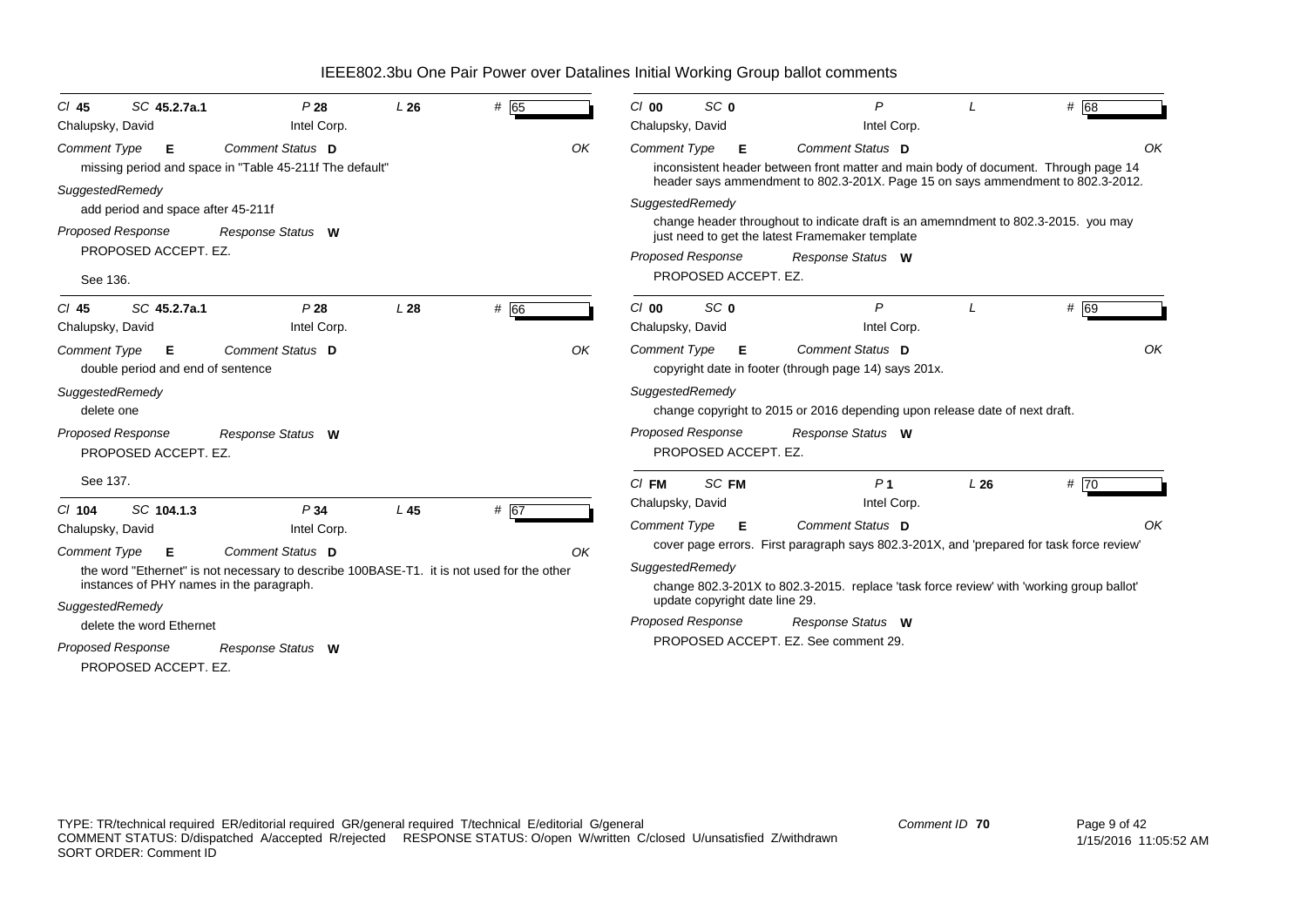| C/ 104<br>Darshan, Yair                                                         | SC 104.1.3                              | P35<br>Microsemi                                                                                                                                                               | L <sub>14</sub> | # 71 |    | $Cl$ 104<br>SC 104.5.3.1<br>DiBiaso, Eric                                       | P <sub>54</sub><br><b>TE Connectivity</b>                                                                       | $L$ 10          | #78  |    |
|---------------------------------------------------------------------------------|-----------------------------------------|--------------------------------------------------------------------------------------------------------------------------------------------------------------------------------|-----------------|------|----|---------------------------------------------------------------------------------|-----------------------------------------------------------------------------------------------------------------|-----------------|------|----|
| <b>Comment Type</b>                                                             | TR.<br>loaded by PSE                    | Comment Status D<br>We need to add text the prevents DC from PSE to PHY and prevents data line signal to be                                                                    |                 |      | OK | <b>Comment Type</b><br>Е                                                        | Comment Status D<br>Add plot to illustrate MDI return loss equation (104-3) for Type B PoDL system.             |                 |      | OK |
| SuggestedRemedy                                                                 | Add note below figure 104-3:            | PSE interface elements that prevents loading the data signal by the PSE are not shown.<br>PHY elements that prevents DC to be delivered from the PSE to the PHY are not shown. |                 |      |    | SuggestedRemedy<br><b>Add Plot</b><br>Proposed Response<br>PROPOSED ACCEPT. EZ. | Response Status W                                                                                               |                 |      |    |
| <b>Proposed Response</b>                                                        | PROPOSED ACCEPT. EZ.                    | Response Status W                                                                                                                                                              |                 |      |    | SC 1.4.2<br>$CI$ 01<br>Donahue, Curtis                                          | $P$ 16<br>UNH-IOL                                                                                               | $L_{\rm 8}$     | # 79 |    |
| $CI$ 104<br>DiBiaso, Eric                                                       | SC 104.3.5                              | $P$ 42<br><b>TE Connectivity</b>                                                                                                                                               | $L$ 41          | # 75 |    | Comment Type<br>E<br>"PoDLUnregualted" missing space.                           | Comment Status D                                                                                                |                 |      | OK |
| <b>Comment Type</b>                                                             | Е<br>Add Space to offull                | Comment Status D                                                                                                                                                               |                 |      | OK | SuggestedRemedy                                                                 | Change "PoDLUnregulated" to "PoDL Unregulated".                                                                 |                 |      |    |
| SuggestedRemedy                                                                 |                                         | after detection and prior to application offull operating                                                                                                                      |                 |      |    | <b>Proposed Response</b><br>PROPOSED ACCEPT. EZ.                                | Response Status W                                                                                               |                 |      |    |
| <b>Proposed Response</b>                                                        |                                         | after detection and prior to application of full operating<br>Response Status W                                                                                                |                 |      |    | $CI$ 30<br>SC 30.14.1.1.4<br>Donahue, Curtis                                    | P <sub>22</sub><br>UNH-IOL                                                                                      | L <sub>11</sub> | # 80 |    |
|                                                                                 | PROPOSED ACCEPT. EZ.<br>See comment 13. |                                                                                                                                                                                |                 |      |    | <b>Comment Type</b><br>Е<br>line 28.                                            | Comment Status D<br>"typeAB" is listed twice. The first instance should be "typeB". Also appears in 30.14.1.1.5 |                 |      | OK |
| $Cl$ 104<br>DiBiaso, Eric                                                       | SC 104.5.3.1                            | P <sub>53</sub><br><b>TE Connectivity</b>                                                                                                                                      | $L$ 48          | #77  |    | SuggestedRemedy                                                                 | On page 22 line 11 and line 28, change "typeAB" to "typeB".                                                     |                 |      |    |
| <b>Comment Type</b><br>SuggestedRemedy<br>Add plot.<br><b>Proposed Response</b> | Е                                       | Comment Status D<br>Add plot to illustrate MDI return loss equation (104-2) for Type A PoDL system.                                                                            |                 |      | OK | <b>Proposed Response</b><br>PROPOSED ACCEPT. EZ.                                | Response Status W                                                                                               |                 |      |    |
|                                                                                 | PROPOSED ACCEPT. EZ.                    | Response Status W                                                                                                                                                              |                 |      |    |                                                                                 |                                                                                                                 |                 |      |    |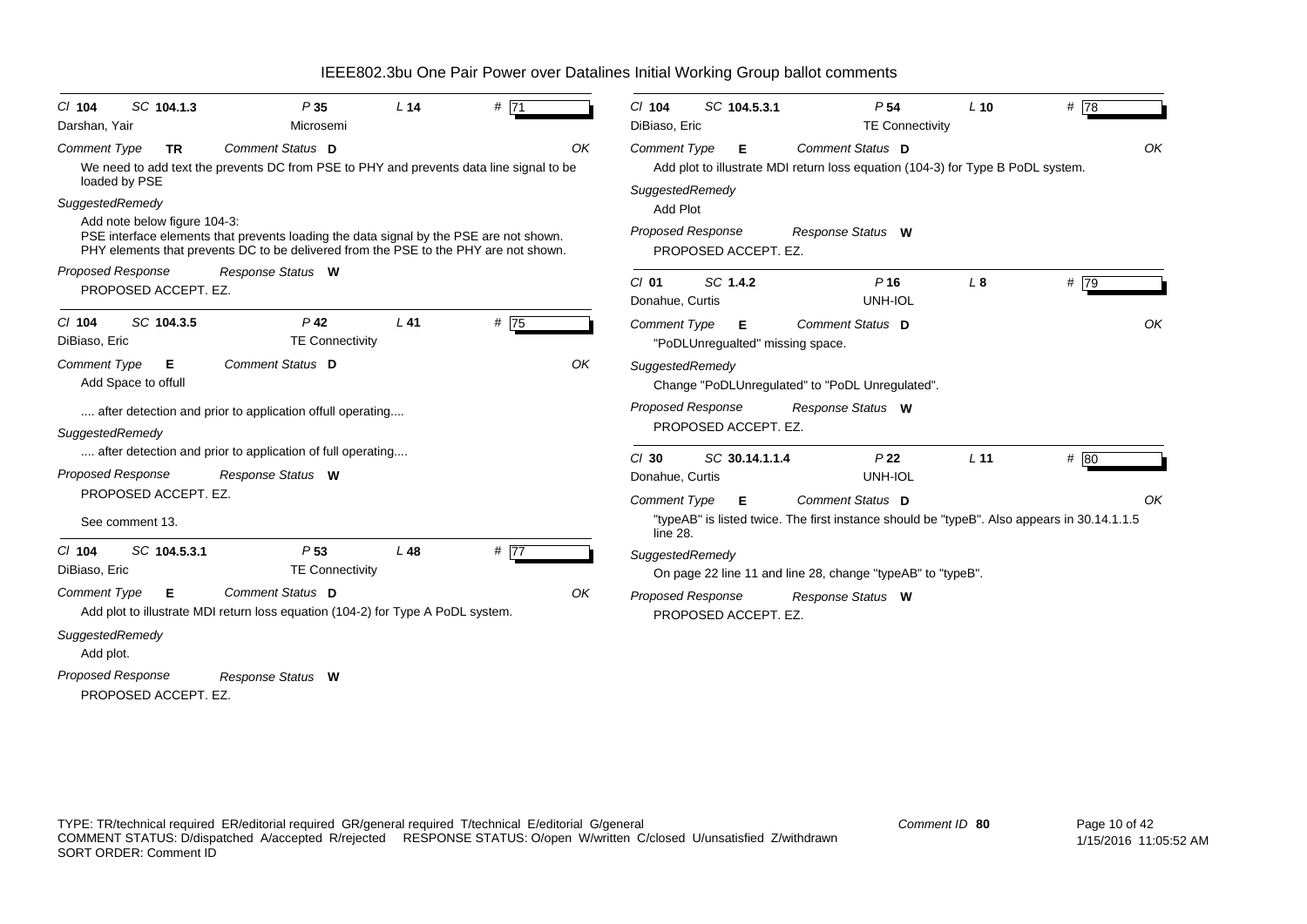| SC 104.5.2<br>$CI$ 104<br>Donahue, Curtis                                                           | P <sub>53</sub><br>UNH-IOL | L26             | # 83   |    | SC 104A.1<br>C/ 104A<br>Donahue, Curtis          |                                                                                  | $L$ 16<br>P <sub>71</sub><br>UNH-IOL | $#$ 90                                                                                            |
|-----------------------------------------------------------------------------------------------------|----------------------------|-----------------|--------|----|--------------------------------------------------|----------------------------------------------------------------------------------|--------------------------------------|---------------------------------------------------------------------------------------------------|
| <b>Comment Type</b><br>- E<br>"See clauses 96 and 97", should "96" and "97" be external references? | Comment Status D           |                 |        | OK | <b>Comment Type</b><br>- E                       | Comment Status D                                                                 |                                      | OK<br>"L" and "Ppde(max)" are not listed/defined in this paragraph while all other variables are. |
| SuggestedRemedy<br>Make "96" and "97" green external references.                                    |                            |                 |        |    | SuggestedRemedy                                  | Please add "L" and "Ppde(max)" definitions to this paragraph to help the reader. |                                      |                                                                                                   |
| <b>Proposed Response</b><br>PROPOSED ACCEPT. EZ.                                                    | Response Status W          |                 |        |    | <b>Proposed Response</b><br>PROPOSED ACCEPT. EZ. | Response Status W                                                                |                                      |                                                                                                   |
| See comment 296.                                                                                    |                            |                 |        |    | SC 104.3<br>$Cl$ 104                             |                                                                                  | P36<br>$L$ 10                        | # 92                                                                                              |
| $Cl$ 104<br>SC 104.7.4.2                                                                            | P63                        | L26             | $#$ 86 |    | Dove, Daniel                                     |                                                                                  | Dove Networking Solut                |                                                                                                   |
| Donahue, Curtis                                                                                     | UNH-IOL                    |                 |        |    | <b>Comment Type</b><br><b>TR</b>                 | Comment Status D                                                                 |                                      | OK                                                                                                |
| <b>Comment Type</b><br>Е                                                                            | Comment Status D           |                 |        | OK | SuggestedRemedy                                  | The term "SCCP" appears here for the first time, yet it has never been defined.  |                                      |                                                                                                   |
| PSE15 and PSE16 have a typo in SLEEEP_SETTLE.                                                       |                            |                 |        |    |                                                  | I recommend adding it to the definitions page.                                   |                                      |                                                                                                   |
| SuggestedRemedy<br>Change "SLEEEP SETTLE" to "SLEEP SETTLE"                                         |                            |                 |        |    | <b>Proposed Response</b>                         | Response Status W                                                                |                                      |                                                                                                   |
| Proposed Response                                                                                   | Response Status W          |                 |        |    | PROPOSED ACCEPT. EZ.                             |                                                                                  |                                      |                                                                                                   |
| PROPOSED ACCEPT. EZ.                                                                                |                            |                 |        |    |                                                  | Editor granted license to add defintion for SCCP.                                |                                      |                                                                                                   |
| SC 104.7.4.2<br>$Cl$ 104                                                                            | P64                        | L <sub>14</sub> | # 87   |    | SC 104.3.3.3<br>$Cl$ 104                         |                                                                                  | P37<br>L <sub>15</sub>               | # 94                                                                                              |
| Donahue, Curtis                                                                                     | UNH-IOL                    |                 |        |    | Dove, Daniel                                     |                                                                                  | Dove Networking Solut                |                                                                                                   |
| <b>Comment Type</b><br>E                                                                            | Comment Status D           |                 |        | OK | <b>Comment Type</b><br><b>TR</b>                 | Comment Status D                                                                 |                                      | OK                                                                                                |
| "PSE259" instead of "PSE29"                                                                         |                            |                 |        |    | a valid MFVS means.                              |                                                                                  |                                      | The wording is not how I would suggest it. "A valid MFVS is present" lacks clarity on what        |
| SuggestedRemedy                                                                                     |                            |                 |        |    | SuggestedRemedy                                  |                                                                                  |                                      |                                                                                                   |
| Change "PSE259" to "PSE29"                                                                          |                            |                 |        |    |                                                  | Remove "a valid", perhaps add "per 104.3.7.1"                                    |                                      |                                                                                                   |
| Proposed Response<br>PROPOSED ACCEPT. EZ.                                                           | Response Status W          |                 |        |    | <b>Proposed Response</b><br>PROPOSED ACCEPT. EZ. | Response Status W                                                                |                                      |                                                                                                   |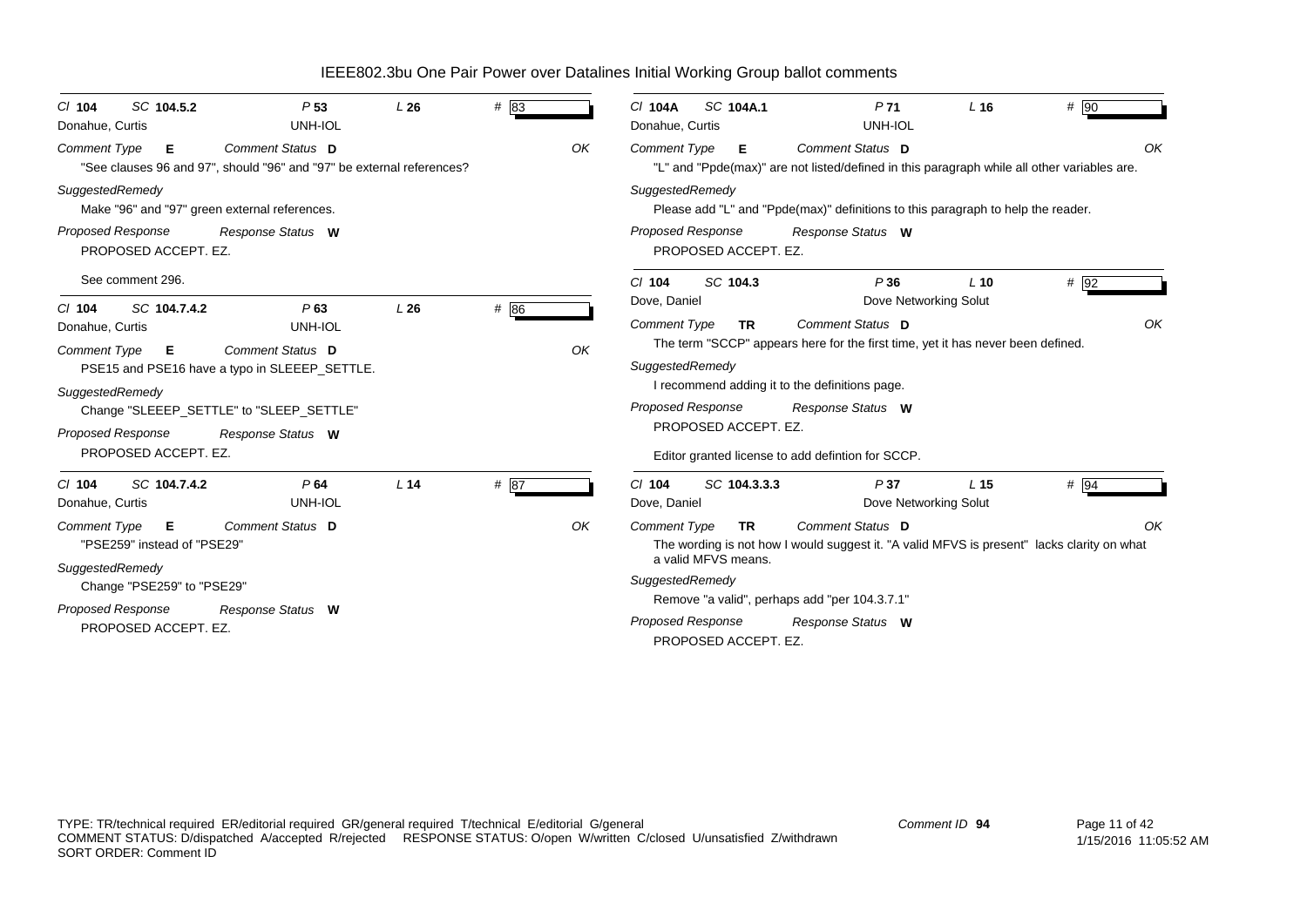| SC 104.3.3.3<br>$Cl$ 104                         | P37                                                                                                                                                                   | L23             | # 95  |    | $Cl$ 104                   | SC 104.4.6.1                  | P <sub>52</sub>                                                                                                                                                | $L$ 4           | # 103   |
|--------------------------------------------------|-----------------------------------------------------------------------------------------------------------------------------------------------------------------------|-----------------|-------|----|----------------------------|-------------------------------|----------------------------------------------------------------------------------------------------------------------------------------------------------------|-----------------|---------|
| Dove, Daniel                                     | Dove Networking Solut                                                                                                                                                 |                 |       |    | Dove, Daniel               |                               | Dove Networking Solut                                                                                                                                          |                 |         |
| <b>Comment Type</b><br>TR                        | Comment Status D                                                                                                                                                      |                 |       | OK | <b>Comment Type</b>        | ER                            | Comment Status D                                                                                                                                               |                 | OK      |
|                                                  | The variable is sccp_enabled but the description says whether or not it is "supported".<br>Supporting something, and enabling it are two different things.            |                 |       |    |                            |                               | The terminology is a bit strange here. I know what it means, but think perhaps a better<br>terminology is possible."when fed by VPort_PSE min to VPort_PSE max |                 |         |
| SuggestedRemedy                                  |                                                                                                                                                                       |                 |       |    | SuggestedRemedy            |                               |                                                                                                                                                                |                 |         |
| replace "supported" with "enabled".              |                                                                                                                                                                       |                 |       |    |                            |                               | replace with "when a voltage Vpd is applied within"                                                                                                            |                 |         |
| <b>Proposed Response</b><br>PROPOSED ACCEPT. EZ. | Response Status W                                                                                                                                                     |                 |       |    | <b>Proposed Response</b>   | PROPOSED ACCEPT. EZ.          | Response Status W                                                                                                                                              |                 |         |
| SC 104.3.5<br>$Cl$ 104<br>Dove, Daniel           | P <sub>42</sub><br>Dove Networking Solut                                                                                                                              | L <sub>42</sub> | # 99  |    | $Cl$ 45<br>Gardner, Andrew | SC 45.2.7.a2                  | P30<br>Linear Technology                                                                                                                                       | L <sub>15</sub> | $#$ 113 |
| Comment Type<br>ER.                              | Comment Status D                                                                                                                                                      |                 |       | OK | <b>Comment Type</b>        | $\mathbf{T}$                  | Comment Status D                                                                                                                                               |                 | OK      |
|                                                  | A missing space creates an offull opportunity for a pun.                                                                                                              |                 |       |    |                            |                               | consider adding a PSE Status of "unknown" to match the available options in Section 30                                                                         |                 |         |
| SuggestedRemedy                                  |                                                                                                                                                                       |                 |       |    |                            | (see P21, L32 for an example) |                                                                                                                                                                |                 |         |
| add a space between of and full.                 |                                                                                                                                                                       |                 |       |    | SuggestedRemedy            |                               |                                                                                                                                                                |                 |         |
| Proposed Response                                | Response Status W                                                                                                                                                     |                 |       |    | see comment                |                               |                                                                                                                                                                |                 |         |
| PROPOSED ACCEPT. EZ.                             |                                                                                                                                                                       |                 |       |    | <b>Proposed Response</b>   |                               | Response Status W                                                                                                                                              |                 |         |
| See comment 13.                                  |                                                                                                                                                                       |                 |       |    |                            | PROPOSED ACCEPT. EZ.          |                                                                                                                                                                |                 |         |
|                                                  |                                                                                                                                                                       |                 |       |    | $Cl$ 104                   | SC 104.6.3.2                  | P <sub>56</sub>                                                                                                                                                | L <sub>16</sub> | # 118   |
| SC 104.4.6.1<br>$CI$ 104                         | P <sub>52</sub>                                                                                                                                                       | $L_3$           | # 102 |    | Gardner, Andrew            |                               | Linear Technology                                                                                                                                              |                 |         |
| Dove, Daniel                                     | Dove Networking Solut                                                                                                                                                 |                 |       |    | <b>Comment Type</b>        | <b>TR</b>                     | Comment Status D                                                                                                                                               |                 | OK      |
| <b>Comment Type</b><br><b>ER</b>                 | Comment Status D                                                                                                                                                      |                 |       | OK |                            |                               | No description or requirement for tssw is given.                                                                                                               |                 |         |
|                                                  | An errors and some lack of clarity are found in this sentence. "The PD shall turn on at a                                                                             |                 |       |    | SuggestedRemedy            |                               |                                                                                                                                                                |                 |         |
|                                                  | voltage in the range of VOn after a delay greater than tpower_dly as specified in Table 104-<br>6. The PD shall turn off at a voltage greater than or equal to VOff." |                 |       |    |                            |                               | State that the slave shall sample the Vpd within the range of tssw during a write 1 or write                                                                   |                 |         |
| SuggestedRemedy                                  |                                                                                                                                                                       |                 |       |    | 0 operation.               |                               |                                                                                                                                                                |                 |         |
|                                                  | Change to "The PD shall turn on when Vpd has remained in the range of VOn for a time                                                                                  |                 |       |    | <b>Proposed Response</b>   |                               | Response Status W                                                                                                                                              |                 |         |
| greater less than or equal to VOff."             | greater than tpower_dly as specified in Table 104-6. The PD shall turn off at a voltage                                                                               |                 |       |    |                            | PROPOSED ACCEPT. EZ.          |                                                                                                                                                                |                 |         |
| <b>Proposed Response</b>                         | Response Status W                                                                                                                                                     |                 |       |    |                            |                               |                                                                                                                                                                |                 |         |

PROPOSED ACCEPT. EZ.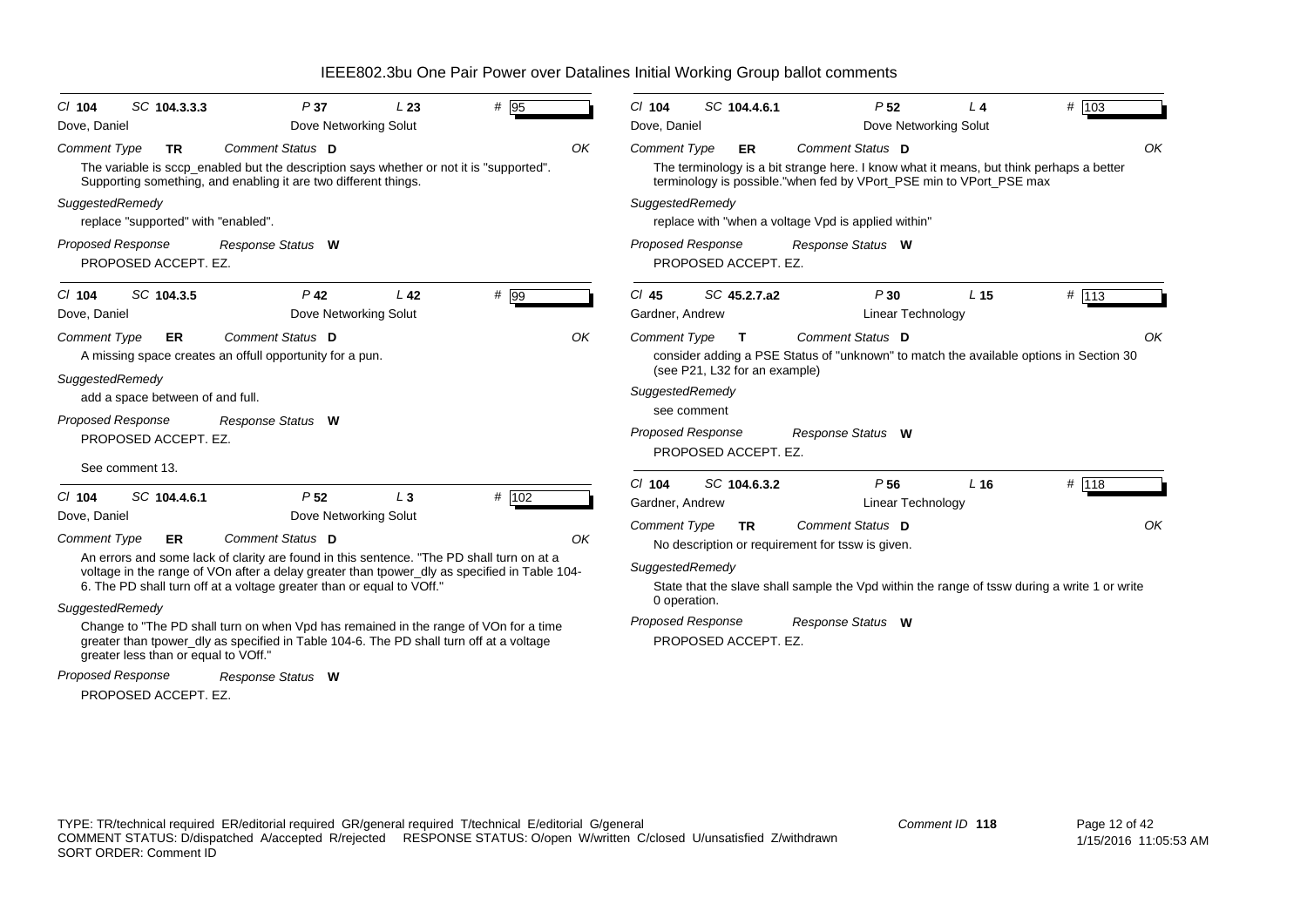| $CI$ 104<br>Gardner, Andrew                                                                      | SC 104.6.3.2 | P <sub>56</sub><br>Linear Technology                                                                 | L23             | # 119 |    | $CI$ FM<br>Hajduczenia, Marek               | SC FM                                               | P <sub>1</sub>                                                                                                                                                                   | L <sub>2</sub><br><b>Bright House Network</b> | # $178$ |
|--------------------------------------------------------------------------------------------------|--------------|------------------------------------------------------------------------------------------------------|-----------------|-------|----|---------------------------------------------|-----------------------------------------------------|----------------------------------------------------------------------------------------------------------------------------------------------------------------------------------|-----------------------------------------------|---------|
| <b>Comment Type</b>                                                                              | $\mathbf{T}$ | Comment Status D<br>The words 'release and then' appear to be superfluous.                           |                 |       | OK | <b>Comment Type</b>                         | E                                                   | Comment Status D<br>P802.3bu is working on amendment to IEEE Std 802.3-2015.                                                                                                     |                                               | OK      |
| SuggestedRemedy<br>Delete 'release and then'<br><b>Proposed Response</b><br>PROPOSED ACCEPT. EZ. |              | Response Status W                                                                                    |                 |       |    | SuggestedRemedy<br>"20xx"                   | page on the page header.                            | Please make sure that all dated references to 802.3 are to "2015" and not to "201x" or<br>There are multiple instances in Front Matter of the document and then at least one per |                                               |         |
| $CI$ 104<br>Gardner, Andrew                                                                      | SC 104.6.3.2 | P <sub>56</sub><br><b>Linear Technology</b>                                                          | L <sub>25</sub> | # 120 |    | Proposed Response                           |                                                     | Response Status W<br>PROPOSED ACCEPT. EZ. See comment 29.                                                                                                                        |                                               |         |
| <b>Comment Type</b>                                                                              | T.           | Comment Status D<br>The words 'hold and then' appear to be superfluous.                              |                 |       | OK | $CI$ FM<br>Hajduczenia, Marek               | SC FM                                               | P <sub>3</sub>                                                                                                                                                                   | <b>Bright House Network</b>                   | # $179$ |
| SuggestedRemedy<br>Delete 'hold and then'                                                        |              |                                                                                                      |                 |       |    | <b>Comment Type</b>                         | Е                                                   | Comment Status D<br>Copyright on all pages references "201x"                                                                                                                     |                                               | OK      |
| <b>Proposed Response</b><br>PROPOSED ACCEPT. EZ.                                                 |              | Response Status W                                                                                    |                 |       |    | SuggestedRemedy                             |                                                     | Change copyright year from "201x" to "2015" on all pages in the draft. This will need to be<br>changed to 2016 down the road, as dratf progresses through WG and Sponsor ballots |                                               |         |
| $CI$ 104<br>Gardner, Andrew                                                                      | SC 104.6.4.3 | P <sub>59</sub><br><b>Linear Technology</b>                                                          | L <sub>1</sub>  | # 122 |    | <b>Proposed Response</b>                    |                                                     | Response Status W<br>PROPOSED ACCEPT. EZ. See comment 69.                                                                                                                        |                                               |         |
| <b>Comment Type</b><br>SuggestedRemedy                                                           | <b>TR</b>    | Comment Status D<br>Figure 104-12 should be 'Address and Read_Scratchpad function command flowchart' |                 |       | OK | $CI$ FM<br>Hajduczenia, Marek               | SC FM                                               | P <sub>7</sub>                                                                                                                                                                   | $L_3$<br><b>Bright House Network</b>          | # 180   |
| see comment                                                                                      |              |                                                                                                      |                 |       |    | <b>Comment Type</b>                         | E                                                   | Comment Status D<br>"the IEEE P802.3xx working group ballot."                                                                                                                    |                                               | OK      |
| <b>Proposed Response</b><br>PROPOSED ACCEPT. EZ.                                                 |              | Response Status W                                                                                    |                 |       |    | SuggestedRemedy<br><b>Proposed Response</b> | should be well known by now<br>PROPOSED ACCEPT. EZ. | Change to "the IEEE P802.3bu working group ballot." - I believe the project designation<br>Response Status W                                                                     |                                               |         |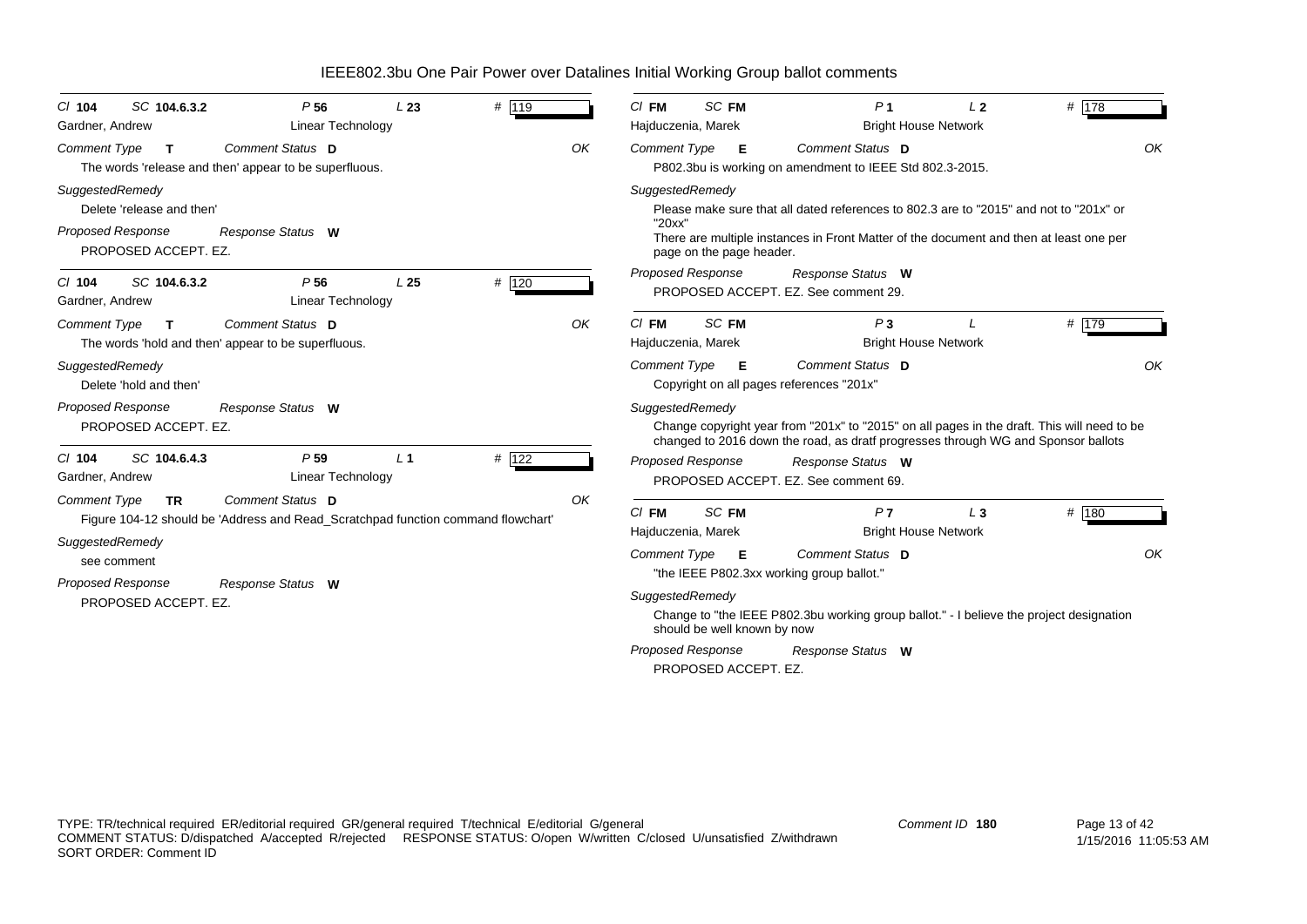| $CI$ 01<br>Hajduczenia, Marek                          | SC 1.3                    | P <sub>15</sub><br><b>Bright House Network</b>                                                                                                                                                                                                                                                                                              | L48            | # 182 |    | $Cl$ 30<br>Hajduczenia, Marek                    | SC 30.2.3                                 | P <sub>17</sub><br><b>Bright House Network</b>                                                                                                                                                                                                 | L30             | $#$ 186 |
|--------------------------------------------------------|---------------------------|---------------------------------------------------------------------------------------------------------------------------------------------------------------------------------------------------------------------------------------------------------------------------------------------------------------------------------------------|----------------|-------|----|--------------------------------------------------|-------------------------------------------|------------------------------------------------------------------------------------------------------------------------------------------------------------------------------------------------------------------------------------------------|-----------------|---------|
| <b>Comment Type</b><br>No need for 1.3                 | E                         | Comment Status D                                                                                                                                                                                                                                                                                                                            |                |       | OK | <b>Comment Type</b>                              | Е<br>No editorial instructions for 30.2.3 | Comment Status D                                                                                                                                                                                                                               |                 | OK      |
| SuggestedRemedy<br>change anyway.<br>Please remove 1.3 |                           | Subclauses are added as needed. No need to keep 1.3 as placeholder - numbering will not                                                                                                                                                                                                                                                     |                |       |    | SuggestedRemedy<br><b>Proposed Response</b>      |                                           | Add editorial instruction: Change text in 30.2.3 as shown below"<br>Response Status W                                                                                                                                                          |                 |         |
| <b>Proposed Response</b>                               |                           | Response Status W                                                                                                                                                                                                                                                                                                                           |                |       |    |                                                  | PROPOSED ACCEPT. EZ.                      |                                                                                                                                                                                                                                                |                 |         |
|                                                        | PROPOSED ACCEPT. EZ.      |                                                                                                                                                                                                                                                                                                                                             |                |       |    | $Cl$ 30<br>Hajduczenia, Marek                    | SC 30.2.3                                 | P <sub>18</sub><br><b>Bright House Network</b>                                                                                                                                                                                                 | L <sub>51</sub> | # 187   |
| $CI$ 01                                                | SC 1.4                    | P <sub>16</sub>                                                                                                                                                                                                                                                                                                                             | L <sub>1</sub> | # 183 |    | <b>Comment Type</b>                              | <b>TR</b>                                 | <b>Comment Status</b> D                                                                                                                                                                                                                        |                 | OK      |
| Hajduczenia, Marek<br><b>Comment Type</b>              | E                         | <b>Bright House Network</b><br>Comment Status D<br>Definitions in 1.4 should be assigned tentative numbers at this time - we have base 802.3-                                                                                                                                                                                               |                |       | OK |                                                  |                                           | Figure 30-3 is already being replaced by P802.3br - any changes in PoDL should either<br>account for changes in P802.3br, or alternatively NOT replace, but simply markup changes<br>needed to add oPoDLPSE - the second approach is preferred |                 |         |
|                                                        |                           | 2015 to reference to and several projects already adding definitions to 1.4                                                                                                                                                                                                                                                                 |                |       |    | SuggestedRemedy                                  |                                           |                                                                                                                                                                                                                                                |                 |         |
| SuggestedRemedy                                        |                           | Please assign proper numbers to individual definitions.                                                                                                                                                                                                                                                                                     |                |       |    |                                                  |                                           | Change "Replace Figure 30-3 with the following:" to Change Figure 30-3 by adding<br>oPoDLPSE entity as shown in red below:"                                                                                                                    |                 |         |
| Proposed Response                                      | PROPOSED ACCEPT. EZ.      | Response Status W                                                                                                                                                                                                                                                                                                                           |                |       |    | <b>Proposed Response</b>                         | PROPOSED ACCEPT. EZ.                      | Response Status W                                                                                                                                                                                                                              |                 |         |
| $Cl$ 30<br>Hajduczenia, Marek                          | SC 30.2.2.1               | P <sub>17</sub><br><b>Bright House Network</b>                                                                                                                                                                                                                                                                                              | L21            | # 185 |    | $Cl$ 30<br>Hajduczenia, Marek                    | SC 30.14                                  | P20<br><b>Bright House Network</b>                                                                                                                                                                                                             | L45             | $#$ 188 |
| Comment Type                                           | E                         | Comment Status D<br>Wrong markup changes to oPHYEntity                                                                                                                                                                                                                                                                                      |                |       | OK | Comment Type                                     | E<br>No editorial instructions for 30.14  | Comment Status D                                                                                                                                                                                                                               |                 | OK      |
| SuggestedRemedy<br>objects in a DTE."                  | managed objects in a DTE" | Current text reads: "managed object that contains the MAU, PAF, and PSE managed<br>Proposed text reads: "managed object that contains the MAU, PAF, PSE and PoDLPSE<br>Which means that there should be underlined comma after "PSE" to make sure there is<br>serial comma in place, and also " and" shoudl be underlined to mark insertion |                |       |    | SuggestedRemedy<br>Proposed Response<br>See 260. | PROPOSED ACCEPT. EZ.                      | Add editorial instruction: "Insert new subclause 30.14 as shown below:"<br>Response Status W                                                                                                                                                   |                 |         |
| <b>Proposed Response</b>                               |                           | Response Status W                                                                                                                                                                                                                                                                                                                           |                |       |    |                                                  |                                           |                                                                                                                                                                                                                                                |                 |         |
|                                                        | PROPOSED ACCEPT. EZ.      |                                                                                                                                                                                                                                                                                                                                             |                |       |    |                                                  |                                           |                                                                                                                                                                                                                                                |                 |         |
| See 320.                                               |                           |                                                                                                                                                                                                                                                                                                                                             |                |       |    |                                                  |                                           |                                                                                                                                                                                                                                                |                 |         |

TYPE: TR/technical required ER/editorial required GR/general required T/technical E/editorial G/general COMMENT STATUS: D/dispatched A/accepted R/rejected RESPONSE STATUS: O/open W/written C/closed U/unsatisfied Z/withdrawn SORT ORDER: Comment ID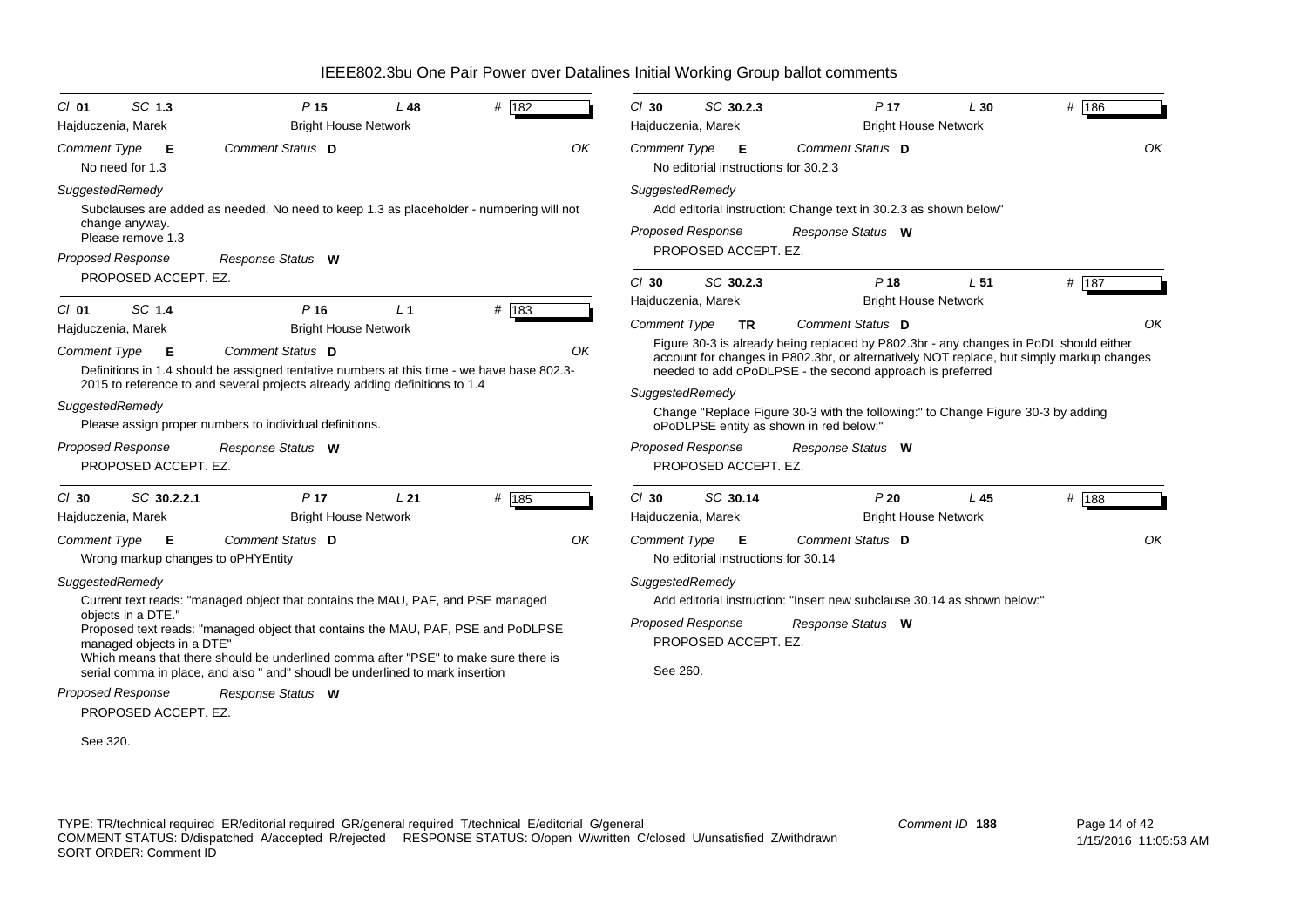| # 189<br>SC 30.14.1<br>P20<br>L50<br>$Cl$ 30<br><b>Bright House Network</b><br>Hajduczenia, Marek                                                                                                                                                      | P <sub>22</sub><br># 193<br>$Cl$ 30<br>SC 30.14.1.1.4<br>L <sub>11</sub><br><b>Bright House Network</b><br>Hajduczenia, Marek                                                                                                                                                                                                                                 |
|--------------------------------------------------------------------------------------------------------------------------------------------------------------------------------------------------------------------------------------------------------|---------------------------------------------------------------------------------------------------------------------------------------------------------------------------------------------------------------------------------------------------------------------------------------------------------------------------------------------------------------|
| Comment Status D<br>OK<br><b>Comment Type</b><br>E<br>Missing "." at the end of line 50                                                                                                                                                                | OK<br><b>Comment Type</b><br>Comment Status D<br><b>TR</b><br>Wrong designator                                                                                                                                                                                                                                                                                |
| SuggestedRemedy<br>Per comment                                                                                                                                                                                                                         | SuggestedRemedy<br>"typeAB" is repeated twice. Change the first instance of "typeAB" to "typeB"                                                                                                                                                                                                                                                               |
| Proposed Response<br>Response Status W<br>PROPOSED ACCEPT. EZ See 153.                                                                                                                                                                                 | <b>Proposed Response</b><br>Response Status W<br>PROPOSED ACCEPT. EZ.                                                                                                                                                                                                                                                                                         |
| # 191<br>SC 30.14.1.1.3<br>P <sub>21</sub><br>L47<br>$Cl$ 30                                                                                                                                                                                           | See comment 372.                                                                                                                                                                                                                                                                                                                                              |
| Hajduczenia, Marek<br><b>Bright House Network</b><br>Comment Status D<br><b>Comment Type</b><br>OK<br>- E                                                                                                                                              | # 194<br>$Cl$ 30<br>SC 30.14.1.1.4<br>P <sub>22</sub><br>L <sub>15</sub><br><b>Bright House Network</b><br>Hajduczenia, Marek                                                                                                                                                                                                                                 |
| Missing "see" in "(Figure 104-4)"<br>SuggestedRemedy                                                                                                                                                                                                   | OK<br><b>Comment Status D</b><br>Comment Type <b>E</b><br>We usually do not spell out the word "subclause"                                                                                                                                                                                                                                                    |
| Change "(Figure 104-4)" to "(see Figure 104-4)"<br>Same issue on page 23, line 20; page 23, line 34; page 23, line 50, and several other<br>locations in the draft (Clause 30 and 45)<br>There are also references to Figure 104-5 with the same issue | SuggestedRemedy<br>Change "subclause 104.3.1" to "104.3.1"<br>Similar change on page 22, line 33                                                                                                                                                                                                                                                              |
| Proposed Response<br>Response Status W<br>PROPOSED ACCEPT. EZ.                                                                                                                                                                                         | Proposed Response<br>Response Status W<br>PROPOSED ACCEPT. EZ.                                                                                                                                                                                                                                                                                                |
| P <sub>22</sub><br>L <sub>2</sub><br># 192<br>SC 30.14.1.1.3<br>$CI$ 30<br><b>Bright House Network</b><br>Hajduczenia, Marek                                                                                                                           | P <sub>24</sub><br># 195<br>$Cl$ 30<br>SC 30.14.1.1.10<br>L 8<br><b>Bright House Network</b><br>Hajduczenia, Marek                                                                                                                                                                                                                                            |
| Comment Status D<br>OK<br><b>Comment Type</b><br>Е                                                                                                                                                                                                     | OK<br>Comment Status D<br>Comment Type<br><b>TR</b>                                                                                                                                                                                                                                                                                                           |
| Missing "." at the end of line 2, page 22<br>SuggestedRemedy<br>per comment                                                                                                                                                                            | "This counter has a maximum increment rate of 1.3 counts per second." counters by<br>definition are integer based, and it is not clear how 1.3 counts per second can be<br>represented in this fashion. Perhaps a better way would be indicate that the maximum rate<br>is 13 counts per 10 seconds, to avoid floating point numbers.                         |
| Same issue on page 22, line 37; page 23, line 10; page 23, line 24; page 23, line 40; page                                                                                                                                                             | SuggestedRemedy                                                                                                                                                                                                                                                                                                                                               |
| 24, line 2, and several other locations in Clause 30<br><b>Proposed Response</b><br>Response Status W<br>PROPOSED ACCEPT. EZ.                                                                                                                          | Change "This counter has a maximum increment rate of 1.3 counts per second." to "This<br>counter has a maximum increment rate of 13 counts per 10 seconds."<br>Similarly, on page 24, line 22, change "This counter has a maximum increment rate of 3.3<br>counts per second." to "This counter has a maximum increment rate of 33 counts per 10<br>seconds." |
|                                                                                                                                                                                                                                                        | <b>Proposed Response</b><br>Response Status W<br>PROPOSED ACCEPT. EZ.                                                                                                                                                                                                                                                                                         |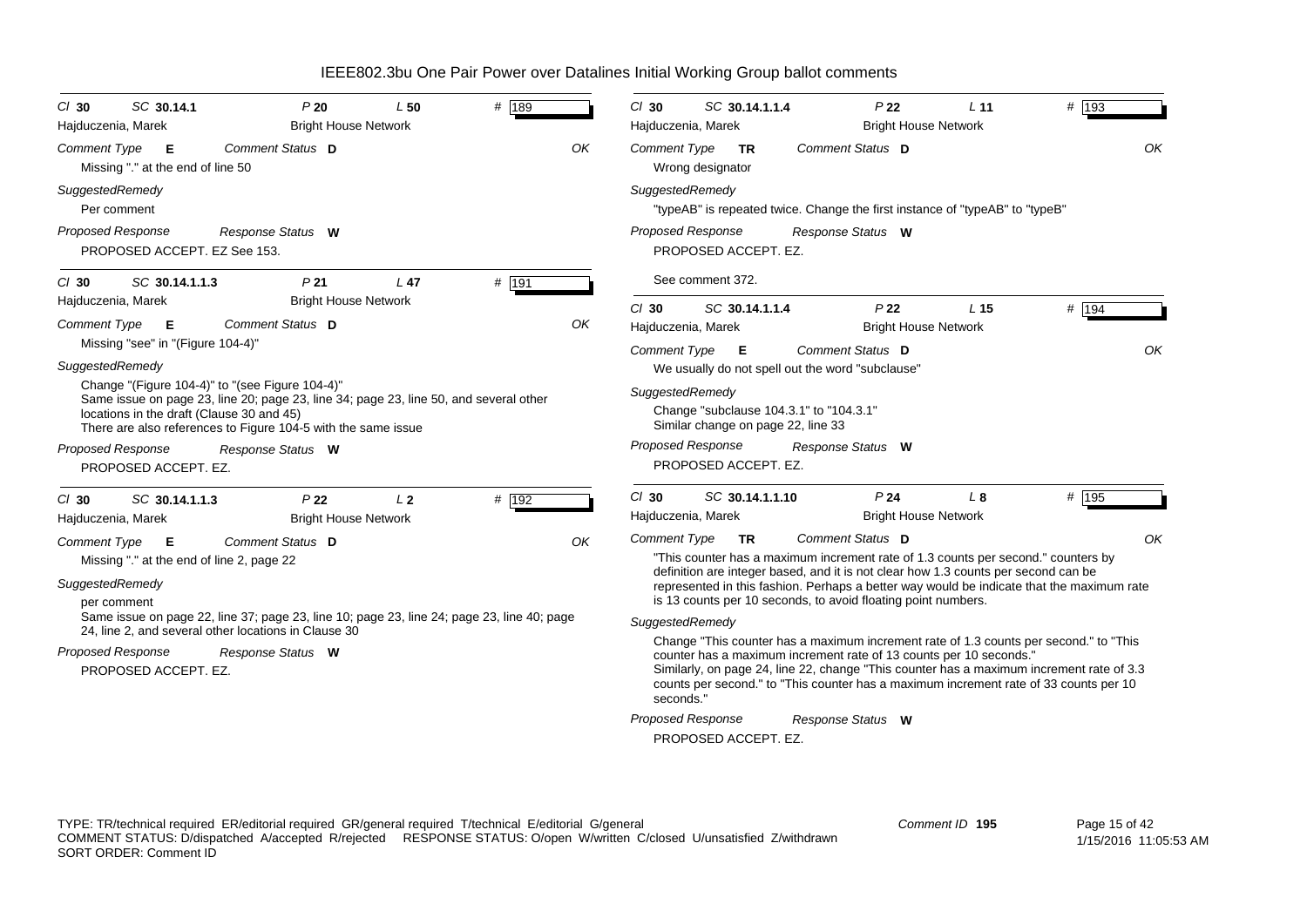| SC 30.14.1.2<br>$Cl$ 30                                                                  | P <sub>24</sub>                                                                                         | L 38            | # 196   |    | $Cl$ 45             | SC 45.2.7a                                       |                                                                                                                                                                                    | P28<br>L <sub>18</sub>                    | # 202         |
|------------------------------------------------------------------------------------------|---------------------------------------------------------------------------------------------------------|-----------------|---------|----|---------------------|--------------------------------------------------|------------------------------------------------------------------------------------------------------------------------------------------------------------------------------------|-------------------------------------------|---------------|
| Hajduczenia, Marek                                                                       | <b>Bright House Network</b>                                                                             |                 |         |    |                     | Hajduczenia, Marek                               |                                                                                                                                                                                    | <b>Bright House Network</b>               |               |
| <b>Comment Type</b><br>Е                                                                 | Comment Status D<br>Wrong formatting for "BEHAVIOUR DEFINED AS:"                                        |                 |         | OK | <b>Comment Type</b> | E                                                | Comment Status D<br>Missing space in "Single-Pair PSE Status 2register"                                                                                                            |                                           | OK            |
| SuggestedRemedy<br>Align it with the other keywords in 30.14.1.2                         |                                                                                                         |                 |         |    |                     | SuggestedRemedy                                  | Change to "Single-Pair PSE Status 2 register"                                                                                                                                      |                                           |               |
| Proposed Response<br>PROPOSED ACCEPT. EZ.                                                | Response Status W                                                                                       |                 |         |    |                     | Proposed Response<br>PROPOSED ACCEPT. EZ.        | Response Status W                                                                                                                                                                  |                                           |               |
| SC 30.14.1.4<br>$CI$ 30                                                                  | P <sub>25</sub>                                                                                         | L <sub>9</sub>  | # 198   |    | See 135.            |                                                  |                                                                                                                                                                                    |                                           |               |
| Hajduczenia, Marek<br><b>Comment Type</b><br>Е                                           | <b>Bright House Network</b><br>Comment Status D                                                         |                 |         | OK | CI 45               | SC 45.2.7a<br>Hajduczenia, Marek                 |                                                                                                                                                                                    | P28<br>L21<br><b>Bright House Network</b> | # 203         |
| SuggestedRemedy                                                                          | Wording improvement for behavior description                                                            |                 |         |    | Comment Type        | E<br>Unnecessary editorial instructions          | Comment Status D                                                                                                                                                                   |                                           | OK            |
| MDI, and expressed in units of millijoules.'                                             | Change to "A count of the cumulative energy supplied by the PoDL PSE, measured at the                   |                 |         |    |                     | SuggestedRemedy                                  |                                                                                                                                                                                    |                                           |               |
| Proposed Response<br>PROPOSED ACCEPT. EZ.                                                | Response Status W                                                                                       |                 |         |    |                     |                                                  | Subclause 45.2.7a is already marked as being inserted in its entiritey - no need for<br>separate instructions for subclauses<br>Same comment on page 29, line 10; page 31, line 30 |                                           |               |
| SC 30.14.2.1<br>$CI$ 30<br>Hajduczenia, Marek                                            | P <sub>25</sub><br><b>Bright House Network</b>                                                          | L <sub>19</sub> | # 199   |    |                     | Proposed Response<br>PROPOSED ACCEPT. EZ.        | Response Status W                                                                                                                                                                  |                                           |               |
| Comment Type<br>E                                                                        | Comment Status D<br>"Same as aPoDLPSEAdminState" - it is better to just copy the text in here as well   |                 |         | OK | See 326.<br>CI 45   | SC 45.2.7a.1                                     |                                                                                                                                                                                    | P28<br>L <sub>25</sub>                    | # 204         |
| SuggestedRemedy                                                                          |                                                                                                         |                 |         |    |                     | Hajduczenia, Marek                               |                                                                                                                                                                                    | <b>Bright House Network</b>               |               |
| Proposed Response                                                                        | Copy definition of syntax states and replace "Same as aPoDLPSEAdminState"<br>Response Status W          |                 |         |    | Comment Type        | Е<br>Minor fixes.                                | Comment Status D                                                                                                                                                                   |                                           | OK            |
| PROPOSED ACCEPT. EZ.                                                                     |                                                                                                         |                 |         |    | SuggestedRemedy     |                                                  |                                                                                                                                                                                    |                                           |               |
| SC 45.2<br>CI 45                                                                         | P <sub>27</sub>                                                                                         | L 19            | $#$ 201 |    |                     | extra "." in line 28, page 28                    | missing "." after "is shown in Table 45-211f"                                                                                                                                      |                                           |               |
| Hajduczenia, Marek<br><b>Comment Type</b><br>- E<br>Extra "." at the end of the sentence | <b>Bright House Network</b><br>Comment Status D                                                         |                 |         | ΟK |                     | <b>Proposed Response</b><br>PROPOSED ACCEPT. EZ. | Response Status W                                                                                                                                                                  |                                           |               |
| SuggestedRemedy<br>Remoev extra "."                                                      |                                                                                                         |                 |         |    | See 136.            |                                                  |                                                                                                                                                                                    |                                           |               |
| <b>Proposed Response</b><br>PROPOSED ACCEPT. EZ.                                         | Response Status W                                                                                       |                 |         |    |                     |                                                  |                                                                                                                                                                                    |                                           |               |
|                                                                                          | TYPE: TR/technical required ER/editorial required GR/general required T/technical E/editorial G/general |                 |         |    |                     |                                                  |                                                                                                                                                                                    | Comment ID 204                            | Page 16 of 42 |

COMMENT STATUS: D/dispatched A/accepted R/rejected RESPONSE STATUS: O/open W/written C/closed U/unsatisfied Z/withdrawn SORT ORDER: Comment ID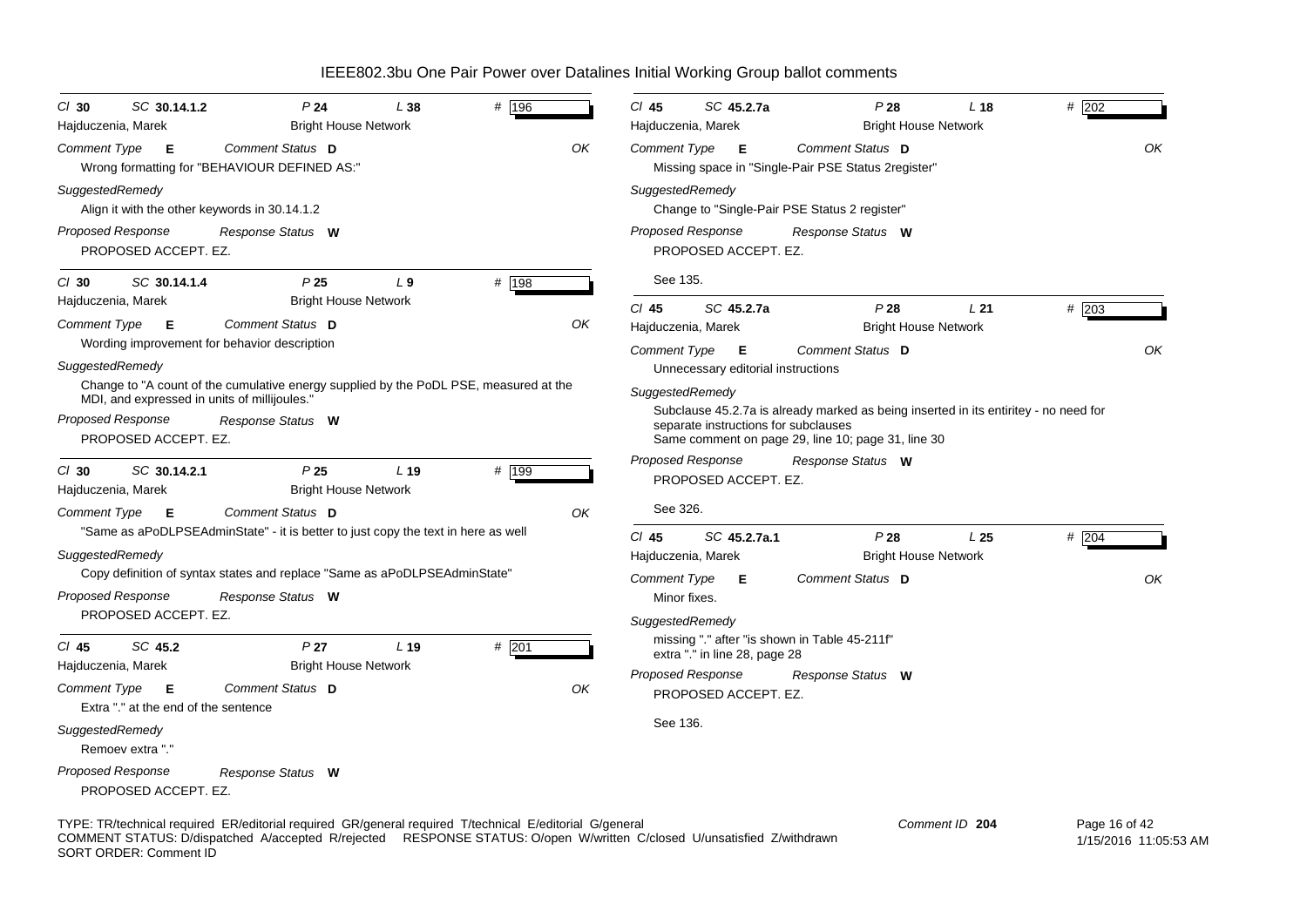| SC 45.2.7a.2<br>$#$ 206<br>P30<br>L <sub>5</sub><br>$CI$ 45<br>Hajduczenia, Marek<br><b>Bright House Network</b>                                                                                                                                                                                                                                                                                                                                  |    | P31<br>$Cl$ 45<br>SC 45.2.7a.2.8<br># 209<br>L <sub>15</sub><br>Hajduczenia, Marek<br><b>Bright House Network</b>                                                                                                                                                                                                                                                                                                                              |
|---------------------------------------------------------------------------------------------------------------------------------------------------------------------------------------------------------------------------------------------------------------------------------------------------------------------------------------------------------------------------------------------------------------------------------------------------|----|------------------------------------------------------------------------------------------------------------------------------------------------------------------------------------------------------------------------------------------------------------------------------------------------------------------------------------------------------------------------------------------------------------------------------------------------|
| Comment Status D<br><b>Comment Type</b><br>E<br>Missing space after "=" in PD Class bit definitions<br>SuggestedRemedy<br>Change "=Class code 9" to "= Class code 9" - just an example                                                                                                                                                                                                                                                            | OK | Comment Status D<br>OK<br><b>Comment Type</b><br>ER.<br>"The combinations '1010' thru '1111' for bits 12.1.6:3 have been reserved for future use." -<br>as long as they are marked in the table, no need to list them as reserved explicitly in the<br>text                                                                                                                                                                                    |
| Proposed Response<br>Response Status W<br>PROPOSED ACCEPT. EZ.                                                                                                                                                                                                                                                                                                                                                                                    |    | SuggestedRemedy<br>Strike this text<br>The same change on page 31, line 28                                                                                                                                                                                                                                                                                                                                                                     |
| #207<br>P30<br>L21<br>SC 45.2.7a.2<br>$CI$ 45<br><b>Bright House Network</b><br>Hajduczenia, Marek                                                                                                                                                                                                                                                                                                                                                |    | <b>Proposed Response</b><br>Response Status W<br>PROPOSED ACCEPT. EZ.                                                                                                                                                                                                                                                                                                                                                                          |
| Comment Status D<br><b>Comment Type</b><br>E<br>"LH = Latched High" should be "LH = Latching High"                                                                                                                                                                                                                                                                                                                                                | OK | P31<br># 210<br>$Cl$ 45<br>SC 45.2.7a.2.8<br>L <sub>15</sub><br><b>Bright House Network</b><br>Hajduczenia, Marek                                                                                                                                                                                                                                                                                                                              |
| SuggestedRemedy<br>Per comment<br>Same on page 31, line 48<br><b>Proposed Response</b><br>Response Status W<br>PROPOSED ACCEPT. EZ.                                                                                                                                                                                                                                                                                                               |    | OK<br>Comment Status D<br><b>Comment Type</b><br>E<br>Misplaced "."<br>SuggestedRemedy<br>Change "bits are reporting "delivering power."" to "bits are reporting "delivering power"."<br>Similar issue on page 32, line 4                                                                                                                                                                                                                      |
| SC 45.2.7a.2.5<br>P30<br>L <sub>51</sub><br>#208<br>$CI$ 45<br><b>Bright House Network</b><br>Hajduczenia, Marek                                                                                                                                                                                                                                                                                                                                  |    | Proposed Response<br>Response Status W<br>PROPOSED ACCEPT. EZ.                                                                                                                                                                                                                                                                                                                                                                                 |
| <b>Comment Type</b><br>Comment Status D<br>E.<br>enters the state 'ERROR' - figure out how you want to mark up state names and use it<br>consistently at least within the draft - for now, in Clause 30, state names are not marked in<br>any special way. In Clause 45, they are surrounded by " for markup<br>SuggestedRemedy<br>Remove all " around state names in Clause 45<br>Proposed Response<br>Response Status W<br>PROPOSED ACCEPT. EZ. | OK | # 211<br>SC <sub>0</sub><br>P30<br>C/00<br>L <sub>0</sub><br><b>Bright House Network</b><br>Hajduczenia, Marek<br>Comment Status D<br>OK<br><b>Comment Type</b><br>Е<br>"Draft Amendment to IEEE Std 802.3-2012" - I think not<br>SuggestedRemedy<br>Update template to reference 2015 and not 2012 - this applies to all Clauses in the draft,<br>not just Clause 45<br><b>Proposed Response</b><br>Response Status W<br>PROPOSED ACCEPT. EZ. |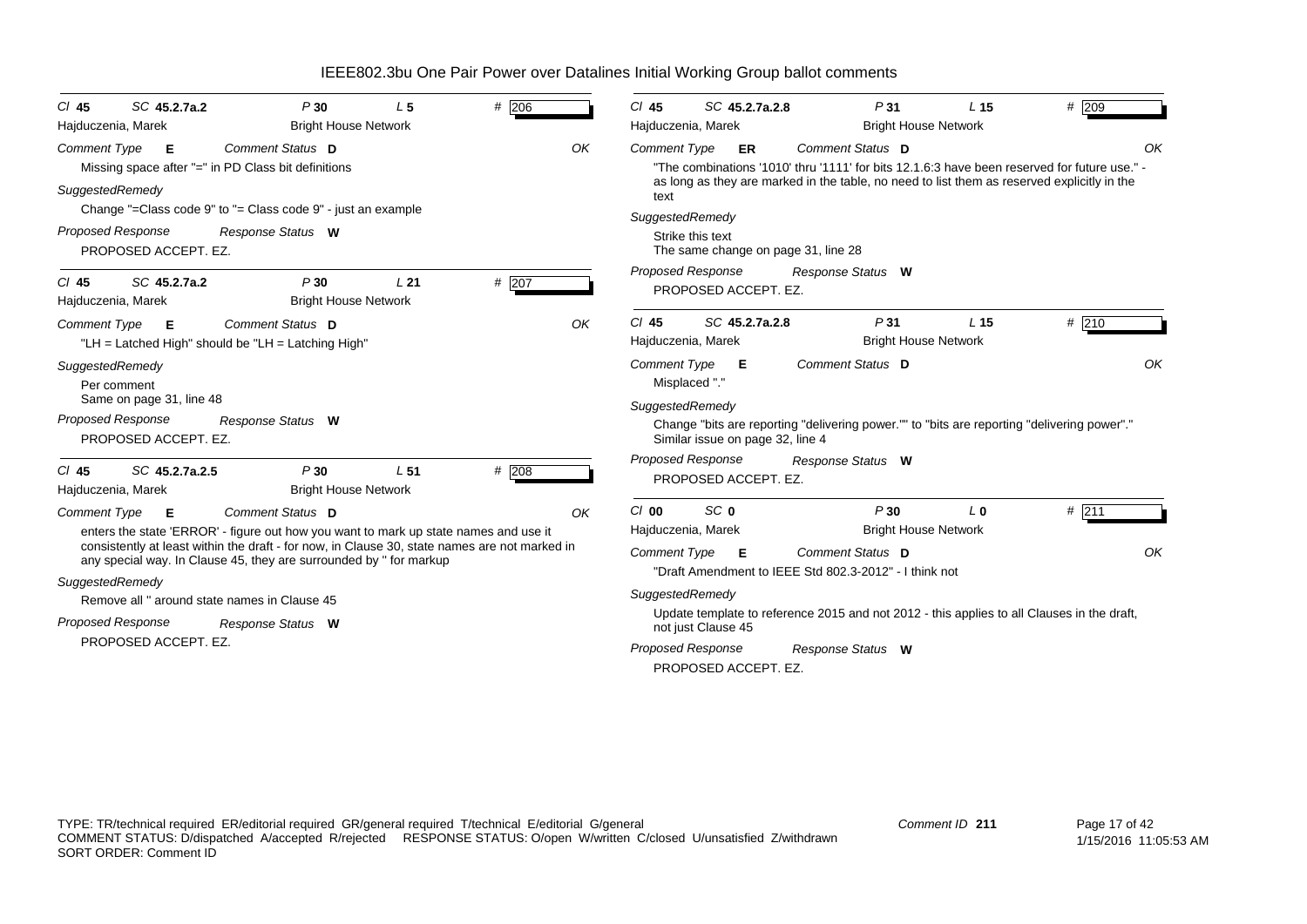| SC 104.1.2<br>$CI$ 104<br>Hajduczenia, Marek                                                 | P33<br><b>Bright House Network</b>                                                                      | L33             | # 213   |    | C/ 104<br>Hajduczenia, Marek                               | SC 104.2                                                | P35<br><b>Bright House Network</b>                                                                                                                                                                         | L26          | # 216 |    |
|----------------------------------------------------------------------------------------------|---------------------------------------------------------------------------------------------------------|-----------------|---------|----|------------------------------------------------------------|---------------------------------------------------------|------------------------------------------------------------------------------------------------------------------------------------------------------------------------------------------------------------|--------------|-------|----|
| <b>Comment Type</b><br>Е<br>Space missing in "IEEE802.3"                                     | Comment Status D                                                                                        |                 |         | OK | <b>Comment Type</b>                                        | Е                                                       | Comment Status D<br>In Table 104-1, make sure the words "unregulated" and "regulated" aare positioned in the<br>same way, i.e., under the numeric voltage value - it will look more consistent in this way |              |       | OK |
| SuggestedRemedy<br>Per comemnt<br><b>Proposed Response</b><br>PROPOSED ACCEPT. EZ.           | Response Status W                                                                                       |                 |         |    | SuggestedRemedy<br>Per comment<br><b>Proposed Response</b> | PROPOSED ACCEPT. EZ.                                    | Response Status W                                                                                                                                                                                          |              |       |    |
| $Cl$ 104<br>SC 104.1.2<br>Hajduczenia, Marek                                                 | P <sub>34</sub><br><b>Bright House Network</b>                                                          | L <sub>1</sub>  | $#$ 214 |    | $CI$ 104<br>Hajduczenia, Marek                             | SC 104.2                                                | P35<br><b>Bright House Network</b>                                                                                                                                                                         | L38          | # 217 |    |
| <b>Comment Type</b><br>ER.<br>SuggestedRemedy                                                | Comment Status D<br>Figure captions go UNDER the figure, and not above it                               |                 |         | OK | <b>Comment Type</b>                                        | $\mathbf{T}$<br>hundreds of mA range                    | Comment Status D<br>it is not clear why IPI(max) would be expressed in A, where most of the values are on                                                                                                  |              |       | OK |
| <b>Proposed Response</b><br>PROPOSED ACCEPT. EZ.<br>See 45.                                  | Please move all Figure captions below figures and use appropriate template for it.<br>Response Status W |                 |         |    | SuggestedRemedy<br><b>Proposed Response</b>                | PROPOSED ACCEPT. EZ.                                    | Change IPI(max) to mA values - these will be more meaningfull<br>Response Status W                                                                                                                         |              |       |    |
| SC 104.2<br>$Cl$ 104<br>Hajduczenia, Marek                                                   | P35<br><b>Bright House Network</b>                                                                      | L <sub>18</sub> | # 215   |    | $Cl$ 104<br>Hajduczenia, Marek                             | SC 104.3.3.3                                            | P38<br><b>Bright House Network</b>                                                                                                                                                                         | $L_{\alpha}$ | # 219 |    |
| Comment Type<br>Е<br>Unnecessary ".0"                                                        | <b>Comment Status D</b>                                                                                 |                 |         | OK | Comment Type                                               | Е<br>Empty lines 8-9 and 18-19                          | Comment Status D                                                                                                                                                                                           |              |       | OK |
| SuggestedRemedy<br>Change "6.0" to "6"<br>Also, need space before "Ohm" symbol<br>afterwards | Similarly, Table 104-1 contains multiple numbers with ".0" or ".00" and no significant digits           |                 |         |    | SuggestedRemedy<br><b>Proposed Response</b>                | Please remove extra empty lines<br>PROPOSED ACCEPT. EZ. | Response Status W                                                                                                                                                                                          |              |       |    |
| <b>Proposed Response</b><br>PROPOSED ACCEPT. EZ.                                             | Response Status W                                                                                       |                 |         |    |                                                            |                                                         |                                                                                                                                                                                                            |              |       |    |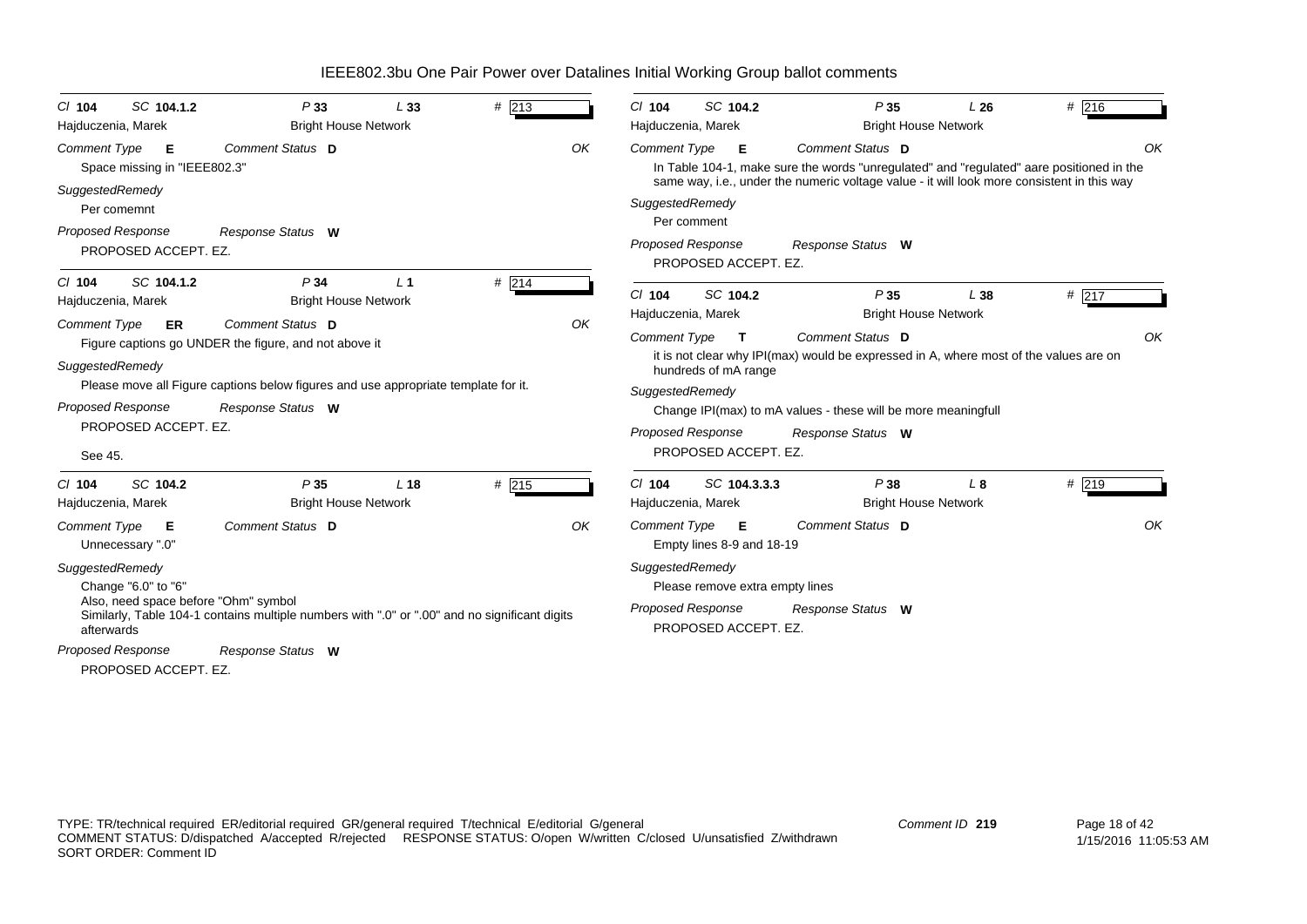| $Cl$ 104                                    | SC 104.3.3.4                           | P38                                                                                                                                                                          | L46   | $#$ 221        |    | $CI$ 104                                    | SC 104.3.3.6                       | $P$ 41                                                                                                                                                  | $L_3$          | # $\overline{225}$                                                                                  |
|---------------------------------------------|----------------------------------------|------------------------------------------------------------------------------------------------------------------------------------------------------------------------------|-------|----------------|----|---------------------------------------------|------------------------------------|---------------------------------------------------------------------------------------------------------------------------------------------------------|----------------|-----------------------------------------------------------------------------------------------------|
| Hajduczenia, Marek                          |                                        | <b>Bright House Network</b>                                                                                                                                                  |       |                |    | Hajduczenia, Marek                          |                                    | <b>Bright House Network</b>                                                                                                                             |                |                                                                                                     |
| <b>Comment Type</b>                         | - E                                    | Comment Status D<br>It is not "state machine" but "state diagram"                                                                                                            |       |                | OK | <b>Comment Type</b>                         | ER                                 | Comment Status D<br>Two state diagrams merged into a single figure                                                                                      |                | OK                                                                                                  |
| SuggestedRemedy<br><b>Proposed Response</b> | PROPOSED ACCEPT. EZ.                   | Change all instances of "state machine" to "state diagram"<br>Response Status W                                                                                              |       |                |    | SuggestedRemedy<br><b>Proposed Response</b> |                                    | Separate Detection and MFVS state diagrams into separate figures - there is NO need to<br>clump them together itno a single figure<br>Response Status W |                |                                                                                                     |
|                                             |                                        |                                                                                                                                                                              |       |                |    |                                             | PROPOSED ACCEPT. EZ.               |                                                                                                                                                         |                |                                                                                                     |
| $Cl$ 104<br>Hajduczenia, Marek              | SC 104.3.3.6                           | $P$ 40<br><b>Bright House Network</b>                                                                                                                                        | $L_3$ | # 223          |    | $Cl$ 104<br>Hajduczenia, Marek              | SC 104.4.4                         | P50<br><b>Bright House Network</b>                                                                                                                      | $L_3$          | #227                                                                                                |
| <b>Comment Type</b><br>SuggestedRemedy      | TR                                     | Comment Status D<br>Several issues with Figure 104-4 state diagram                                                                                                           |       |                | OK | <b>Comment Type</b>                         | ER                                 | Comment Status D<br>would be welcome) or just missing (in this case, provide the missing value)                                                         |                | ΩK<br>Empty fields in Table 104-4/5/6 - are they intended to be empty (in this case, either - or NA |
|                                             | from the bottom.                       | 1. transition from state RESTART to RESTART-DELAY, and from RESTART_DELAY to<br>IDLE is from top of the state, which is not allowed. Transition branch should exit the state |       |                |    | SuggestedRemedy<br>Per comment              |                                    |                                                                                                                                                         |                |                                                                                                     |
|                                             | independent lines                      | 2. transition from DETECTION to RESTART state and CLASSIFICATION EVAL to<br>RESTART are combined, but have different conditions. Separate them into wto                      |       |                |    | <b>Proposed Response</b>                    | PROPOSED ACCEPT. EZ.               | Response Status W                                                                                                                                       |                |                                                                                                     |
| tinrush timer"                              |                                        | 3. incorrect timer start in POWER_UP: is "start_tinrush_timer: and should be "start                                                                                          |       |                |    |                                             | See comment 48.                    |                                                                                                                                                         |                |                                                                                                     |
| Proposed Response                           | PROPOSED ACCEPT. EZ.                   | Response Status W                                                                                                                                                            |       |                |    | $Cl$ 104<br>Hajduczenia, Marek              | SC 104.4.6.5                       | P <sub>53</sub><br><b>Bright House Network</b>                                                                                                          | L <sub>1</sub> | # 228                                                                                               |
| $Cl$ 104<br>Hajduczenia, Marek              | SC 104.3.3.6                           | $P$ 41<br><b>Bright House Network</b>                                                                                                                                        | $L_3$ | # $\sqrt{224}$ |    | <b>Comment Type</b>                         | Е<br>Wrong style for NOTE          | Comment Status D                                                                                                                                        |                | OK                                                                                                  |
| <b>Comment Type</b>                         | ER                                     | Comment Status D<br>There is no reason for such a small text in Figure104-5                                                                                                  |       |                | OK | SuggestedRemedy                             | Please pply correct style for NOTE |                                                                                                                                                         |                |                                                                                                     |
| SuggestedRemedy                             | Change font size to match Figure 104-4 |                                                                                                                                                                              |       |                |    | <b>Proposed Response</b>                    | PROPOSED ACCEPT. EZ.               | Response Status W                                                                                                                                       |                |                                                                                                     |
| Proposed Response                           | PROPOSED ACCEPT. EZ.                   | Response Status W                                                                                                                                                            |       |                |    |                                             | See comment 293.                   |                                                                                                                                                         |                |                                                                                                     |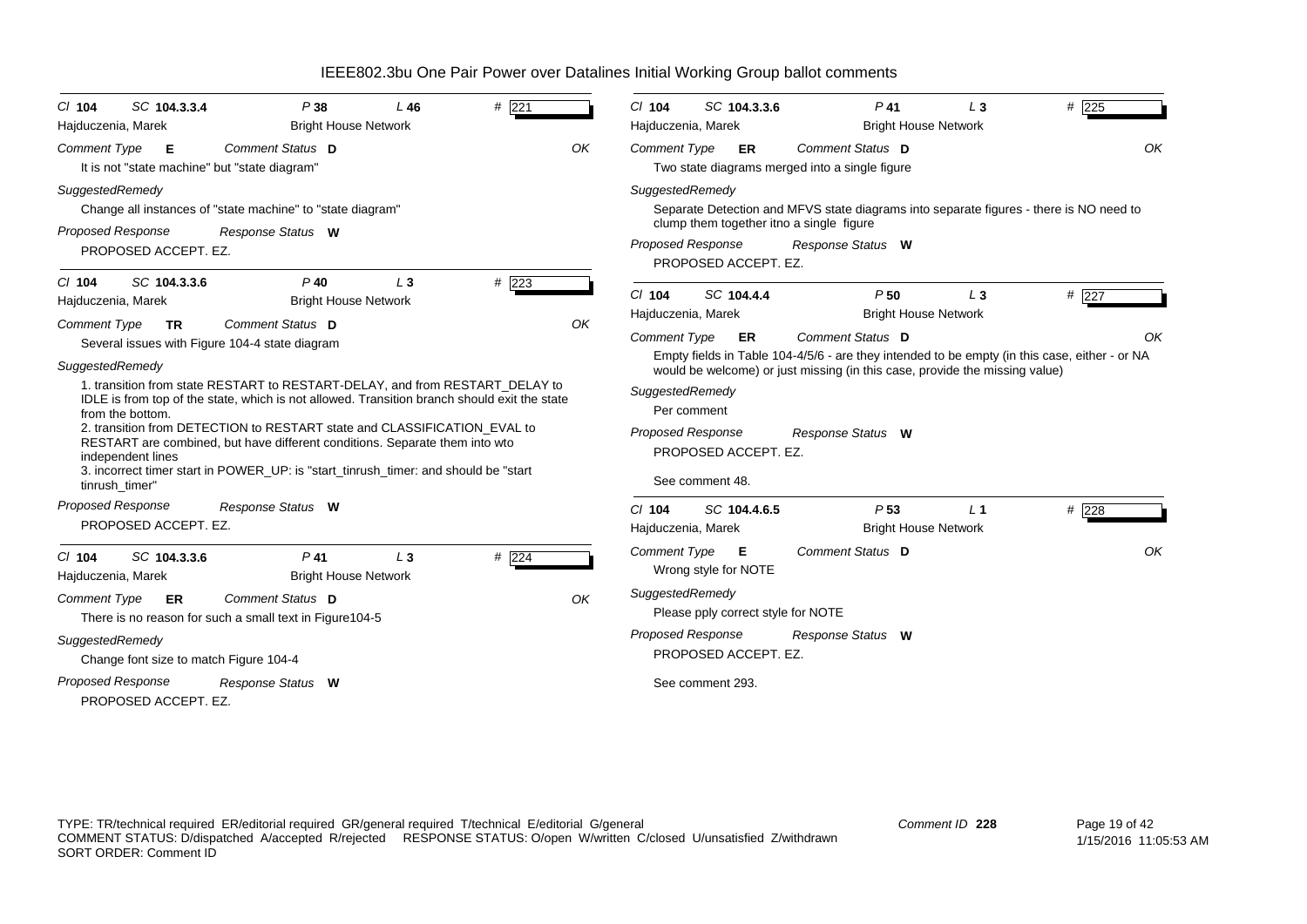| $Cl$ 104                                                    | SC 104.5.3.1                                                      | P <sub>54</sub>                                                                                                                                            | L <sub>2</sub>  | $#$ 229 | $Cl$ 104                                    | SC 104.6.4.3.1                                                                   | P <sub>59</sub>                                                                                                                                                                                    | L <sub>16</sub> | $#$ 232 |
|-------------------------------------------------------------|-------------------------------------------------------------------|------------------------------------------------------------------------------------------------------------------------------------------------------------|-----------------|---------|---------------------------------------------|----------------------------------------------------------------------------------|----------------------------------------------------------------------------------------------------------------------------------------------------------------------------------------------------|-----------------|---------|
| Hajduczenia, Marek                                          |                                                                   | <b>Bright House Network</b>                                                                                                                                |                 |         | Hajduczenia, Marek                          |                                                                                  | <b>Bright House Network</b>                                                                                                                                                                        |                 |         |
| <b>Comment Type</b>                                         | E                                                                 | Comment Status D<br>Missing spaces between numeric value and unit in "from 2MHz to 600MHz (with a 100?                                                     |                 | OK      | <b>Comment Type</b>                         | ER                                                                               | Comment Status D<br>Unclear value format: what is [CCh]"?                                                                                                                                          |                 | OK      |
| SuggestedRemedy<br>and the unit<br><b>Proposed Response</b> | reference impedance)"<br>PROPOSED ACCEPT. EZ.<br>See comment 297. | Please scrub the draft and make sure there is always a space between a numeric value<br>There are multiple instances within the draft<br>Response Status W |                 |         | SuggestedRemedy<br><b>Proposed Response</b> | Otherwise, define what "h" format is<br>PROPOSED ACCEPT. EZ.<br>See comment 381. | If these numbers are intended to be hexadecimal, please change to "[0xCC]" - there are<br>multiple instances in the draft right now where such change would be needed.<br>Response Status W        |                 |         |
| $Cl$ 104<br>Hajduczenia, Marek                              | SC 104.5.2                                                        | P <sub>53</sub><br><b>Bright House Network</b>                                                                                                             | L26             | # 230   | $Cl$ 104<br>Hajduczenia, Marek              | SC 104.6.4.4                                                                     | P <sub>59</sub><br><b>Bright House Network</b>                                                                                                                                                     | L35             | $#$ 233 |
| <b>Comment Type</b>                                         | - E                                                               | Comment Status D<br>Wrong format of external reference: "(See clauses 96 and 97"                                                                           |                 | OK      | <b>Comment Type</b>                         | <b>TR</b>                                                                        | Comment Status D<br>is "1110b" any different than "1110"? Is there any specific reason why this value is marked<br>as "b" versus values in "Class" field where no "b" is included for some reason? |                 | OK      |
| SuggestedRemedy<br><b>Proposed Response</b>                 | is marked as External tag<br>PROPOSED ACCEPT. EZ.                 | Change to "(See Clause 96 and Clause 97)", make sure that "Clause 96" and "Clause 97"<br>Response Status W                                                 |                 |         | SuggestedRemedy<br><b>Proposed Response</b> | PROPOSED ACCEPT. EZ.                                                             | Remove "b" markers in "Type" field in Table 104-8<br>Response Status W                                                                                                                             |                 |         |
|                                                             | See comment 296.                                                  |                                                                                                                                                            |                 |         | $Cl$ 104<br>Hajduczenia, Marek              | SC 104.7.4.7                                                                     | P68<br><b>Bright House Network</b>                                                                                                                                                                 | L <sub>19</sub> | # 234   |
| $Cl$ 104<br>Hajduczenia, Marek                              | SC 104.6.4.3.1                                                    | P <sub>59</sub><br><b>Bright House Network</b>                                                                                                             | L <sub>17</sub> | # 231   | Comment Type <b>E</b>                       |                                                                                  | Comment Status D<br>Please align column sizes so that PICS number is not broken into two lines                                                                                                     |                 | OK      |
| Comment Type                                                | E<br>Missing space before "[CCh]"                                 | Comment Status D                                                                                                                                           |                 | OK      | SuggestedRemedy<br>Per comment              |                                                                                  |                                                                                                                                                                                                    |                 |         |
| SuggestedRemedy                                             | Per comment                                                       |                                                                                                                                                            |                 |         | <b>Proposed Response</b>                    | PROPOSED ACCEPT. EZ.                                                             | Response Status W                                                                                                                                                                                  |                 |         |
| <b>Proposed Response</b>                                    | PROPOSED ACCEPT. EZ.                                              | Response Status W                                                                                                                                          |                 |         |                                             |                                                                                  |                                                                                                                                                                                                    |                 |         |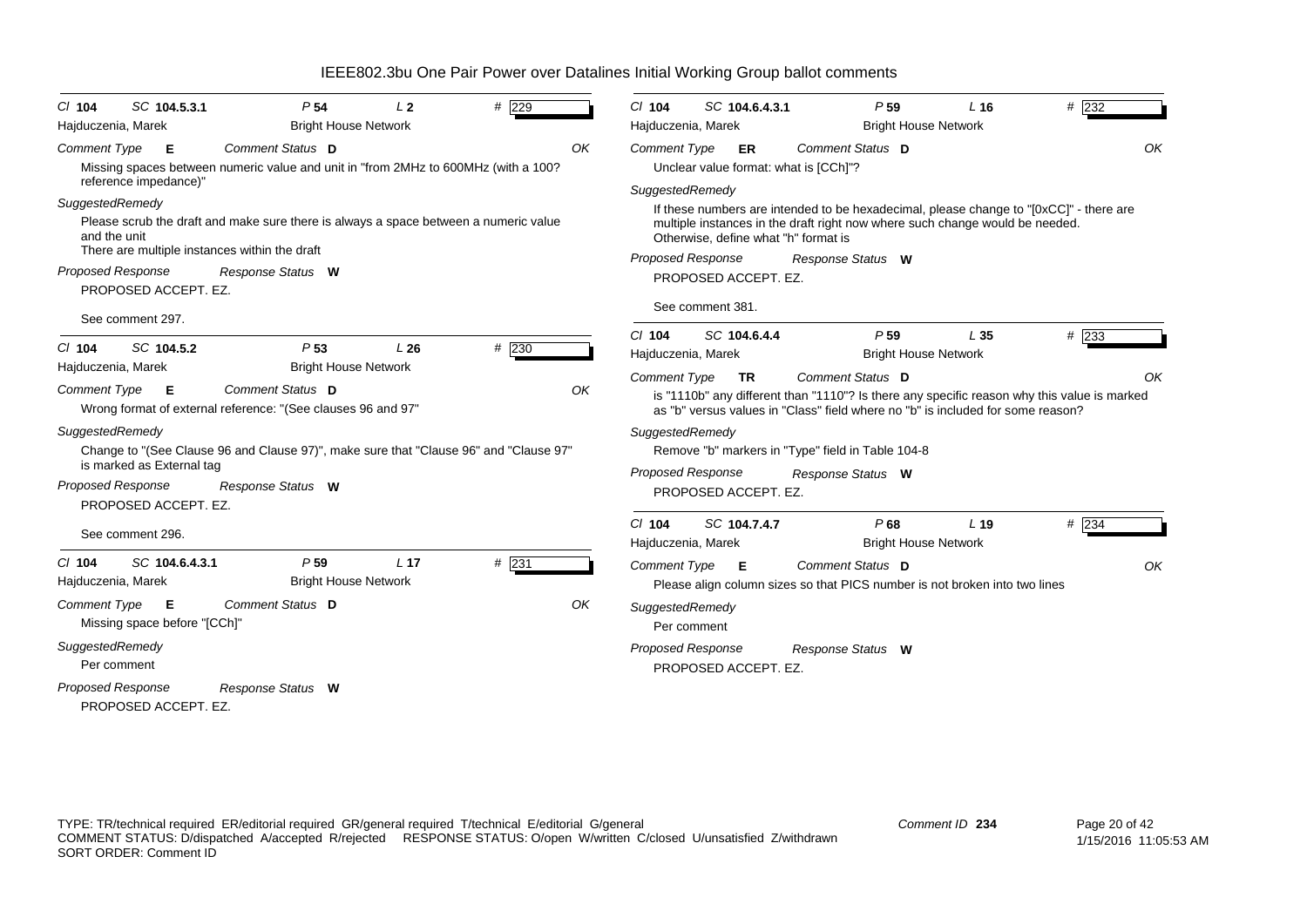| $CI$ 104                                                    | SC 104.7.4.1                                                                           | P62                                                                                                                                                                                                                                                                                                                                                | L <sub>15</sub> | $#$ 235 | $CI$ FM                                      | SC FM                                            | P <sub>7</sub>                                                                                                                                                                        | $L_3$                               | # 242         |
|-------------------------------------------------------------|----------------------------------------------------------------------------------------|----------------------------------------------------------------------------------------------------------------------------------------------------------------------------------------------------------------------------------------------------------------------------------------------------------------------------------------------------|-----------------|---------|----------------------------------------------|--------------------------------------------------|---------------------------------------------------------------------------------------------------------------------------------------------------------------------------------------|-------------------------------------|---------------|
| Hajduczenia, Marek                                          |                                                                                        | <b>Bright House Network</b>                                                                                                                                                                                                                                                                                                                        |                 |         | Law, David                                   |                                                  |                                                                                                                                                                                       | <b>Hewlett Packard Enter</b>        |               |
| <b>Comment Type</b><br>SuggestedRemedy<br>Support           | ER<br><b>Status Support</b>                                                            | Comment Status D<br>PICS Table do not follow standard format, i.e., Item Feature Subclause Value/Comment<br>Please use the following column order: Item Feature Subclause Value/Comment Status                                                                                                                                                     |                 | OK      | <b>Comment Type</b><br>SuggestedRemedy       | Е<br>See comment.                                | Comment Status D<br>Suggest that ' at the beginning of the IEEE P802.3xx working group ballot.' Be changed<br>to read ' at the beginning of the IEEE P802.3bu working group ballot.'. |                                     | OK            |
|                                                             | <b>Proposed Response</b><br>PROPOSED ACCEPT. EZ.                                       | Response Status W                                                                                                                                                                                                                                                                                                                                  |                 |         | <b>Proposed Response</b>                     |                                                  | Response Status W<br>PROPOSED ACCEPT. EZ. See comment 180.                                                                                                                            |                                     |               |
| C/ 104A<br>Hajduczenia, Marek                               | SC 104A.1                                                                              | P <sub>71</sub><br><b>Bright House Network</b>                                                                                                                                                                                                                                                                                                     | L <sub>14</sub> | $#$ 237 | $CI$ FM<br>Law, David<br><b>Comment Type</b> | SC FM<br>Е                                       | P <sub>1</sub><br>Comment Status D                                                                                                                                                    | L26<br><b>Hewlett Packard Enter</b> | $#$ 243<br>OK |
| <b>Comment Type</b><br>SuggestedRemedy<br>Proposed Response | Е<br>Missing Equation number<br>Per comment<br>PROPOSED ACCEPT. EZ.<br>See comment 53. | Comment Status D<br>Response Status W                                                                                                                                                                                                                                                                                                              |                 | OK      | SuggestedRemedy                              | <b>Proposed Response</b><br>PROPOSED ACCEPT. EZ. | The frontmatter currently states that 'Draft D2.0 is prepared for task force review.'.<br>Please update the frontmatter in further to reflect the current state.<br>Response Status W |                                     |               |
| $CI$ 104<br>Hidaka, Yasuo                                   | SC 104.3                                                                               | P35<br>Fujitsu Lab of America                                                                                                                                                                                                                                                                                                                      | L <sub>52</sub> | # 238   |                                              |                                                  |                                                                                                                                                                                       |                                     |               |
| <b>Comment Type</b><br>file.                                | Е<br>The type of paragraph might be wrong.                                             | <b>Comment Status D</b><br>The paragraphs from P35 L52 until P36 L23 generates unnecessary bookmarks in the PDF                                                                                                                                                                                                                                    |                 | OK      |                                              |                                                  |                                                                                                                                                                                       |                                     |               |
|                                                             |                                                                                        | The same problems are found at the following locations: P27 L6, P27 L18, P28 L1, P28 L8,<br>P28 L22, P29 L10, P31 L30, P36 L21, P41 L24, P42 L24, P42 L27, P42 L29, P46 L14, P49<br>L42, P49 L46, P49 L49, P49 L51, P52 L3, P52 L6, P52 L11, P52 L24, P52 L40, P52 L46,<br>P52 L48, P52 L50, P52 L52, P58 L29, P58 L31, P58 L32, P58 L34, P58 L38. |                 |         |                                              |                                                  |                                                                                                                                                                                       |                                     |               |
| SuggestedRemedy                                             |                                                                                        | Please avoid generating unnecessary bookmarks in the PDF file for these paragraphs.                                                                                                                                                                                                                                                                |                 |         |                                              |                                                  |                                                                                                                                                                                       |                                     |               |
|                                                             | <b>Proposed Response</b><br>PROPOSED ACCEPT. EZ.                                       | Response Status W                                                                                                                                                                                                                                                                                                                                  |                 |         |                                              |                                                  |                                                                                                                                                                                       |                                     |               |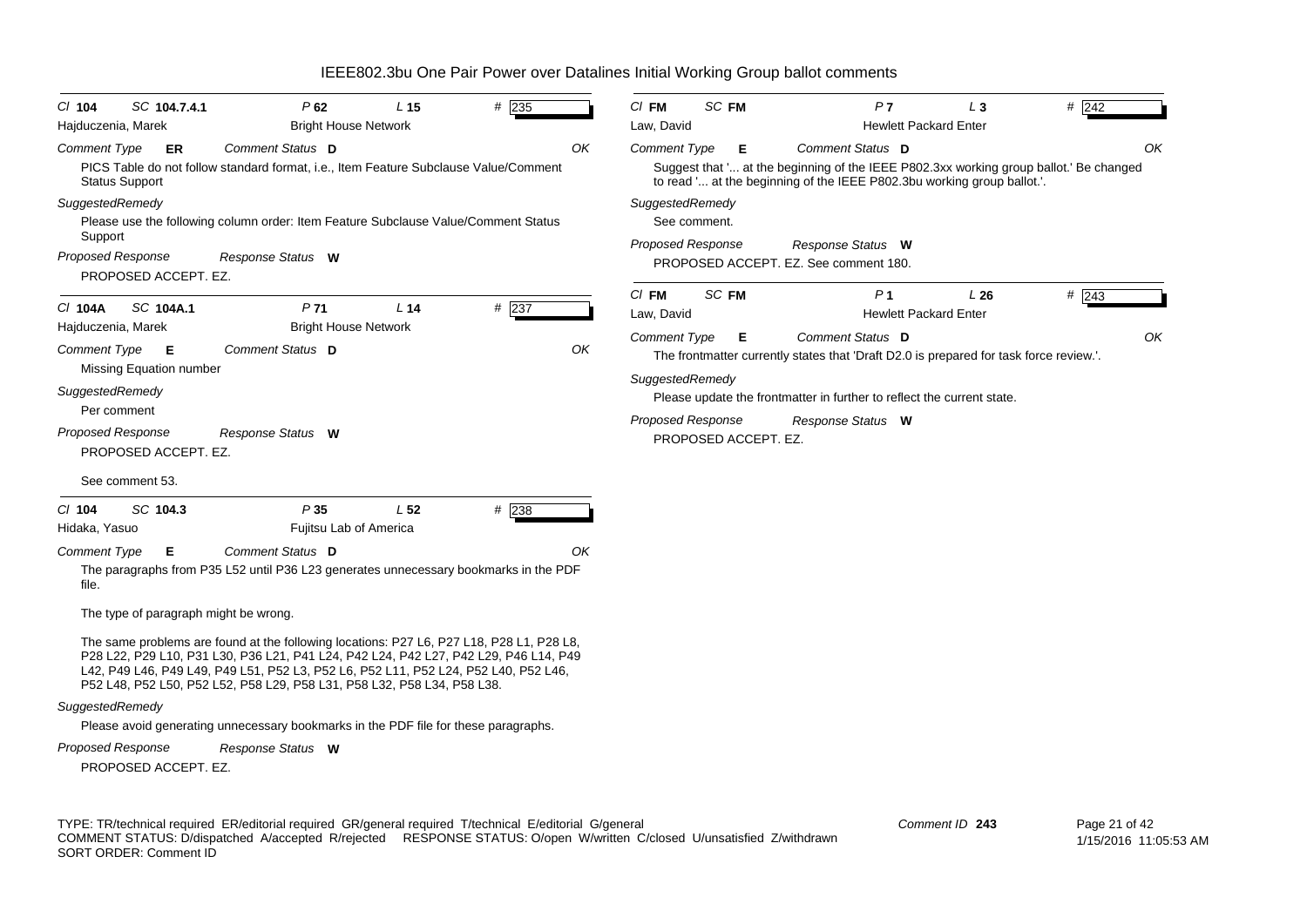| $C/I$ 01                 | SC 1.4                                      |                                                                                                                                                                                                                                                                      | $P$ 16                                         | $L_3$ | $#$ 244                                                                                                                                                                      |    | $CI$ FM                                                            | SC FM            |                             | P <sub>9</sub>                                                             | $L_3$                                           | $#$ 246                                                                                     |
|--------------------------|---------------------------------------------|----------------------------------------------------------------------------------------------------------------------------------------------------------------------------------------------------------------------------------------------------------------------|------------------------------------------------|-------|------------------------------------------------------------------------------------------------------------------------------------------------------------------------------|----|--------------------------------------------------------------------|------------------|-----------------------------|----------------------------------------------------------------------------|-------------------------------------------------|---------------------------------------------------------------------------------------------|
| Law, David               |                                             |                                                                                                                                                                                                                                                                      | <b>Hewlett Packard Enter</b>                   |       |                                                                                                                                                                              |    | Law, David                                                         |                  |                             |                                                                            | <b>Hewlett Packard Enter</b>                    |                                                                                             |
| <b>Comment Type</b>      | Е                                           |                                                                                                                                                                                                                                                                      | Comment Status D                               |       | Please provide detailed editing instructions as has been done in other IEEE 802.3 drafts                                                                                     | OK | <b>Comment Type</b>                                                |                  | Е                           | Comment Status D<br>" is not part of IEEE P802.3bu, IEEE Draft Standard ". |                                                 | OK<br>Suggest that ' is not part of IEEE P802.3xx, IEEE Draft Standard ' be changed to read |
| SuggestedRemedy          | alphanumerical order:'.                     | Delete the text on line 3 that reads 'Insert the following new definitions into the list, in<br>Signaling Sublayer (PLS)" as follows:'.<br>Change the text on line 5 that reads '1.4.1 PoDL Regulated PSE: A PSE ' to read<br>'1.4.330a PoDL Regulated PSE: A PSE '. |                                                |       | Insert new text on line 3 that reads 'Insert the following definitions after 1.4.330 "Physical                                                                               |    | SuggestedRemedy<br><b>Proposed Response</b>                        | See comment.     |                             | Response Status W<br>PROPOSED ACCEPT. EZ. See comment 180.                 |                                                 |                                                                                             |
|                          |                                             | Change the text on line 8 that reads '1.4.2 PoDLUnregulated PSE: A PSE ' to read<br>'1.4.330b PoDLUnregulated PSE: A PSE '.                                                                                                                                          |                                                |       | Insert new text on line 10 that reads 'Insert the following definitions after 1.4.418 "Type 2                                                                                |    | $CI$ FM<br>Law, David                                              | SC <sub>FM</sub> |                             | P <sub>7</sub>                                                             | L <sub>16</sub><br><b>Hewlett Packard Enter</b> | $\#$ 248                                                                                    |
|                          | PSE" as follows:'.<br>Type B PoDL System '. | '1.4.418a Type A PoDL System: A system '.<br>Change the text on line 15 that reads '1.4.4 Type B PoDL System ' to read '1.4.418b<br>Type A+B PoDL System '.                                                                                                          |                                                |       | Change the text on line 11 that reads '1.4.3 Type A PoDL System: A system ' to read<br>Change the text on line 19 that reads '1.4.5 Type A+B PoDL System ' to read '1.4.418c |    | <b>Comment Type</b><br>SuggestedRemedy<br><b>Proposed Response</b> | See comment.     | Е<br>Please add voter list. | Comment Status D<br>Response Status W                                      |                                                 | OK                                                                                          |
| <b>Proposed Response</b> |                                             | PROPOSED ACCEPT. EZ.                                                                                                                                                                                                                                                 | Response Status W                              |       |                                                                                                                                                                              |    |                                                                    |                  | PROPOSED ACCEPT. EZ.        |                                                                            |                                                 |                                                                                             |
| $CI$ FM<br>Law, David    | SC FM                                       |                                                                                                                                                                                                                                                                      | P <sub>9</sub><br><b>Hewlett Packard Enter</b> | L29   | # 245                                                                                                                                                                        |    |                                                                    |                  |                             |                                                                            |                                                 |                                                                                             |
| <b>Comment Type</b>      | Е                                           | the date of IEEE Std 802.3bu-20xx publication '                                                                                                                                                                                                                      | Comment Status D                               |       | Suggest that 'At the date of IEEE Std 802.3xx-20xx publication ' be changed to read 'At                                                                                      | OK |                                                                    |                  |                             |                                                                            |                                                 |                                                                                             |
| SuggestedRemedy          | See comment.                                |                                                                                                                                                                                                                                                                      |                                                |       |                                                                                                                                                                              |    |                                                                    |                  |                             |                                                                            |                                                 |                                                                                             |
| <b>Proposed Response</b> |                                             | PROPOSED ACCEPT. EZ.                                                                                                                                                                                                                                                 | Response Status W                              |       |                                                                                                                                                                              |    |                                                                    |                  |                             |                                                                            |                                                 |                                                                                             |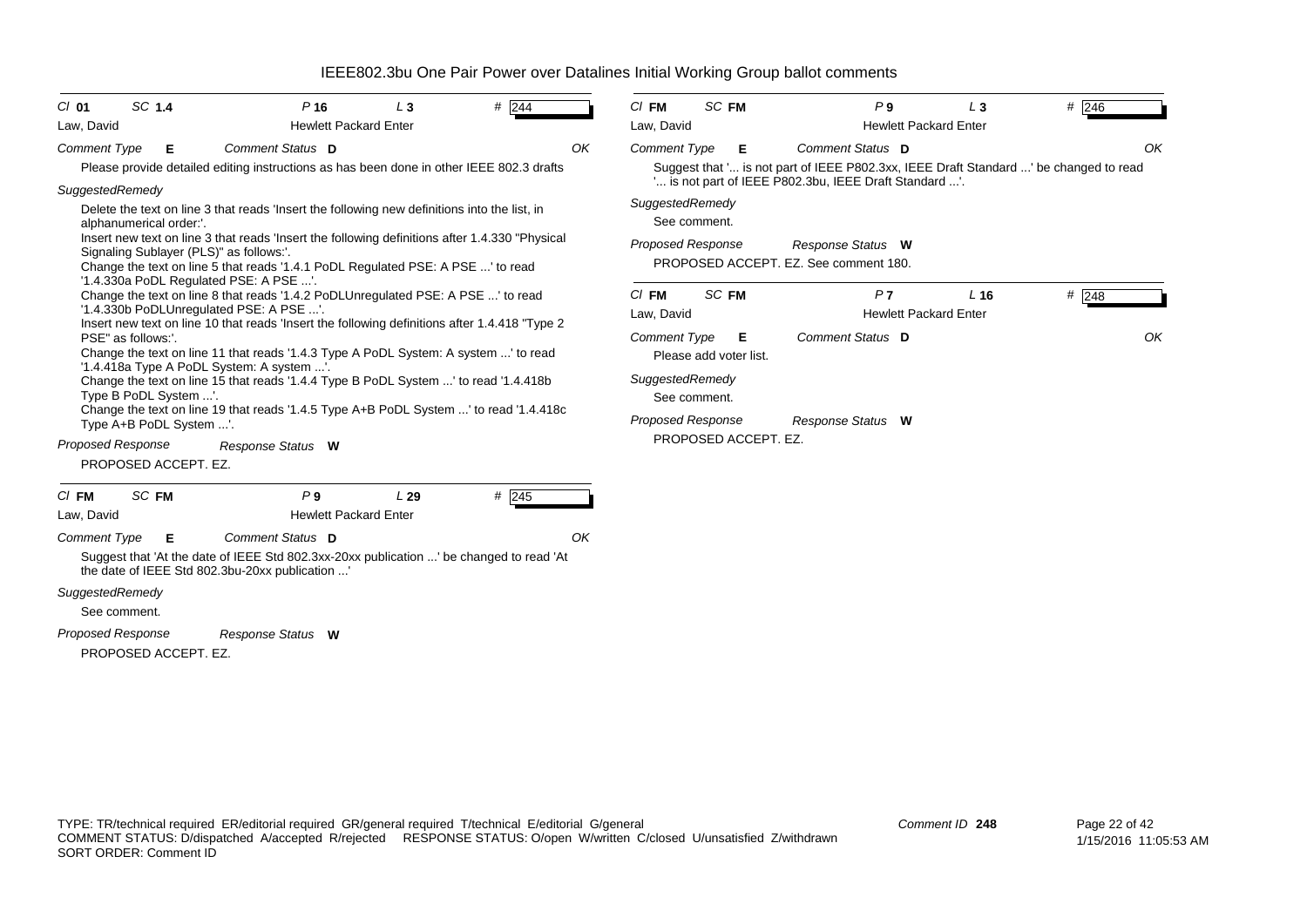| <b>SC FM</b><br>$CI$ FM                                     | $P$ 10                                                                                                                                                                                                                       | L <sub>12</sub> | # 249   |    | $Cl$ 104                                                     | SC 104.1.1                              | P33                                                                                                            | L29                        | $#$ 251 |
|-------------------------------------------------------------|------------------------------------------------------------------------------------------------------------------------------------------------------------------------------------------------------------------------------|-----------------|---------|----|--------------------------------------------------------------|-----------------------------------------|----------------------------------------------------------------------------------------------------------------|----------------------------|---------|
| Law, David                                                  | <b>Hewlett Packard Enter</b>                                                                                                                                                                                                 |                 |         |    | Marris, Arthur                                               |                                         |                                                                                                                | Cadence Design Syst        |         |
| <b>Comment Type</b><br>Е                                    | Comment Status D<br>Please add the project designation and complete the amendment descriptive text.                                                                                                                          |                 |         | OK | <b>Comment Type</b>                                          | Е                                       | Comment Status D<br>Phrasing. This sentence does not read well. Delete "where appropriate" as it is redundant. |                            | OK      |
| SuggestedRemedy<br>Suggest the text:                        |                                                                                                                                                                                                                              |                 |         |    | SuggestedRemedy                                              | Delete "where appropriate"              |                                                                                                                |                            |         |
| $- - -$                                                     |                                                                                                                                                                                                                              |                 |         |    | <b>Proposed Response</b>                                     | PROPOSED ACCEPT. EZ.                    | Response Status W                                                                                              |                            |         |
| IEEE Std 802.3xx-201x<br>This amendment includes [complete] |                                                                                                                                                                                                                              |                 |         |    | $Cl$ 45<br>Marris, Arthur                                    | SC 45.2.7a.1                            | P28                                                                                                            | L26<br>Cadence Design Syst | #252    |
|                                                             |                                                                                                                                                                                                                              |                 |         |    | <b>Comment Type</b><br>Punctuation                           | Е.                                      | Comment Status X                                                                                               |                            | OK      |
| be changed to read:                                         |                                                                                                                                                                                                                              |                 |         |    | SuggestedRemedy                                              |                                         |                                                                                                                |                            |         |
| IEEE Std 802.3bu-201x                                       | Amendment X-This amendment includes changes to IEEE Std 802.3-2015 to define a<br>methodology for the provision of power via a single twisted pair to connected Data<br>Terminal Equipment (DTE) with IEEE 802.3 interfaces. |                 |         |    | Change:<br>To:<br>$\mathbf{u} = \mathbf{u}$<br>$\sim$<br>To: | Table 45-211f The<br>Table 45-211f. The | At end of paragraph delete extra period. Change:                                                               |                            |         |
|                                                             |                                                                                                                                                                                                                              |                 |         |    | $\mathbf{H}$ = $\mathbf{H}$                                  |                                         |                                                                                                                |                            |         |
| Proposed Response                                           | Response Status W<br>PROPOSED ACCEPT. EZ. See comment 386.                                                                                                                                                                   |                 |         |    | <b>Proposed Response</b>                                     | PROPOSED ACCEPT. EZ.                    | Response Status W                                                                                              |                            |         |
| C/ 104<br>SC 104.7.2.2<br>Law, David                        | P61<br><b>Hewlett Packard Enter</b>                                                                                                                                                                                          | L <sub>42</sub> | $#$ 250 |    | See 136.                                                     |                                         |                                                                                                                |                            |         |
| <b>Comment Type</b><br>Е<br>IEEE Std 802.3xx-201x.)'.       | Comment Status D<br>Suggest that ' conform to IEEE Std 802.3xx-201x.)' be changed to read ' conform to                                                                                                                       |                 |         | OK |                                                              |                                         |                                                                                                                |                            |         |
| SuggestedRemedy<br>See comment.                             |                                                                                                                                                                                                                              |                 |         |    |                                                              |                                         |                                                                                                                |                            |         |
| Proposed Response<br>PROPOSED ACCEPT. EZ.                   | Response Status W                                                                                                                                                                                                            |                 |         |    |                                                              |                                         |                                                                                                                |                            |         |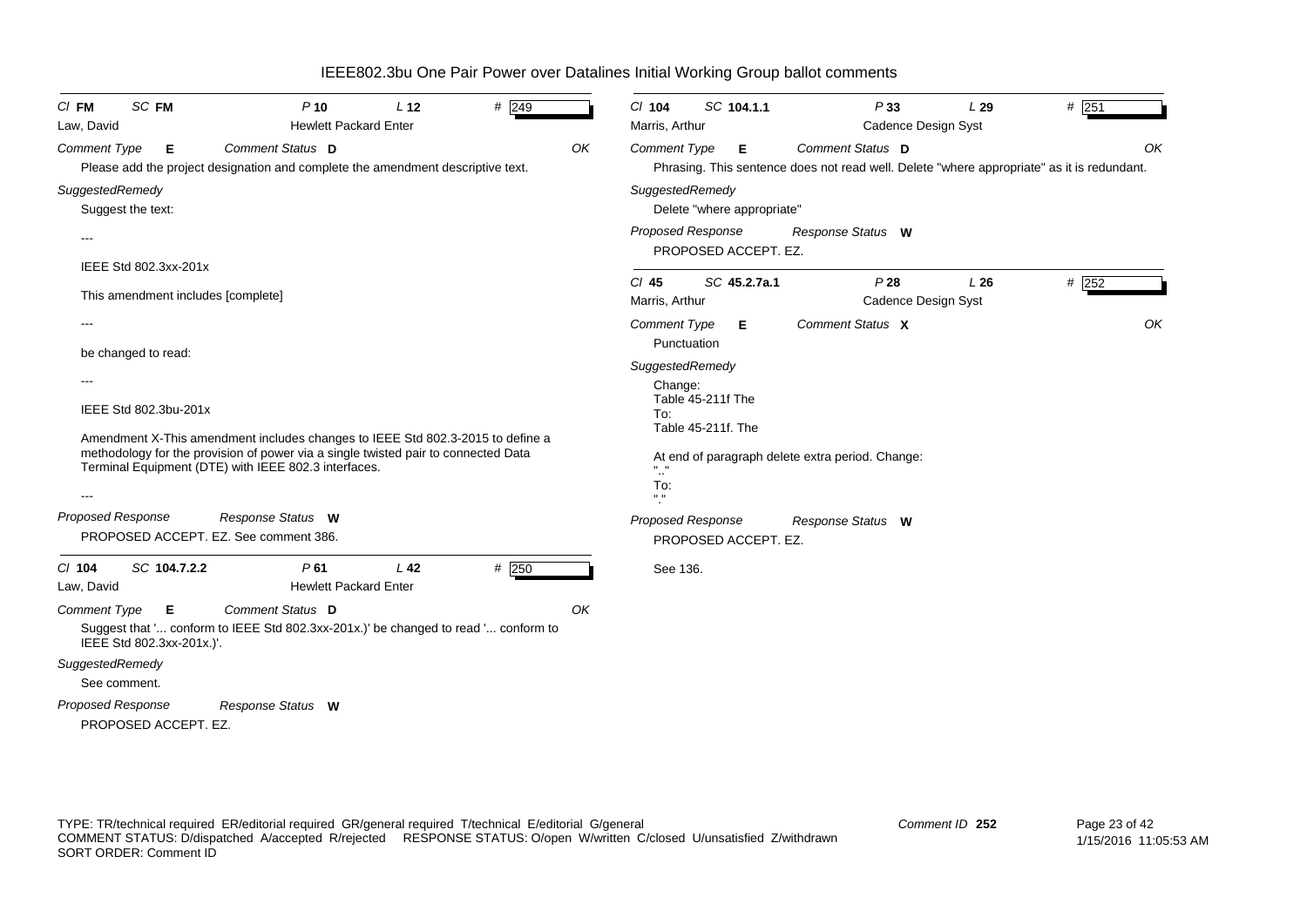| SC 1.4.1<br>$Cl$ 01<br>Ran, Adee                      | P <sub>16</sub><br>Intel Corporation                                                                                                                                                                                                              | L <sub>5</sub>  | # $256$ | $Cl$ 30<br>Ran, Adee                              | SC 30.2.2.1                                                                 | P <sub>17</sub><br>Intel Corporation                                                            | L21             | # 258       |
|-------------------------------------------------------|---------------------------------------------------------------------------------------------------------------------------------------------------------------------------------------------------------------------------------------------------|-----------------|---------|---------------------------------------------------|-----------------------------------------------------------------------------|-------------------------------------------------------------------------------------------------|-----------------|-------------|
| <b>Comment Type</b><br><b>TR</b>                      | Comment Status D<br>Here there are definitions for "PoDL Regulated PSE" and "PoDLUnregulated PSE" (with a<br>missing space) but these terms are never used.<br>However, the term "PoDL PSE" is used many times but there is no definition for it. |                 |         | OK<br><b>Comment Type</b>                         | Е<br>SuggestedRemedy<br>Underline newly inserted text.                      | Comment Status D<br>New text "and PoDLPSE" is not underlined.                                   |                 | OK          |
|                                                       | Does "PoDL PSE" stand for either regulated or unregulated? It does not seem obvious.                                                                                                                                                              |                 |         |                                                   | <b>Proposed Response</b><br>PROPOSED ACCEPT. EZ.                            | Response Status W                                                                               |                 |             |
| SuggestedRemedy                                       | Regulation requirements can be addressed in the relevant clauses.                                                                                                                                                                                 |                 |         | See 320.                                          |                                                                             |                                                                                                 |                 |             |
|                                                       | Replace the definitions in 1.4.1 and 1.4.2 with a single definition for "PoDL PSE". Address<br>regulation requirements in the relevant clauses when necessary.                                                                                    |                 |         | $Cl$ 30<br>Ran, Adee                              | SC 30.2.3                                                                   | P <sub>17</sub><br>Intel Corporation                                                            | L <sub>31</sub> | # 259       |
| <b>Proposed Response</b><br>PROPOSED ACCEPT. EZ.      | Alternatively, add a definition for "PoDL PSE" and insert the missing space in 1.4.2.<br>Response Status W<br>A definition for "PoDL PSE" will be added, and the missing space in 1.4.2 will be added.                                            |                 |         | <b>Comment Type</b>                               | Е<br>Missing editorial instruction.<br>SuggestedRemedy<br>Proposed Response | <b>Comment Status D</b><br>lnsert "Change the first paragraph as follows:"<br>Response Status W |                 | OK          |
| SC 1.4.3<br>$Cl$ 01<br>Ran, Adee                      | $P$ 16<br>Intel Corporation                                                                                                                                                                                                                       | L <sub>12</sub> | # 257   |                                                   | PROPOSED ACCEPT. EZ.                                                        |                                                                                                 |                 |             |
| <b>Comment Type</b><br>TR.                            | Comment Status D<br>The second sentence of this definition seems to be directly implied from the first one. If<br>that is the case, it is redundant and confusing.                                                                                |                 |         | $Cl$ 30<br>OK<br>Ran, Adee<br><b>Comment Type</b> | SC 30.14<br>Е                                                               | P20<br>Intel Corporation<br>Comment Status D                                                    | L44             | # 260<br>OK |
|                                                       | Same issue with the definitions in 1.4.4 and 1.4.5.                                                                                                                                                                                               |                 |         |                                                   | Missing editorial instruction.<br>SuggestedRemedy                           |                                                                                                 |                 |             |
| SuggestedRemedy<br>supposed to add to the definition. | Either delete the second senetence of each definition, or reword to clarify what it is                                                                                                                                                            |                 |         |                                                   | Insert "Insert new subclause 30.14".<br><b>Proposed Response</b>            | Response Status W                                                                               |                 |             |
| <b>Proposed Response</b><br>PROPOSED ACCEPT. EZ.      | Response Status W                                                                                                                                                                                                                                 |                 |         |                                                   | PROPOSED ACCEPT. EZ.                                                        |                                                                                                 |                 |             |
|                                                       | The second sentence will be deleted in 1.4.4 and 1.4.5.                                                                                                                                                                                           |                 |         |                                                   |                                                                             |                                                                                                 |                 |             |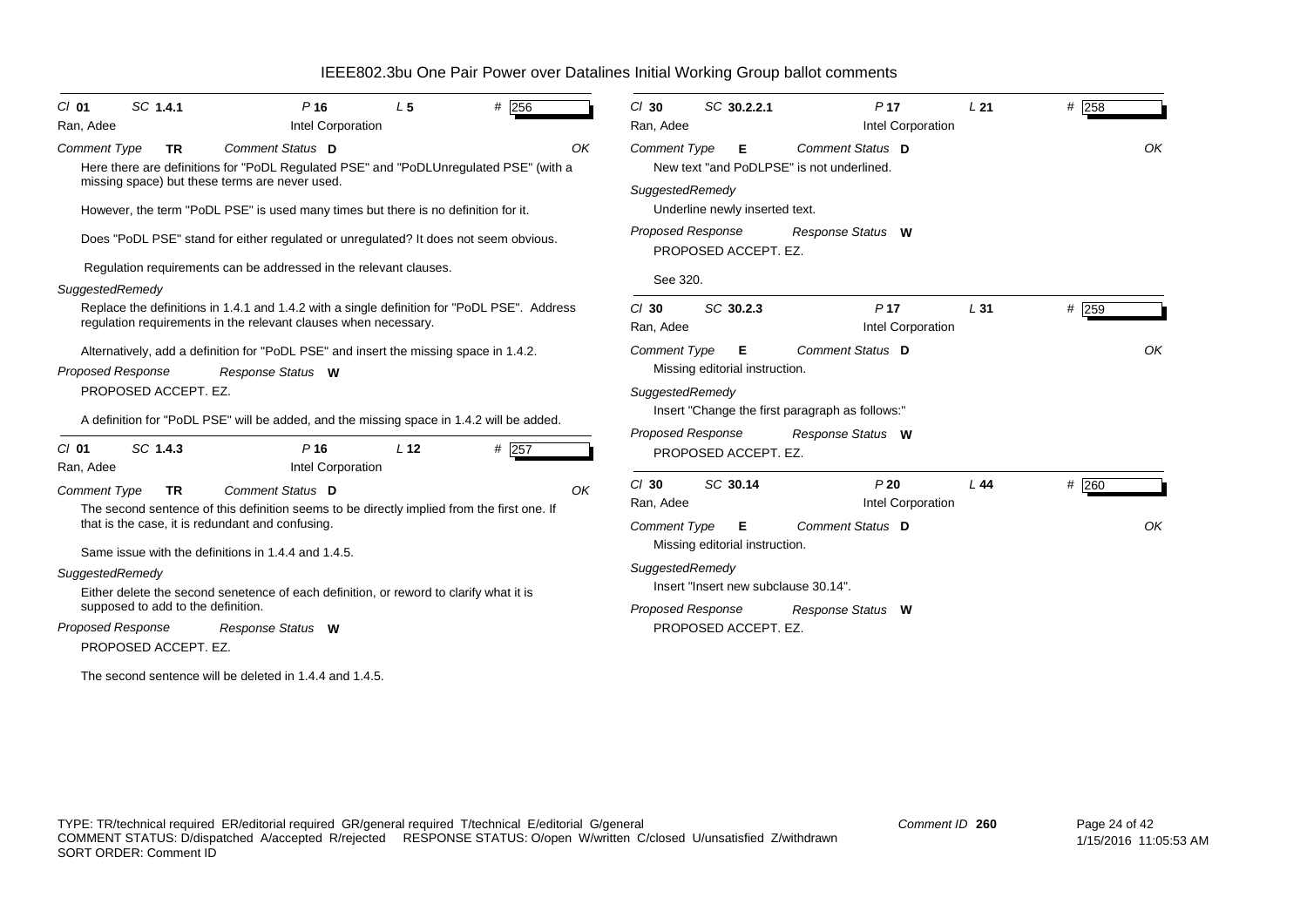| $CI$ 30<br>Ran, Adee                                                  | SC 30.14.1                              | P20<br>Intel Corporation             | L50             | $#$ 261 |    | C/ 45<br>Adee, Ran                                                                                                        | SC 45.2                                                                                              | P <sub>27</sub><br>Intel Corporation                                                                                                                                                                                                        | $L$ 19          | # 266   |  |
|-----------------------------------------------------------------------|-----------------------------------------|--------------------------------------|-----------------|---------|----|---------------------------------------------------------------------------------------------------------------------------|------------------------------------------------------------------------------------------------------|---------------------------------------------------------------------------------------------------------------------------------------------------------------------------------------------------------------------------------------------|-----------------|---------|--|
| Comment Type                                                          | Е<br>Missing period after "actions"     | Comment Status D                     |                 |         | ΟK | <b>Comment Type</b><br>Comment Status D<br>Е<br>Editorial instructions includes swapped words "reserved row m.5.15:2 for" |                                                                                                      |                                                                                                                                                                                                                                             |                 |         |  |
| SuggestedRemedy<br>Add a Period.                                      |                                         |                                      |                 |         |    | SuggestedRemedy                                                                                                           | Change to "reserved for m.5.15:2"                                                                    |                                                                                                                                                                                                                                             |                 |         |  |
| Proposed Response                                                     | PROPOSED ACCEPT. EZ.                    | Response Status W                    |                 |         |    | <b>Proposed Response</b>                                                                                                  | PROPOSED ACCEPT. EZ.                                                                                 | Response Status W                                                                                                                                                                                                                           |                 |         |  |
| See 153.                                                              |                                         |                                      |                 |         |    | $Cl$ 45                                                                                                                   | SC 45.2.7a                                                                                           | P28                                                                                                                                                                                                                                         | L25             | # 267   |  |
| $CI$ 30<br>Ran, Adee                                                  | SC 30.14.1.1.4                          | P <sub>22</sub><br>Intel Corporation | L <sub>12</sub> | # 262   |    | Ran, Adee<br>Comment Type                                                                                                 | Е                                                                                                    | Intel Corporation<br><b>Comment Status D</b>                                                                                                                                                                                                |                 | OK      |  |
| OK<br>Comment Status D<br>Comment Type<br>TR                          |                                         |                                      |                 |         |    | paragraph)                                                                                                                |                                                                                                      | Missing period after "Table 45-211f" Superfluous period after "intervention" (end of this                                                                                                                                                   |                 |         |  |
|                                                                       | "typaAB" apperas twice.                 |                                      |                 |         |    | SuggestedRemedy                                                                                                           |                                                                                                      |                                                                                                                                                                                                                                             |                 |         |  |
| SuggestedRemedy                                                       | Also in 30.14.1.1.5.                    |                                      |                 |         |    | <b>Proposed Response</b>                                                                                                  | Use one period in both cases.                                                                        | Response Status W                                                                                                                                                                                                                           |                 |         |  |
|                                                                       | Change the first occurrence to "typeB". |                                      |                 |         |    | PROPOSED ACCEPT. EZ.                                                                                                      |                                                                                                      |                                                                                                                                                                                                                                             |                 |         |  |
| <b>Proposed Response</b>                                              | PROPOSED ACCEPT. EZ.                    | Response Status W                    |                 |         |    | $CI$ 45<br>Ran, Adee                                                                                                      | SC 45.2.7a.1.1                                                                                       | P28<br>Intel Corporation                                                                                                                                                                                                                    | L <sub>47</sub> | $#$ 268 |  |
|                                                                       | See comments 193 and 372.               |                                      |                 |         |    | <b>Comment Type</b>                                                                                                       | <b>TR</b>                                                                                            | <b>Comment Status D</b>                                                                                                                                                                                                                     |                 | OK      |  |
| $CI$ 30<br>Ran, Adee                                                  | SC 30.14.2.1                            | P26<br>Intel Corporation             | L               | # 265   |    |                                                                                                                           |                                                                                                      | The second sentence starting with "A PSE may disable" suggests an option for a PSE<br>("may equals is permitted to"). If the PSE disables something then it should be _indicated_<br>to management. But I assume this is not the intention. |                 |         |  |
| Comment Type<br>Blank page.                                           | Е                                       | Comment Status D                     |                 |         | OK |                                                                                                                           |                                                                                                      | Was this supposed to be "PSE power classification may be disabled"? If so, the second<br>sentence could be deleted since it just repeats the first sentence.                                                                                |                 |         |  |
| SuggestedRemedy                                                       | Remove page.                            |                                      |                 |         |    |                                                                                                                           | option. This is confusing.                                                                           | In addition, the second paragraph uses "shall" which means it is a requirement, not an                                                                                                                                                      |                 |         |  |
| <b>Proposed Response</b><br>Response Status W<br>PROPOSED ACCEPT. EZ. |                                         |                                      |                 |         |    |                                                                                                                           | SuggestedRemedy<br>If this function is mandatory, delete the second sentence (which includes "may"). |                                                                                                                                                                                                                                             |                 |         |  |
|                                                                       |                                         |                                      |                 |         |    |                                                                                                                           |                                                                                                      | If it is optional, change "shall be" to "is" twice.                                                                                                                                                                                         |                 |         |  |
|                                                                       |                                         |                                      |                 |         |    | <b>Proposed Response</b>                                                                                                  | PROPOSED ACCEPT. EZ.                                                                                 | Response Status W                                                                                                                                                                                                                           |                 |         |  |
|                                                                       |                                         |                                      |                 |         |    |                                                                                                                           |                                                                                                      | Classification is optional. The wording will be changed from "shall be" to "is".                                                                                                                                                            |                 |         |  |

TYPE: TR/technical required ER/editorial required GR/general required T/technical E/editorial G/general COMMENT STATUS: D/dispatched A/accepted R/rejected RESPONSE STATUS: O/open W/written C/closed U/unsatisfied Z/withdrawn SORT ORDER: Comment ID *Comment ID* **268**

 Page 25 of 42 1/15/2016 11:05:53 AM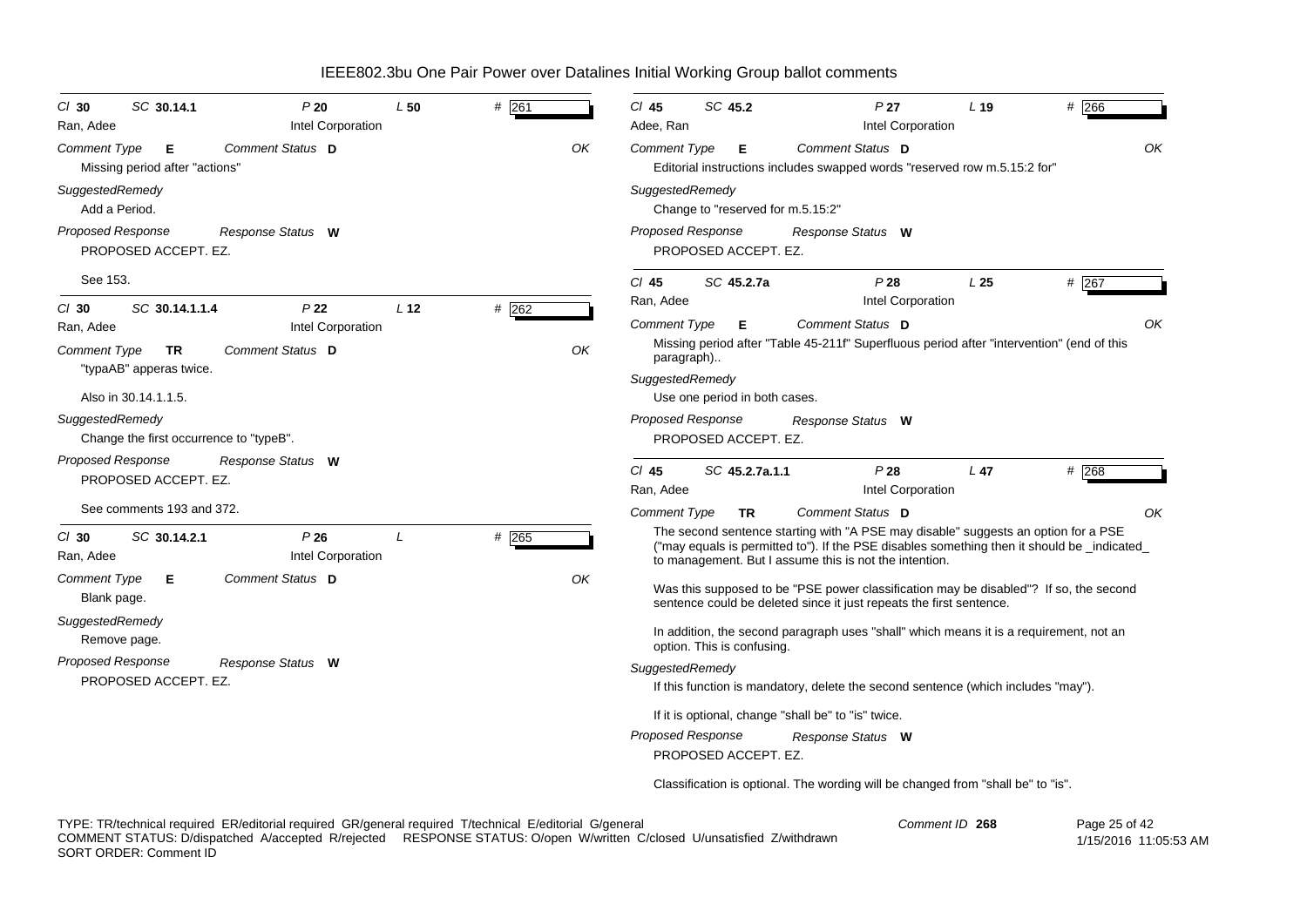| $Cl$ 104<br>Ran, Adee                                                | SC 104.1.2                                                   | P33<br>Intel Corporation                                                                                                                                                                | L <sub>35</sub> | # 271   |    | # $277$<br>SC 104.3.3.3<br>P37<br>$Cl$ 104<br>L <sub>12</sub><br>Intel Corporation<br>Ran, Adee                                                                                             |    |
|----------------------------------------------------------------------|--------------------------------------------------------------|-----------------------------------------------------------------------------------------------------------------------------------------------------------------------------------------|-----------------|---------|----|---------------------------------------------------------------------------------------------------------------------------------------------------------------------------------------------|----|
| <b>Comment Type</b>                                                  | Е                                                            | Comment Status D<br>"Single-Pair PoDL comprises an optional power entity when used"                                                                                                     |                 |         | OK | <b>Comment Type</b><br>Comment Status D<br>$\mathbf{T}$<br>I_port is not a state diagram variable - no state diagram uses it. In addition, its definition                                   | OK |
| meaning.<br>SuggestedRemedy                                          |                                                              | "comprises" means "is composed of", but I don't see how the rest of the sentence fits this<br>Change "Single-Pair PoDL comprises an optional power entity when used" to "Single-Pair    |                 |         |    | isn't specific - does it have a data type, accuracy specification, etc.?<br>SuggestedRemedy<br>Remove this variable from the list.<br>Proposed Response<br>Response Status W                |    |
| <b>Proposed Response</b>                                             | PROPOSED ACCEPT. EZ.                                         | PoDL is an optional power entity to be used"<br>Response Status W                                                                                                                       |                 |         |    | PROPOSED ACCEPT. EZ.<br>Iport is just IPSE. Hence the definition is superfluous.                                                                                                            |    |
| $CI$ 104                                                             | SC 104.1.2                                                   | P34                                                                                                                                                                                     | L <sub>4</sub>  | # $272$ |    | $Cl$ 104<br>SC 104.3.4<br>$P$ 41<br># 281<br>L26<br>Intel Corporation<br>Ran, Adee                                                                                                          |    |
| Ran, Adee<br><b>Comment Type</b><br>figure 104-2.<br>SuggestedRemedy | Е                                                            | Intel Corporation<br>Comment Status D<br>Fonts in figure 104-1 seem to be stretched out horizontally and lines are thicker than in<br>Reformat figure 104-1 to fix font and line width. |                 |         | OK | Comment Status D<br><b>Comment Type</b><br>E<br>"Table 104-2" is not an active cross reference.<br>SuggestedRemedy<br>Add cross-reference.<br><b>Proposed Response</b><br>Response Status W | OK |
| <b>Proposed Response</b>                                             | PROPOSED ACCEPT. EZ.                                         | Response Status W                                                                                                                                                                       |                 |         |    | PROPOSED ACCEPT. EZ.<br>$P$ 42<br># 283<br>$Cl$ 104<br>SC 104.3.5<br>$L$ 41                                                                                                                 |    |
| $Cl$ 104<br>Ran, Adee<br><b>Comment Type</b>                         | SC 104.3<br>$\mathbf{T}$<br>What is "end station equipment"? | P35<br>Intel Corporation<br><b>Comment Status D</b>                                                                                                                                     | L <sub>52</sub> | # 274   | OK | Intel Corporation<br>Ran, Adee<br>Comment Type<br>Comment Status D<br>Е<br>Missing space in "offull"<br>SuggestedRemedy<br>Change to "of full"                                              | OK |
| SuggestedRemedy<br>Proposed Response                                 | PROPOSED ACCEPT. EZ.                                         | Either define this term or replace it with another term.<br>Response Status W                                                                                                           |                 |         |    | <b>Proposed Response</b><br>Response Status W<br>PROPOSED ACCEPT. EZ.<br>See comment 13.                                                                                                    |    |
|                                                                      | Reword sentence as follows:                                  | "The PSE provides the power to the PD."                                                                                                                                                 |                 |         |    |                                                                                                                                                                                             |    |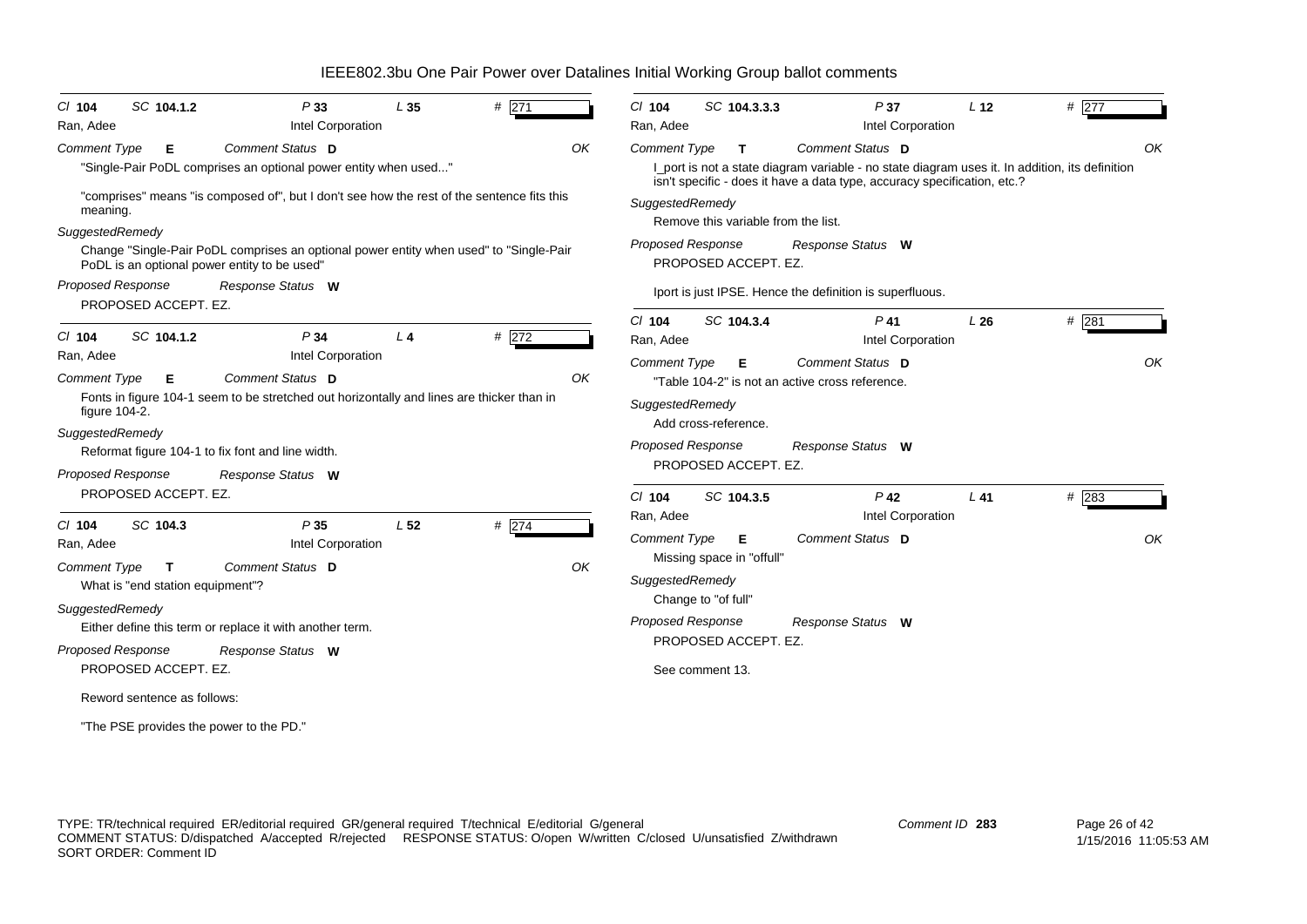| SC 104.3.6<br>$CI$ 104<br>Ran, Adee                                                                                                                                               | $P$ 43<br>Intel Corporation                                                                                                            | $L$ 10         | # 285       | SC 104.3.6.5<br>$P$ 45<br># 289<br>$CI$ 104<br>L32<br>Intel Corporation<br>Ran, Adee                                                                                                                                                                                    |
|-----------------------------------------------------------------------------------------------------------------------------------------------------------------------------------|----------------------------------------------------------------------------------------------------------------------------------------|----------------|-------------|-------------------------------------------------------------------------------------------------------------------------------------------------------------------------------------------------------------------------------------------------------------------------|
| <b>Comment Type</b><br>Е<br>and other cells). Also in other tables.                                                                                                               | Comment Status D<br>Font size seems to be inconsistent wihin the table (parameter names, numbers "22", "200"                           |                | OK          | Comment Status D<br><b>Comment Type</b><br>OK<br>Е<br>"The specification . shall apply" is an unusual way of making a normative requirement.                                                                                                                            |
| SuggestedRemedy<br>Fix all tables to use consistent font size.<br><b>Proposed Response</b><br>PROPOSED ACCEPT. EZ.                                                                | Response Status W                                                                                                                      |                |             | SuggestedRemedy<br>Either:<br>1. Use the same wording as in 104.3.6.4: "The specification. applies to"<br>2. Change to "The discharge time from V_PSE in the POWER_ON state to V_Sleep shall<br>be shorter than T Off"<br><b>Proposed Response</b><br>Response Status W |
| SC 104.3.6<br>$CI$ 104                                                                                                                                                            | $P$ 43                                                                                                                                 | L38            | $#$ 286     | PROPOSED ACCEPT. EZ.                                                                                                                                                                                                                                                    |
| Ran, Adee<br><b>Comment Type</b><br>T.<br>are used interchangably. This is confusing.                                                                                             | Intel Corporation<br>Comment Status D<br>Units in this table are very inconsistent - some values are in s, others in ms; also A and mA |                | OK          | P <sub>52</sub><br>$#$ 292<br>$CI$ 104<br>SC 104.4.6.5<br>$L$ 40<br>Intel Corporation<br>Ran, Adee<br>Comment Status D<br><b>Comment Type</b><br>OK<br><b>TR</b>                                                                                                        |
| SuggestedRemedy<br><b>Proposed Response</b><br>PROPOSED ACCEPT. EZ.                                                                                                               | Fix to use consistent units, preferably across the clause.<br>Response Status W                                                        |                |             | Is there a normative requirement here? It seems to be just a definition.<br>SuggestedRemedy<br>Rephrase to state the definition (which is unconditional), and then the conditions and<br>normative requirements if any.                                                 |
|                                                                                                                                                                                   | Change all time and current units to ms and mA.                                                                                        |                |             | <b>Proposed Response</b><br>Response Status W<br>PROPOSED ACCEPT. EZ.                                                                                                                                                                                                   |
| SC 104.3.6.2.1<br>$CI$ 104<br>Ran, Adee<br><b>Comment Type</b><br>Е<br>missing space in "1ms"<br>SuggestedRemedy<br>change to "1 ms"<br>Proposed Response<br>PROPOSED ACCEPT. EZ. | P <sub>45</sub><br>Intel Corporation<br>Comment Status D<br>Response Status W                                                          | L <sub>4</sub> | # 287<br>OK | See 405.<br>$Cl$ 104<br>SC 104.4.6.5<br>P <sub>53</sub><br># 293<br>L <sub>1</sub><br>Intel Corporation<br>Ran, Adee<br>Comment Status D<br><b>Comment Type</b><br>OK<br>Е<br>Inconsistent font size<br>SuggestedRemedy<br>Fix it.                                      |
|                                                                                                                                                                                   |                                                                                                                                        |                |             | Proposed Response<br>Response Status W<br>PROPOSED ACCEPT. EZ.                                                                                                                                                                                                          |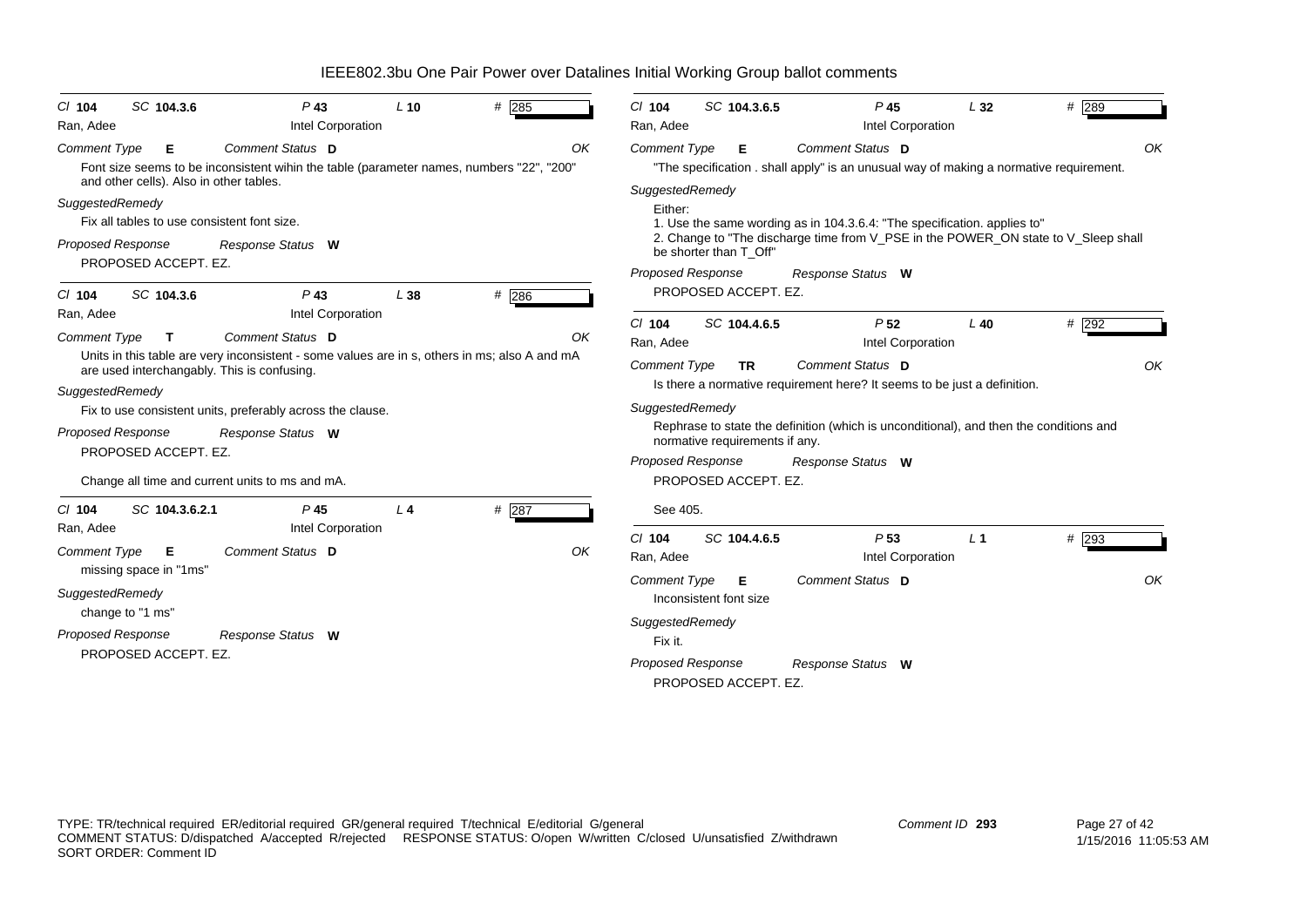| SC 104.5.2<br>$CI$ 104                                                                                                                                                                                                                                                                                                                                                                                 | P <sub>53</sub><br>L26                         | #296        | SC <sub>0</sub><br>$Cl$ 00                                                                                                                                                            | P <sub>17</sub>                                                                                                                                                                              | L21 | # 300       |  |  |
|--------------------------------------------------------------------------------------------------------------------------------------------------------------------------------------------------------------------------------------------------------------------------------------------------------------------------------------------------------------------------------------------------------|------------------------------------------------|-------------|---------------------------------------------------------------------------------------------------------------------------------------------------------------------------------------|----------------------------------------------------------------------------------------------------------------------------------------------------------------------------------------------|-----|-------------|--|--|
| Ran, Adee                                                                                                                                                                                                                                                                                                                                                                                              | Intel Corporation                              |             | Remein, Duane                                                                                                                                                                         | Huawei Technologies                                                                                                                                                                          |     |             |  |  |
| Comment Status D<br><b>Comment Type</b><br><b>ER</b><br>Clauses 96 and 97 are not included in IEEE Std 802.3-2015 - they are part of amendments<br>802.3bw and 802.3bp that is not listed in the introduction.                                                                                                                                                                                         |                                                | OK          | <b>Comment Type</b><br>ER<br>Undefined TLAs - "PSE" & "PD"<br>Ethernet dogs aren't.                                                                                                   | Comment Status D<br>While I'm sure all you poodles are breed to know the meaning of this term, the rest of us                                                                                |     | OK          |  |  |
| The fault tolerance requirements for both clauses are in 96.8.3. It would be a good service<br>to the reader to point to the specific subclause.<br>In addition, reference to subclauses that are not part of this draft should be in forest green.<br>SuggestedRemedy<br>Add a listing of amendments 802.3bp and 802.3bw in the introduction (assuming they are<br>expected to be published earlier). |                                                |             | SuggestedRemedy<br>Spell out 1st instance of use in each clause<br>$<$ OR $>$<br>Add to CI 1.5 Abbreviations<br><b>Proposed Response</b><br>Response Status W<br>PROPOSED ACCEPT. EZ. |                                                                                                                                                                                              |     |             |  |  |
| Change the "of the appropriate specifying clause. (See clauses 96 and 97)" to "in 96.8.3."<br>with numbers in forest green.<br>Proposed Response<br>Response Status W<br>PROPOSED ACCEPT. EZ.                                                                                                                                                                                                          |                                                |             | SC <sub>0</sub><br>$Cl$ 00<br>Remein, Duane<br><b>Comment Type</b><br><b>TR</b>                                                                                                       | P30<br>Huawei Technologies<br>Comment Status D<br>I don't see any state "ERROR" in figure 104-4                                                                                              | L26 | # 301<br>OK |  |  |
| SC 104.5.3.1<br>$CI$ 104<br>Ran, Adee<br>Comment Status D<br><b>Comment Type</b><br>E.<br>Numbers and units should be separated by a non-breaking space. They are unseparated in<br>several places in this subclause.<br>SuggestedRemedy<br>Add nbsp between values and units.<br><b>Proposed Response</b><br>Response Status W<br>PROPOSED ACCEPT. EZ.                                                | P <sub>53</sub><br>$L$ 40<br>Intel Corporation | # 297<br>OK | SuggestedRemedy<br>Point to a valid state in a state diagram.<br>$<$ OR $>$<br><b>Proposed Response</b><br>PROPOSED ACCEPT. EZ.                                                       | Same issue exists at line 52 and in CI 30 pg 24 line 13<br>(Preferred) map this MDIO bit to a defined SD variable.<br>Response Status W<br>See 131. Map this MDIO bit to the OVERLOAD state. |     |             |  |  |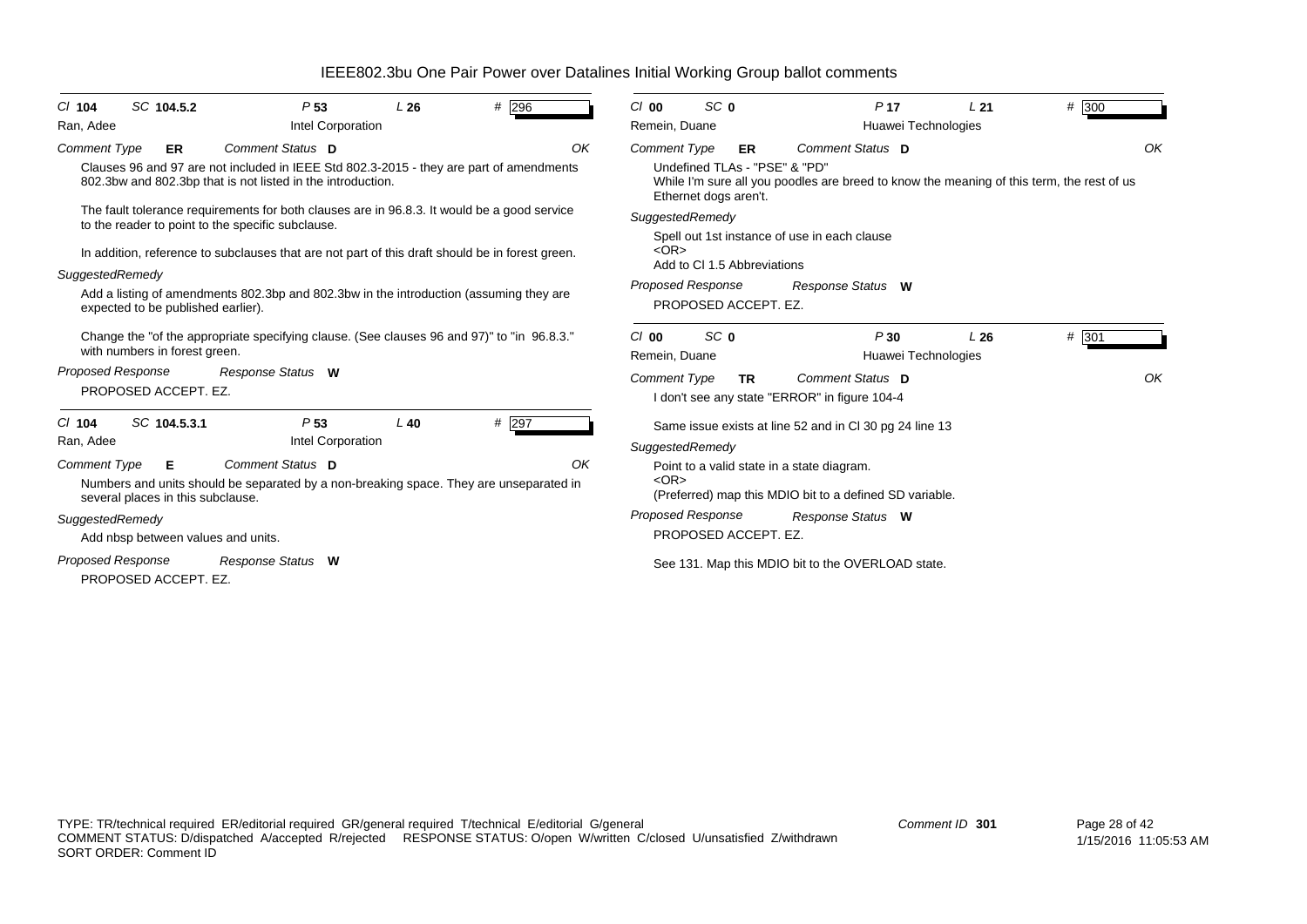| $Cl$ 01                  | SC 1.4               | $P$ 16                                                                                                                                                             | L <sub>2</sub> | # 302 | $CI$ 104                  | SC 104.4.3.6                                     | $P$ 49                                                                                                   | L24                                    | # 307 |
|--------------------------|----------------------|--------------------------------------------------------------------------------------------------------------------------------------------------------------------|----------------|-------|---------------------------|--------------------------------------------------|----------------------------------------------------------------------------------------------------------|----------------------------------------|-------|
| Remein, Duane            |                      | Huawei Technologies                                                                                                                                                |                |       | Remein, Duane             |                                                  |                                                                                                          | Huawei Technologies                    |       |
| <b>Comment Type</b>      | <b>ER</b>            | Comment Status D<br>L3 headers should identify where in the list the definition should go.                                                                         |                | OK    | <b>Comment Type</b>       | Е                                                | Comment Status D<br>IEEE Style manual (Table 1 & Figure 1) recommends Times New Roman and Arial fonts in |                                        | ΟK    |
|                          |                      | For example 1.4.1 PoDL Regulated PSE should be 1.4.330a per current template.<br>Editing instruction should ref. existing definition as in current template:       |                |       |                           | (maybe OK, check in FM).                         | figures of at least 8 points with a 6 point minimum. Vpd>Vsig_disable looks marginal                     |                                        |       |
|                          |                      | "Insert the following new definition after 1.4.x <name>:"</name>                                                                                                   |                |       | SuggestedRemedy           |                                                  |                                                                                                          |                                        |       |
| SuggestedRemedy          |                      |                                                                                                                                                                    |                |       |                           |                                                  | Align with Style manual for all figures.                                                                 |                                        |       |
|                          |                      | Update 1.4.x headers as per current template.                                                                                                                      |                |       |                           | Proposed Response                                | Response Status W                                                                                        |                                        |       |
|                          |                      | Add new/changed editing instructions per current template.                                                                                                         |                |       |                           | PROPOSED ACCEPT. EZ.                             |                                                                                                          |                                        |       |
| <b>Proposed Response</b> | PROPOSED ACCEPT. EZ. | Response Status W                                                                                                                                                  |                |       | $Cl$ 104<br>Remein, Duane | SC 104.4.3.6                                     | $P$ 49                                                                                                   | L <sub>22</sub><br>Huawei Technologies | # 308 |
| $CI$ 104                 | SC 104.3.3.6         | $P$ 40                                                                                                                                                             | L <sub>2</sub> | # 303 | <b>Comment Type</b>       | $\mathbf{T}$                                     | Comment Status D                                                                                         |                                        | OK    |
| Remein, Duane            |                      | Huawei Technologies                                                                                                                                                |                |       |                           |                                                  | sccp_watchdog_tmr used in Figure 104-6-PD state diagram not formally defined.                            |                                        |       |
| <b>Comment Type</b>      | ER                   | Comment Status D<br>Figure titles should appear at the bottom of the figure and not at the top as specified in the                                                 |                | OK    |                           | Same issue with tpowerdly_tmr                    |                                                                                                          |                                        |       |
| current template.        |                      |                                                                                                                                                                    |                |       |                           |                                                  | However sccp_watchdog_timer & tpowerdly_timer are.                                                       |                                        |       |
| SuggestedRemedy          |                      |                                                                                                                                                                    |                |       | SuggestedRemedy           |                                                  |                                                                                                          |                                        |       |
| template.                |                      | Scrub the draft for errant figure titles and align with paragraph tag and style per current                                                                        |                |       | Change                    |                                                  | sccp_watchdog_timer to sccp_watchdog_tmr (1x) and                                                        |                                        |       |
| <b>Proposed Response</b> |                      | Response Status W                                                                                                                                                  |                |       |                           |                                                  | tpowerdly_timer to tpowerdly_tmr (2x)                                                                    |                                        |       |
|                          | PROPOSED ACCEPT. EZ. |                                                                                                                                                                    |                |       |                           | <b>Proposed Response</b><br>PROPOSED ACCEPT. EZ. | Response Status W                                                                                        |                                        |       |
| $CI$ 104                 | SC 104.4.3.3         | $P$ 47                                                                                                                                                             | L <sub>6</sub> | # 306 |                           |                                                  |                                                                                                          |                                        |       |
| Remein, Duane            |                      | Huawei Technologies                                                                                                                                                |                |       | $Cl$ 104                  | SC 104.4.4                                       | P50                                                                                                      | L <sub>5</sub>                         | # 311 |
| <b>Comment Type</b>      | $\mathbf{T}$         | <b>Comment Status D</b>                                                                                                                                            |                | OK    | Remein, Duane             |                                                  |                                                                                                          | Huawei Technologies                    |       |
|                          |                      | enable_mdi_power never set to TRUE (set to FALSE in state RESET Figure 104-6-PD<br>state diagram), If never set to TRUE is probably not needed and can be removed. |                |       | <b>Comment Type</b>       | Е                                                | Comment Status D<br>Table 104-4 Fgood row what is a "RESET state" (hyphenated to two lines in pdf)?      |                                        | OK    |
| SuggestedRemedy          |                      |                                                                                                                                                                    |                |       | SuggestedRemedy           |                                                  |                                                                                                          |                                        |       |
|                          |                      | Change enable_mdi_power to enable_mdi_pwr (2x)                                                                                                                     |                |       |                           |                                                  | Add missing space between RESET and state.                                                               |                                        |       |
| <b>Proposed Response</b> |                      | Response Status W                                                                                                                                                  |                |       |                           | <b>Proposed Response</b>                         | Response Status W                                                                                        |                                        |       |
|                          | PROPOSED ACCEPT. EZ. |                                                                                                                                                                    |                |       |                           | PROPOSED ACCEPT. EZ.                             |                                                                                                          |                                        |       |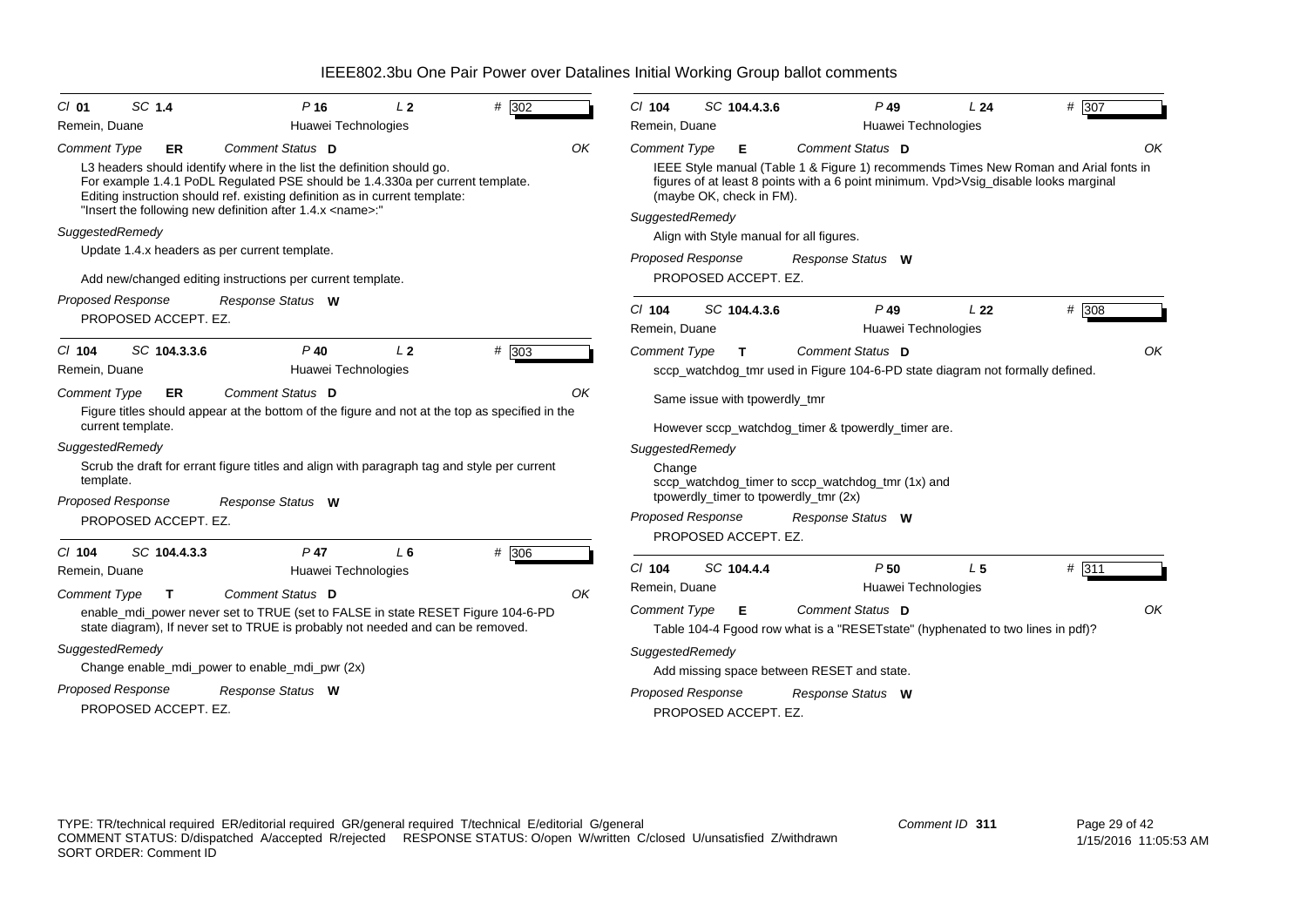| # 312<br>P50<br>SC 104.4.4<br>$L_{9}$<br>$CI$ 104<br>Remein, Duane<br>Huawei Technologies                                                                                                                                                                                                                                                                                              | P <sub>53</sub><br># 315<br>$CI$ 104<br>SC 104.4.7<br>L <sub>5</sub><br>Remein, Duane<br>Huawei Technologies                                                                                                                                                                                                                                                                                                                                                                                                                                                                                                                                                |
|----------------------------------------------------------------------------------------------------------------------------------------------------------------------------------------------------------------------------------------------------------------------------------------------------------------------------------------------------------------------------------------|-------------------------------------------------------------------------------------------------------------------------------------------------------------------------------------------------------------------------------------------------------------------------------------------------------------------------------------------------------------------------------------------------------------------------------------------------------------------------------------------------------------------------------------------------------------------------------------------------------------------------------------------------------------|
| Comment Status D<br>Comment Type<br>T.<br>The meaning of "rising" & "falling" under conditions in Table 104-4 escapes me. If<br>Vconnector is at 4.0 V and stays there for an hour is Vsig_disable still not TRUE?<br>SuggestedRemedy<br>replace rising and falling with "less than" and "greater than" resp.<br><b>Proposed Response</b><br>Response Status W<br>PROPOSED ACCEPT. EZ. | OK<br>Comment Status D<br><b>Comment Type</b><br>E.<br>"PD Maintain Full Voltage" should be "PD maintain full voltage"<br>Unless you mean the defined proper noun "Maintain Full Voltage Signal"<br>SuggestedRemedy<br>Change to lower case or add Signal.<br><b>Proposed Response</b><br>Response Status W<br>PROPOSED ACCEPT. EZ.                                                                                                                                                                                                                                                                                                                         |
| # 313<br>SC 104.7.4.4<br>P67<br>L <sub>5</sub><br>$CI$ 104<br>Remein, Duane<br>Huawei Technologies                                                                                                                                                                                                                                                                                     | # 316<br>$CI$ 104<br>SC 104.5.3.1<br>P <sub>53</sub><br>$L$ 49<br>Remein, Duane<br>Huawei Technologies                                                                                                                                                                                                                                                                                                                                                                                                                                                                                                                                                      |
| Comment Status D<br>Comment Type<br>ER<br>PIC Item crosses line "COMEL1"<br>Same issue in PSE Electrical, and SCCP tables.<br>SuggestedRemedy<br>Adjust the table column so the Item is on a single line.<br>Proposed Response<br>Response Status W<br>PROPOSED ACCEPT. EZ.                                                                                                            | OK<br>Comment Status D<br><b>Comment Type</b><br>Е.<br>Impressive equation editing. Is it native FrameMaker?<br>SuggestedRemedy<br>Kudos to the Editors if it is.<br><b>Proposed Response</b><br>Response Status W<br>PROPOSED ACCEPT. EZ.<br>Yes, it is.                                                                                                                                                                                                                                                                                                                                                                                                   |
| # 314<br>P <sub>53</sub><br>$CI$ 104<br>SC 104.4.6.5<br>$L_1$<br>Huawei Technologies<br>Remein, Duane                                                                                                                                                                                                                                                                                  | To be honest, I lifted a similar equation from the bt draft and modified it since I couldn't do<br>it from scratch myself.                                                                                                                                                                                                                                                                                                                                                                                                                                                                                                                                  |
| Comment Status D<br>Comment Type<br>Е<br>Note appear to be text paragraph tag<br>SuggestedRemedy<br>Change to paragraph tag Note per current template.<br><b>Proposed Response</b><br>Response Status W<br>PROPOSED ACCEPT. EZ.<br>See comment 293.                                                                                                                                    | OK<br>$CI$ 104<br>P <sub>59</sub><br># 318<br>SC 104.6.4.3<br>$L_1$<br>Remein, Duane<br>Huawei Technologies<br>Comment Status D<br><b>Comment Type</b><br>ER<br>IEEE Style manual (Table 1 & Figure 1) recommends Times New Roman and Arial fonts in<br>figures of at least 8 points with a 6 point minimum.<br><b>CCh BRDCAST ADDR COMMAND</b><br>AAh SCRATCHPAD READ<br>Bus Master RX CLASS_TYPE_INFO<br>Bus Master RX CRC-8<br>All appear to be less than the minimum of 6 point.<br>Other text in figure appear marginal<br>SuggestedRemedy<br>Align Figure 104-12 with Style manual.<br>Proposed Response<br>Response Status W<br>PROPOSED ACCEPT. EZ. |

TYPE: TR/technical required ER/editorial required GR/general required T/technical E/editorial G/general COMMENT STATUS: D/dispatched A/accepted R/rejected RESPONSE STATUS: O/open W/written C/closed U/unsatisfied Z/withdrawn SORT ORDER: Comment ID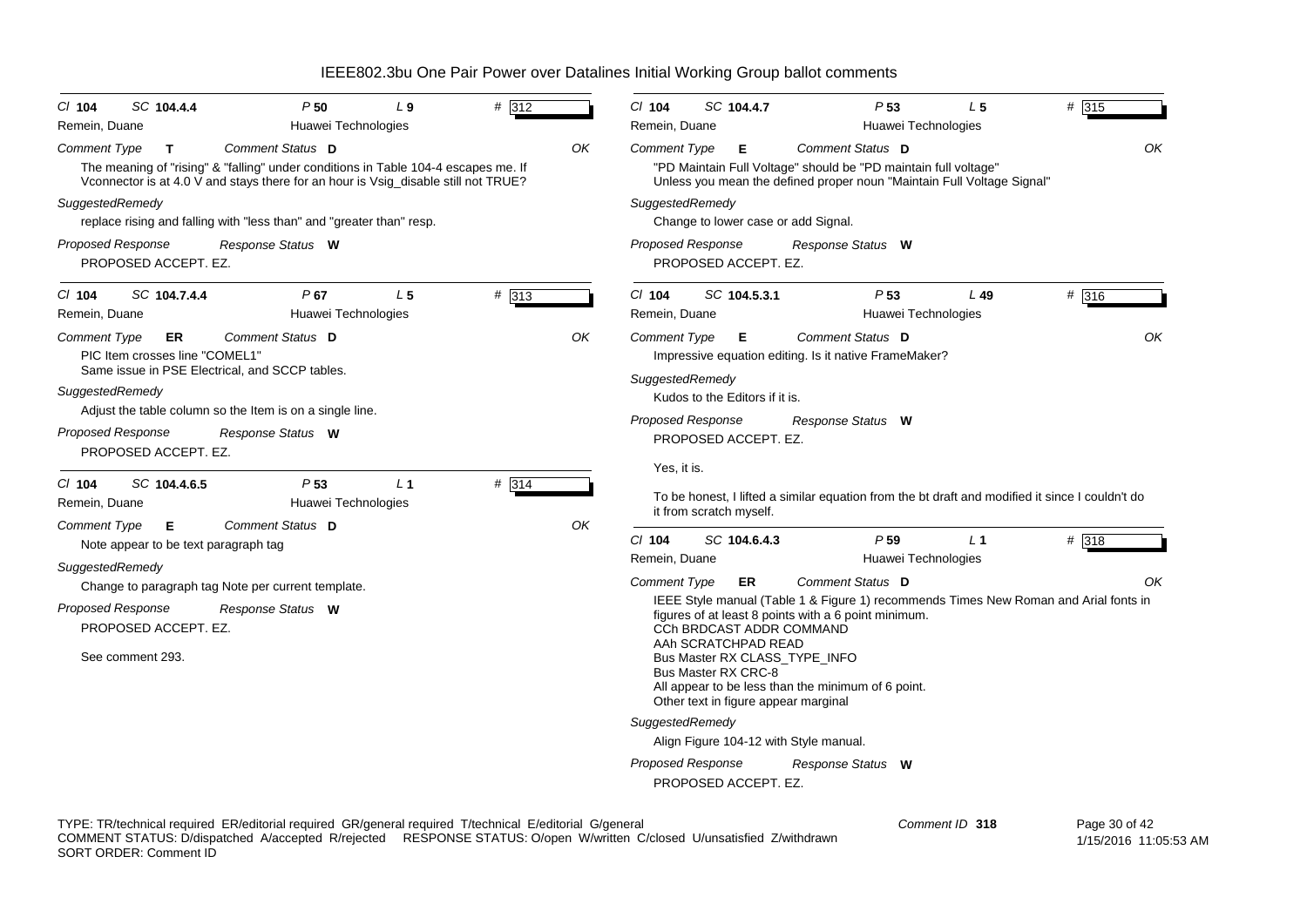| $Cl$ 30                  | SC 30.2.2.1                          | P <sub>17</sub>                                                                             | L21            | # 320 | $Cl$ 45             | SC 45.2                        | P <sub>27</sub>                                                                                              | L <sub>5</sub>      | # 323 |
|--------------------------|--------------------------------------|---------------------------------------------------------------------------------------------|----------------|-------|---------------------|--------------------------------|--------------------------------------------------------------------------------------------------------------|---------------------|-------|
| Remein, Duane            |                                      | Huawei Technologies                                                                         |                |       | Remein, Duane       |                                |                                                                                                              | Huawei Technologies |       |
| <b>Comment Type</b>      | <b>ER</b>                            | Comment Status D                                                                            |                | OK    | Comment Type        | <b>TR</b>                      | Comment Status D                                                                                             |                     | OK    |
|                          |                                      | mark-up only shows deleted text and does not indicate added text "and PoDLPSE"              |                |       |                     |                                | Sorry but MDIO MMD 12 has already been claimed by EPoC.                                                      |                     |       |
| SuggestedRemedy          |                                      |                                                                                             |                |       |                     | SuggestedRemedy                |                                                                                                              |                     |       |
|                          |                                      | Show additions with proper (underline) mark-up.                                             |                |       |                     | Change Editing Instruction to: |                                                                                                              |                     |       |
| <b>Proposed Response</b> |                                      | Response Status W                                                                           |                |       |                     | (unchanged rows not shown):"   | "Insert row to add Power Unit Registers to Table 45-1 as changed by P802.3bn as shown                        |                     |       |
|                          | PROPOSED ACCEPT. EZ.                 |                                                                                             |                |       |                     |                                | Change MMD 12 to 13 in text and Table 45-1.                                                                  |                     |       |
|                          |                                      |                                                                                             |                |       |                     |                                | Change new row to underlined text in Table 45-1                                                              |                     |       |
| $Cl$ 30                  | SC 30.2.3                            | P <sub>17</sub>                                                                             | L30            | # 321 |                     |                                | Change stricken 12 to stricken 13 in Table 45-1<br>In section 45.2.7a change all instances of "12." to "13." |                     |       |
| Remein, Duane            |                                      | Huawei Technologies                                                                         |                |       |                     | <b>Proposed Response</b>       | Response Status W                                                                                            |                     |       |
| <b>Comment Type</b>      | ER                                   | Comment Status D                                                                            |                | OK    |                     | PROPOSED ACCEPT. EZ.           |                                                                                                              |                     |       |
|                          | The same issues exists at:           | Missing Editing Instruction for para 30.2.3.                                                |                |       |                     |                                |                                                                                                              |                     |       |
|                          | 30.14 pg 20 ln 45                    |                                                                                             |                |       | $CI$ 45             | SC 45.2                        | P <sub>27</sub>                                                                                              | L28                 | # 324 |
| SuggestedRemedy          |                                      |                                                                                             |                |       | Remein, Duane       |                                |                                                                                                              | Huawei Technologies |       |
|                          | "Insert sub-clause 30.14 as shown:"  | Add appropriate instruction such as "Change the first paragraph of 30.2.3 as shown:" and    |                |       | <b>Comment Type</b> | ER                             | Comment Status D<br>All added text in modified CI 45 tables should be shown in underlined text.              |                     | OK    |
| <b>Proposed Response</b> |                                      | Response Status W                                                                           |                |       |                     | SuggestedRemedy                |                                                                                                              |                     |       |
|                          | PROPOSED ACCEPT. EZ.                 |                                                                                             |                |       |                     |                                | Show added text (row m.5.12) in Table 45-2 as underlined                                                     |                     |       |
| See 186.                 |                                      |                                                                                             |                |       |                     | Proposed Response              | Response Status W                                                                                            |                     |       |
| $Cl$ 30                  | SC 30.2.5                            | P20                                                                                         | L <sub>1</sub> | # 322 |                     | PROPOSED ACCEPT. EZ.           |                                                                                                              |                     |       |
| Remein, Duane            |                                      | Huawei Technologies                                                                         |                |       | $Cl$ 45             | SC 45.2.7a.1                   | P28                                                                                                          | L21                 | # 326 |
| <b>Comment Type</b>      | ER                                   | Comment Status D                                                                            |                | OK    | Remein, Duane       |                                |                                                                                                              | Huawei Technologies |       |
|                          |                                      | Table without reference. It is customary to include at least on text referencing each table |                |       | <b>Comment Type</b> | Е                              | Comment Status D                                                                                             |                     | OK    |
| and figure.              |                                      |                                                                                             |                |       |                     |                                | Extraneous editing instruction. "Insert the following subclauses to add Single-Pair PSE                      |                     |       |
| SuggestedRemedy          |                                      |                                                                                             |                |       |                     | Control Register as shown:"    |                                                                                                              |                     |       |
|                          | Add text referencing new Table 30-8. |                                                                                             |                |       | clauses.            |                                | The instruction that inserts 45.2.7a (which of course will become 7b) can cover all sub-                     |                     |       |
| <b>Proposed Response</b> |                                      | Response Status W                                                                           |                |       |                     | SuggestedRemedy                |                                                                                                              |                     |       |
|                          | PROPOSED ACCEPT. EZ.                 |                                                                                             |                |       |                     |                                | strike here as pg29 ln 10 and pg 31 ln 30.                                                                   |                     |       |
|                          |                                      |                                                                                             |                |       |                     | <b>Proposed Response</b>       | Response Status W                                                                                            |                     |       |
|                          |                                      |                                                                                             |                |       |                     | PROPOSED ACCEPT. EZ.           |                                                                                                              |                     |       |
|                          |                                      |                                                                                             |                |       |                     |                                |                                                                                                              |                     |       |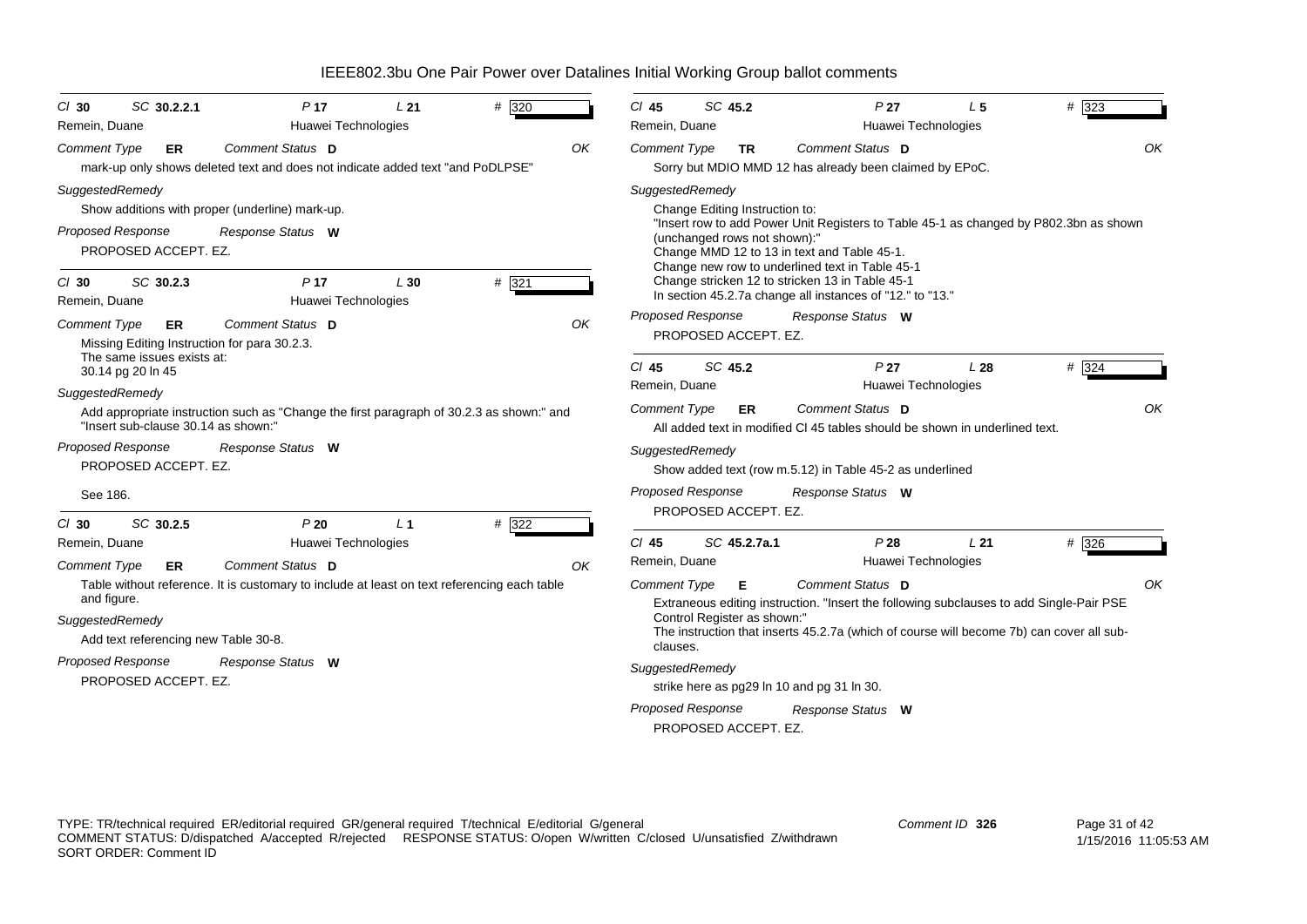| SC 45.2.7a.1<br>$CI$ 45                                                                                                                   | P28<br>L <sub>25</sub>            | # 327 | $Cl$ 45                                                                                                                                                   | SC 45.2.7a.2.7                        |                                                                                                                                                                                                           | P31                        | L <sub>9</sub>                                                                     | # 334          |  |
|-------------------------------------------------------------------------------------------------------------------------------------------|-----------------------------------|-------|-----------------------------------------------------------------------------------------------------------------------------------------------------------|---------------------------------------|-----------------------------------------------------------------------------------------------------------------------------------------------------------------------------------------------------------|----------------------------|------------------------------------------------------------------------------------|----------------|--|
| Remein, Duane                                                                                                                             | Huawei Technologies               |       | Remein, Duane                                                                                                                                             |                                       |                                                                                                                                                                                                           | Huawei Technologies        |                                                                                    |                |  |
| <b>Comment Type</b><br>Е<br>Missing period "Table 45-211f The default"                                                                    | Comment Status D                  | OK    | <b>Comment Type</b>                                                                                                                                       | <b>TR</b>                             | Comment Status D<br>OK<br>This definition lacks a clear mapping of this enumeration to the three PSE Types of Type<br>A, Type B, and Type A+B. Are the bits shown in Table 45-211g 7, 8, & 9 or 9, 8 & 7? |                            |                                                                                    |                |  |
| SuggestedRemedy<br>Clearly delineate sentence with period. "Table 45-211f. The default"                                                   |                                   |       |                                                                                                                                                           |                                       | Except for Type A PSE this would make a difference.                                                                                                                                                       |                            |                                                                                    |                |  |
| <b>Proposed Response</b>                                                                                                                  | Response Status W                 |       |                                                                                                                                                           |                                       |                                                                                                                                                                                                           |                            | Same issue exists for bit 12.1.6:3 and 12.1.2:0 and in Table 45-211h bits 12.2.2:0 |                |  |
| PROPOSED ACCEPT. EZ.                                                                                                                      |                                   |       |                                                                                                                                                           | SuggestedRemedy                       |                                                                                                                                                                                                           |                            |                                                                                    |                |  |
|                                                                                                                                           |                                   |       |                                                                                                                                                           |                                       | In table 45-211g clearly indicate bits 7, 8, & 9 in the description field.                                                                                                                                |                            |                                                                                    |                |  |
| $CI$ 45<br>SC 45.2.7a.2.1<br>Remein, Duane                                                                                                | P30<br>L26<br>Huawei Technologies | # 328 | <b>Proposed Response</b>                                                                                                                                  | PROPOSED ACCEPT. EZ.                  | Response Status W                                                                                                                                                                                         |                            |                                                                                    |                |  |
| <b>Comment Type</b><br>Т<br>While this information about the power denied bit is interesting it leaves one with a                         | Comment Status D                  | ΟK    |                                                                                                                                                           | Add the following to 45.2.7a.2.7:     |                                                                                                                                                                                                           |                            |                                                                                    |                |  |
| question concerning the Power removed bit.<br>"The Power Denied bit shall be implemented with latching high behavior as defined in 45.2." |                                   |       | When read as '000', bits 12.1.9:7 indicate a Type A PSE, when read as '001' a Type B PSE<br>is indicated, and when read as '010' a Type A+B is indicated. |                                       |                                                                                                                                                                                                           |                            |                                                                                    |                |  |
| SuggestedRemedy<br>Change "Power Denied" to "Power Removed"                                                                               |                                   |       | Use similar text for PD class field and Table 45-211h bits 12.2.2:0.                                                                                      |                                       |                                                                                                                                                                                                           |                            |                                                                                    |                |  |
| Proposed Response<br>PROPOSED ACCEPT. EZ.                                                                                                 | Response Status W                 |       | $Cl$ 45<br>Remein, Duane                                                                                                                                  | SC 45.2.7a.3                          |                                                                                                                                                                                                           | P31<br>Huawei Technologies | L35                                                                                | # 335          |  |
| SC 45.2.7a.2.1<br>$CI$ 45<br>Remein, Duane                                                                                                | P30<br>L26<br>Huawei Technologies | # 330 | <b>Comment Type</b>                                                                                                                                       | Е<br>Cannot find "Table 45.2.7a.3.1h" | Comment Status D                                                                                                                                                                                          |                            |                                                                                    | OK             |  |
| <b>Comment Type</b><br>ER<br>Dead link "(Figure 104-4)"                                                                                   | Comment Status D                  | OK    | SuggestedRemedy                                                                                                                                           | Change to "Table 45-211h"             |                                                                                                                                                                                                           |                            |                                                                                    |                |  |
| SuggestedRemedy                                                                                                                           |                                   |       | <b>Proposed Response</b>                                                                                                                                  |                                       | Response Status W                                                                                                                                                                                         |                            |                                                                                    |                |  |
| All xreferences should be live links. Scrub the clause for instances of dead links and make                                               |                                   |       |                                                                                                                                                           | PROPOSED ACCEPT. EZ.                  |                                                                                                                                                                                                           |                            |                                                                                    |                |  |
| live. "Figure 104-4" and "Figure 104-5" seem to be prevalent cases.                                                                       |                                   |       | $CI$ FM                                                                                                                                                   | SC FM                                 |                                                                                                                                                                                                           | P <sub>5</sub>             | L <sub>54</sub>                                                                    | $# \sqrt{336}$ |  |
| <b>Proposed Response</b>                                                                                                                  | Response Status W                 |       | Remein, Duane                                                                                                                                             |                                       |                                                                                                                                                                                                           | Huawei Technologies        |                                                                                    |                |  |
| PROPOSED ACCEPT. EZ.                                                                                                                      |                                   |       | Comment Type                                                                                                                                              | ER                                    | Comment Status D                                                                                                                                                                                          |                            |                                                                                    | OK             |  |
|                                                                                                                                           |                                   |       |                                                                                                                                                           |                                       | Copy write date should be 2016 for next draft.<br>Para Style for copy write statement is incorrect (should be centered)                                                                                   |                            |                                                                                    |                |  |
|                                                                                                                                           |                                   |       | SuggestedRemedy                                                                                                                                           |                                       |                                                                                                                                                                                                           |                            |                                                                                    |                |  |
|                                                                                                                                           |                                   |       |                                                                                                                                                           |                                       | Change to copyright_year variable to 2016 in each clause.<br>Align styles throughout the draft to current 802.3 template.                                                                                 |                            |                                                                                    |                |  |
|                                                                                                                                           |                                   |       | <b>Proposed Response</b>                                                                                                                                  |                                       | Response Status W                                                                                                                                                                                         |                            |                                                                                    |                |  |
|                                                                                                                                           |                                   |       |                                                                                                                                                           |                                       | PROPOSED ACCEPT. EZ. See comment 69.                                                                                                                                                                      |                            |                                                                                    |                |  |
| TYPE: TR/technical required ER/editorial required GR/general required T/technical E/editorial G/general                                   |                                   |       |                                                                                                                                                           |                                       |                                                                                                                                                                                                           | Comment ID 336             |                                                                                    | Page 32 of 42  |  |

COMMENT STATUS: D/dispatched A/accepted R/rejected RESPONSE STATUS: O/open W/written C/closed U/unsatisfied Z/withdrawn SORT ORDER: Comment ID

1/15/2016 11:05:53 AM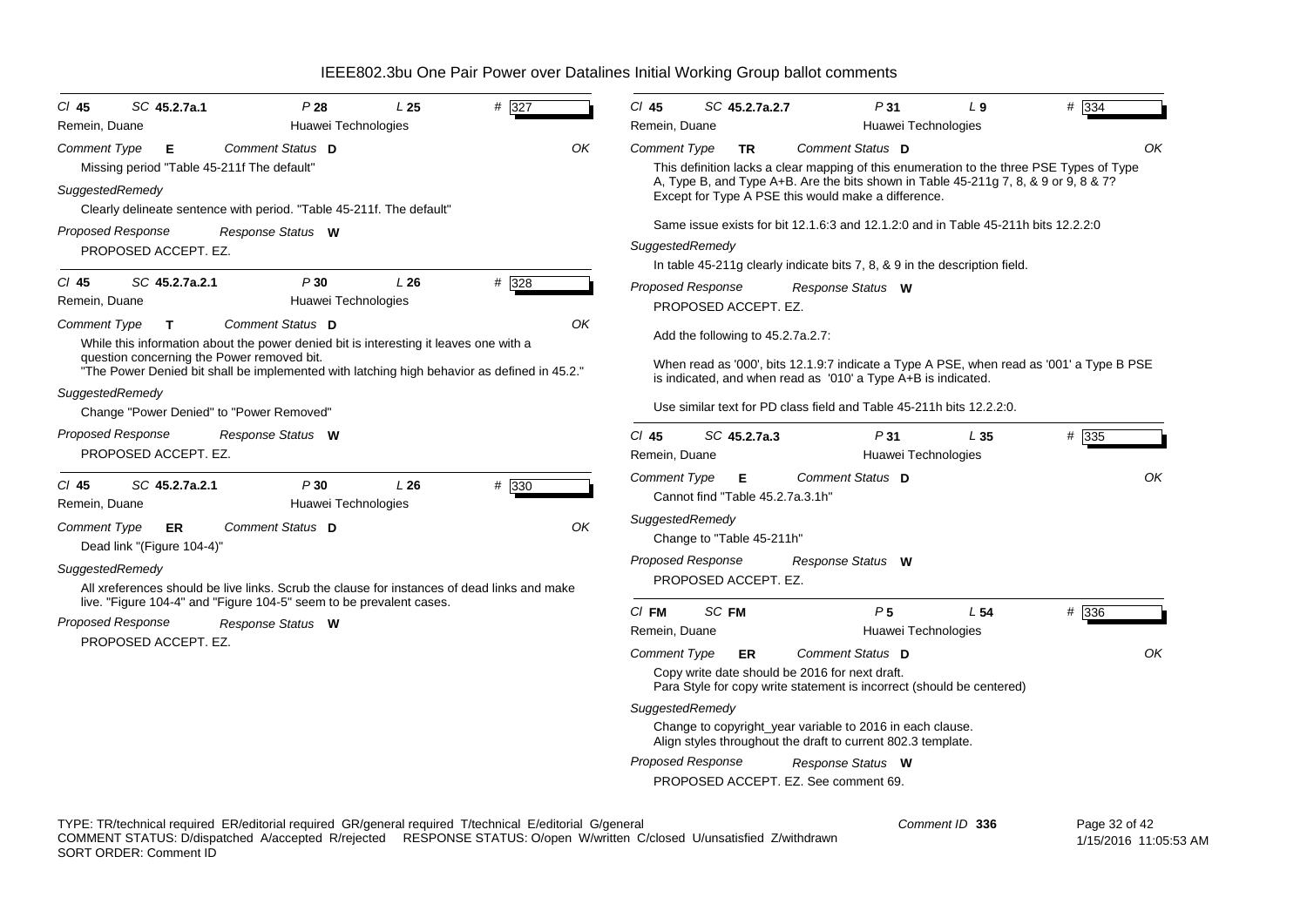| $C/I$ FM                                | SC FM                  | P <sub>3</sub>                                                                             | L <sub>1</sub>                         | # 337 |    | $Cl$ 104            | SC 104.3.6.5             | $P$ 45                                                                             | L45                   | # 341 |
|-----------------------------------------|------------------------|--------------------------------------------------------------------------------------------|----------------------------------------|-------|----|---------------------|--------------------------|------------------------------------------------------------------------------------|-----------------------|-------|
| Remein, Duane                           |                        |                                                                                            | Huawei Technologies                    |       |    | Schindler, Fred     |                          | Seen Simply                                                                        |                       |       |
| <b>Comment Type</b>                     | <b>ER</b>              | Comment Status D                                                                           |                                        |       | OK | <b>Comment Type</b> | <b>ER</b>                | Comment Status D                                                                   |                       | OK    |
|                                         |                        | "Draft Amendment to IEEE Std 802.3-201X" should be 2015                                    |                                        |       |    |                     | Existing text,           |                                                                                    |                       |       |
| SuggestedRemedy                         |                        | change to header "Draft Amendment to IEEE Std 802.3-2016" in all clauses.                  |                                        |       |    |                     | should be improved.      | "A PSE may remove power from a PD that causes the PSE to source more than PClass." |                       |       |
|                                         |                        |                                                                                            |                                        |       |    | SuggestedRemedy     |                          |                                                                                    |                       |       |
| <b>Proposed Response</b>                |                        | Response Status W<br>PROPOSED ACCEPT. EZ. See comment 69.                                  |                                        |       |    |                     | Replace the text with,   | "A PSE may remove power from the PI when more than PClass is sourced."             |                       |       |
|                                         |                        |                                                                                            |                                        |       |    |                     | Proposed Response        | Response Status W                                                                  |                       |       |
| $CI$ FM<br>Remein, Duane                | SC FM                  | P7                                                                                         | L <sub>35</sub><br>Huawei Technologies | # 338 |    |                     | PROPOSED ACCEPT. EZ.     |                                                                                    |                       |       |
| <b>Comment Type</b>                     | ER                     | Comment Status D                                                                           |                                        |       | OK | $Cl$ 104            | SC 104.3.7.1             | $P$ 46                                                                             | $L_{\rm 8}$           | # 342 |
|                                         | Missing WG voter list. |                                                                                            |                                        |       |    | Schindler, Fred     |                          | Seen Simply                                                                        |                       |       |
| SuggestedRemedy                         |                        |                                                                                            |                                        |       |    | <b>Comment Type</b> | ER                       | Comment Status D                                                                   |                       | OK    |
|                                         |                        | Add voter list as determined by WG Chair.                                                  |                                        |       |    |                     | Existing sentence,       |                                                                                    |                       |       |
| <b>Proposed Response</b>                |                        | Response Status W                                                                          |                                        |       |    |                     |                          | "Voltage shall be reduced to the range of VSIeep at the PI when the MFVS has been  |                       |       |
|                                         |                        | PROPOSED ACCEPT. EZ. See comment 248.                                                      |                                        |       |    |                     | should be improved.      | absent for a duration greater than TMFVDO."                                        |                       |       |
|                                         |                        |                                                                                            |                                        |       |    | SuggestedRemedy     |                          |                                                                                    |                       |       |
| $Cl$ 104                                | SC 104.2               | P36                                                                                        | L7                                     | # 340 |    |                     | Replace with.            |                                                                                    |                       |       |
| Schindler, Fred                         |                        | Seen Simply                                                                                |                                        |       |    |                     |                          | "The PSE-PI Voltage shall be reduced to the range of VSIeep when the MFVS has been |                       |       |
| <b>Comment Type</b>                     | ER                     | Comment Status D                                                                           |                                        |       | OK |                     |                          | absent for a duration greater than TMFVDO."                                        |                       |       |
| Existing text,                          |                        |                                                                                            |                                        |       |    |                     | <b>Proposed Response</b> | Response Status W                                                                  |                       |       |
|                                         |                        | "To remove normal operating voltage when no longer requested or required, transitioning to |                                        |       |    |                     | PROPOSED ACCEPT. EZ.     |                                                                                    |                       |       |
| the SLEEP state"<br>should be inproved. |                        |                                                                                            |                                        |       |    |                     |                          |                                                                                    |                       |       |
| SuggestedRemedy                         |                        |                                                                                            |                                        |       |    | $Cl$ 104            | SC 104.3.3.3             | P38                                                                                | L7                    | # 345 |
| Replace text with,                      |                        |                                                                                            |                                        |       |    | Scruton, Peter      |                          |                                                                                    | University of New Ham |       |
| SLEEP state"                            |                        | "To remove normal operating voltage when no longer required or when transitioning to the   |                                        |       |    | <b>Comment Type</b> | Е<br>missing period      | Comment Status D                                                                   |                       | OK    |
| Proposed Response                       |                        | Response Status W                                                                          |                                        |       |    | SuggestedRemedy     |                          |                                                                                    |                       |       |
|                                         | PROPOSED ACCEPT. EZ.   |                                                                                            |                                        |       |    | add period          |                          |                                                                                    |                       |       |
|                                         |                        |                                                                                            |                                        |       |    |                     | <b>Proposed Response</b> | Response Status W                                                                  |                       |       |
|                                         |                        |                                                                                            |                                        |       |    |                     | PROPOSED ACCEPT. EZ.     |                                                                                    |                       |       |
|                                         |                        |                                                                                            |                                        |       |    |                     |                          |                                                                                    |                       |       |

TYPE: TR/technical required ER/editorial required GR/general required T/technical E/editorial G/general COMMENT STATUS: D/dispatched A/accepted R/rejected RESPONSE STATUS: O/open W/written C/closed U/unsatisfied Z/withdrawn SORT ORDER: Comment ID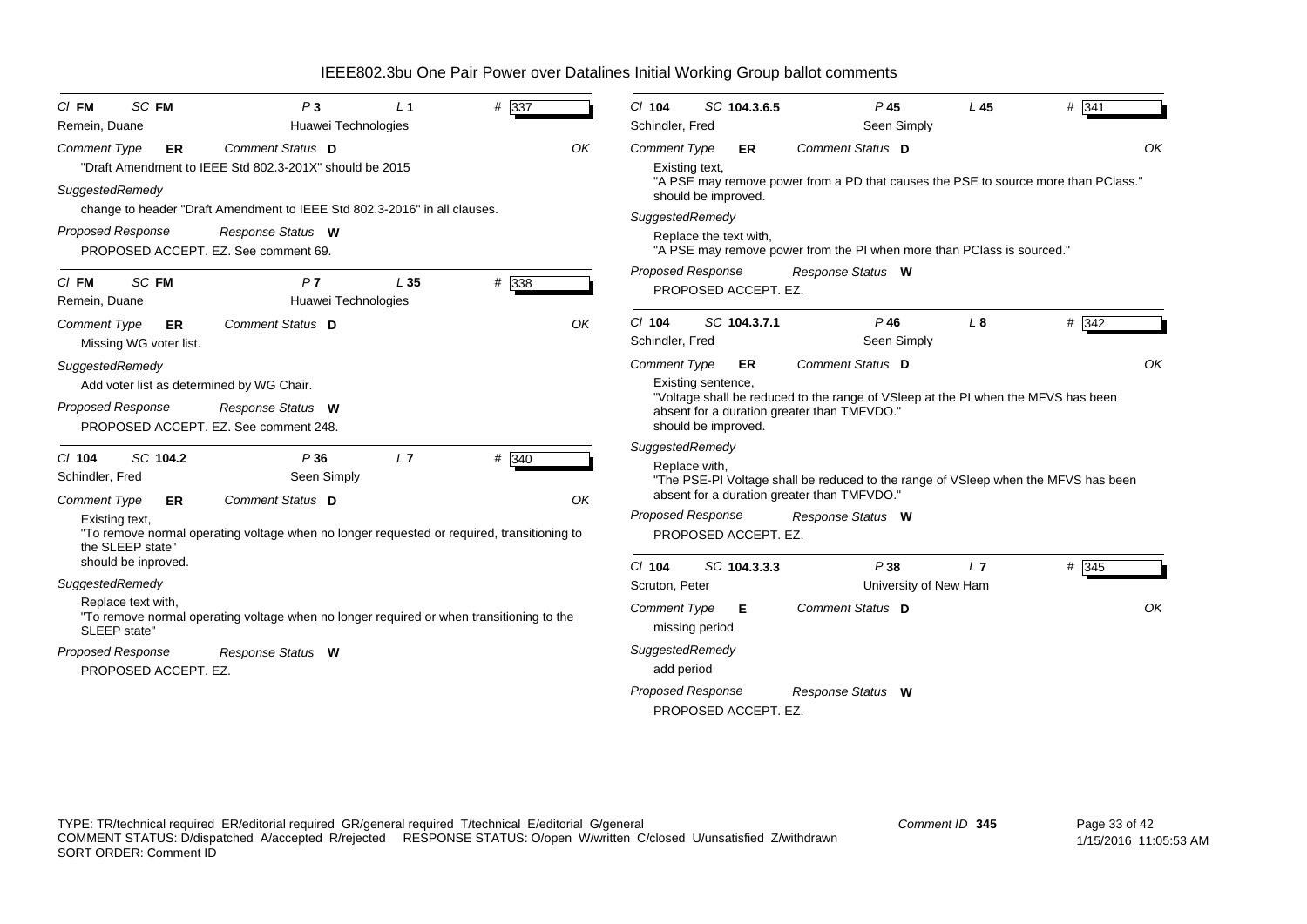| SC 104.3.5<br>$CI$ 104<br>Scruton, Peter         | $P$ 42<br>University of New Ham                                                         | L42             | # 346 | SC 104.4.3.3<br>$Cl$ 104<br>Scruton, Peter                     | $P$ 47                                                                                                                                                                                                                        | L <sub>35</sub><br>University of New Ham | # 349   |
|--------------------------------------------------|-----------------------------------------------------------------------------------------|-----------------|-------|----------------------------------------------------------------|-------------------------------------------------------------------------------------------------------------------------------------------------------------------------------------------------------------------------------|------------------------------------------|---------|
| <b>Comment Type</b><br>Е<br>typo: offull         | Comment Status D                                                                        |                 | OK    | <b>Comment Type</b><br>Е<br>"TRUE: apply the MFVS"             | Comment Status D                                                                                                                                                                                                              |                                          | OK      |
| SuggestedRemedy<br>of full                       |                                                                                         |                 |       | missing period<br>SuggestedRemedy                              |                                                                                                                                                                                                                               |                                          |         |
| <b>Proposed Response</b><br>PROPOSED ACCEPT. EZ. | Response Status W                                                                       |                 |       | supply period<br>Proposed Response<br>PROPOSED ACCEPT. EZ.     | Response Status W                                                                                                                                                                                                             |                                          |         |
| See comment 13.                                  |                                                                                         |                 |       |                                                                |                                                                                                                                                                                                                               |                                          |         |
| SC 104.3.6.5<br>$Cl$ 104                         | $P$ 45                                                                                  | L33             | # 347 | $Cl$ 104<br>SC 104.7.4.2<br>Scruton, Peter                     | P63                                                                                                                                                                                                                           | L49<br>University of New Ham             | $#$ 351 |
| Scruton, Peter                                   | University of New Ham                                                                   |                 |       | <b>Comment Type</b><br>Е                                       | Comment Status D                                                                                                                                                                                                              |                                          | OK      |
| <b>Comment Type</b><br>E                         | Comment Status D                                                                        |                 | OK    |                                                                | PSE22 references 104.3.6.2.1, but looks like it should reference 104.3.6.2.2.                                                                                                                                                 |                                          |         |
|                                                  | "In addition, it is recommended that the PI be discharged when the PSE in not enabled." |                 |       | SuggestedRemedy                                                |                                                                                                                                                                                                                               |                                          |         |
|                                                  | It looks like the final "in" of this sentence should be "is".                           |                 |       | change to 104.3.6.2.2                                          |                                                                                                                                                                                                                               |                                          |         |
| SuggestedRemedy                                  |                                                                                         |                 |       | Proposed Response                                              | Response Status W                                                                                                                                                                                                             |                                          |         |
| change to:                                       | In addition, it is recommended that the PI be discharged when the PSE is not enabled.   |                 |       | PROPOSED ACCEPT. EZ.                                           |                                                                                                                                                                                                                               |                                          |         |
| <b>Proposed Response</b>                         | Response Status W                                                                       |                 |       | SC 104.7.4.2<br>$Cl$ 104                                       | P64                                                                                                                                                                                                                           | L <sub>4</sub>                           | # 352   |
| PROPOSED ACCEPT. EZ.                             |                                                                                         |                 |       | Scruton, Peter                                                 |                                                                                                                                                                                                                               | University of New Ham                    |         |
|                                                  |                                                                                         |                 |       | <b>Comment Type</b><br>Е                                       | Comment Status D                                                                                                                                                                                                              |                                          | OK      |
| SC 104.4.3.3<br>$Cl$ 104<br>Scruton, Peter       | $P$ 47<br>University of New Ham                                                         | L <sub>27</sub> | # 348 |                                                                | PSE24 appears to inadvertently reference 104.3.6.5 instead of 104.3.6.4<br>PSE25 appears to inadvertently reference 104.3.6.5 instead of 104.3.6.4<br>PSE26 appears to inadvertently reference 104.3.6.6 instead of 104.3.6.5 |                                          |         |
| <b>Comment Type</b><br>Е                         | Comment Status D<br>"TRUE: present the detection signature at the PI"                   |                 | OK    | SuggestedRemedy                                                |                                                                                                                                                                                                                               |                                          |         |
| missing period                                   |                                                                                         |                 |       | update references:                                             |                                                                                                                                                                                                                               |                                          |         |
| SuggestedRemedy<br>supply period                 |                                                                                         |                 |       | PSE24 to 104.3.6.4<br>PSE25 to 104.3.6.4<br>PSE26 to 104.3.6.5 |                                                                                                                                                                                                                               |                                          |         |
| <b>Proposed Response</b>                         | Response Status W                                                                       |                 |       | Proposed Response                                              | Response Status W                                                                                                                                                                                                             |                                          |         |
| PROPOSED ACCEPT. EZ.                             |                                                                                         |                 |       | PROPOSED ACCEPT. EZ.                                           |                                                                                                                                                                                                                               |                                          |         |
|                                                  |                                                                                         |                 |       |                                                                |                                                                                                                                                                                                                               |                                          |         |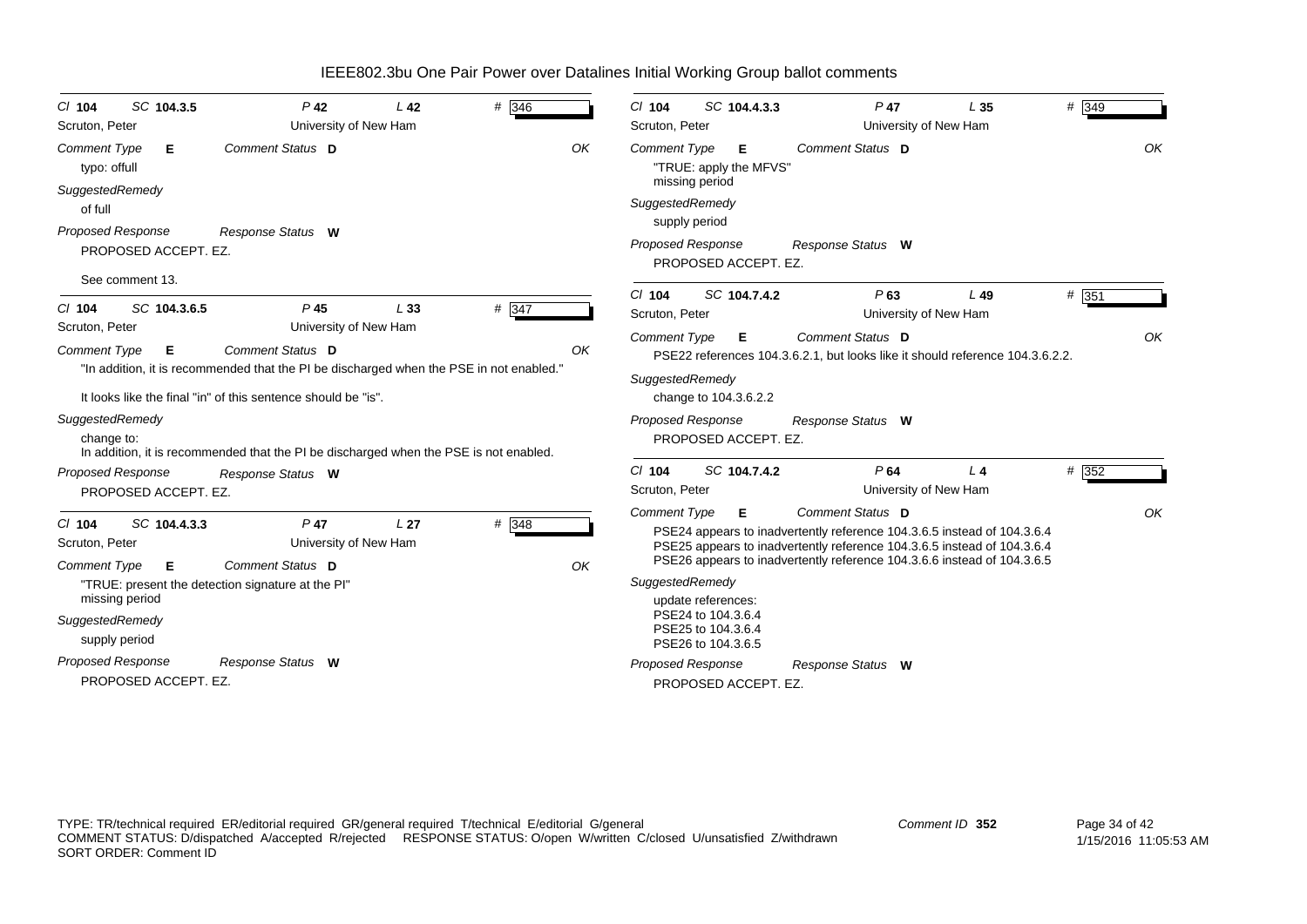*Proposed Response Cl* **104** *SC* **104.7.4.7** *P* **69** *L* **4** *#* 353 *Comment Type* **E** SCCP22Value/Comment: "Only after issuing an appropriate an appropriate address command" extra "an appropriate" *SuggestedRemedy* Value/Comment: "Only after issuing an appropriate address command" PROPOSED ACCEPT. EZ. **Comment Status D** *Response Status* **W***OK*Scruton, Peter **Victor** University of New Ham *Proposed Response Cl* **104** *SC* **104.7.4.7** *P* **69** *L* **7** *#* 354*Comment Type* **E** SCCP23:reference is currently 104.6.4.3, but appears it may have moved to: 104.6.4.3.1*SuggestedRemedy* update reference to: 104.6.4.3.1PROPOSED ACCEPT. EZ.**Comment Status D** *Response Status* **W** *OK*Scruton, Peter **New Ham** University of New Ham *Proposed Response Cl* **104** *SC* **104.7.4.3** *P* **65** *L* **49** *#* 355355 *Comment Type* **E** PD15. . . . .<br>In Value/Comment: "... Table 104-6for ..." missing space *SuggestedRemedy* add space PROPOSED ACCEPT. EZ. *Comment Status***D***Response Status* **W***OK*Scruton, Peter **New Ham** University of New Ham *Proposed Response Cl* **104** *SC* **104.7.4.2** *P* **63** *L* **1** *#* 357*Comment Type* **ER** PSE9 value/comment condition c not currently present in referring section (104.3.4.3). *SuggestedRemedy* remove condition cPROPOSED ACCEPT. EZ. *Comment Status***D***Response Status* **W***OK*Scruton, Peter **Victor** University of New Ham *Proposed Response Cl* **104** *SC* **104.7.4.3** *P* **65** *L* **41** *#* 358*Comment Type* **ER** PD13This appears to have been affected by an update to the draft. Text in 104.4.6.2 currently states: During operation in the DISCONNECT and PD\_SLEEP states, the PD shall not draw current in excess of ISleep\_PD as specified in Table 104-6. *SuggestedRemedy* Change to: PD13Feature: Input current while in DISCONNECT and PD\_SLEEP states Value/Comment: Drawn current not to exceed ISleep\_PD as specified in Table 104-6. PROPOSED ACCEPT. EZ. *Comment Status***D***Response Status* **W***OK*Scruton, Peter **Very 2018** University of New Ham

IEEE802.3bu One Pair Power over Datalines Initial Working Group ballot comments

COMMENT STATUS: D/dispatched A/accepted R/rejected RESPONSE STATUS: O/open W/written C/closed U/unsatisfied Z/withdrawn

TYPE: TR/technical required ER/editorial required GR/general required T/technical E/editorial G/general

SORT ORDER: Comment ID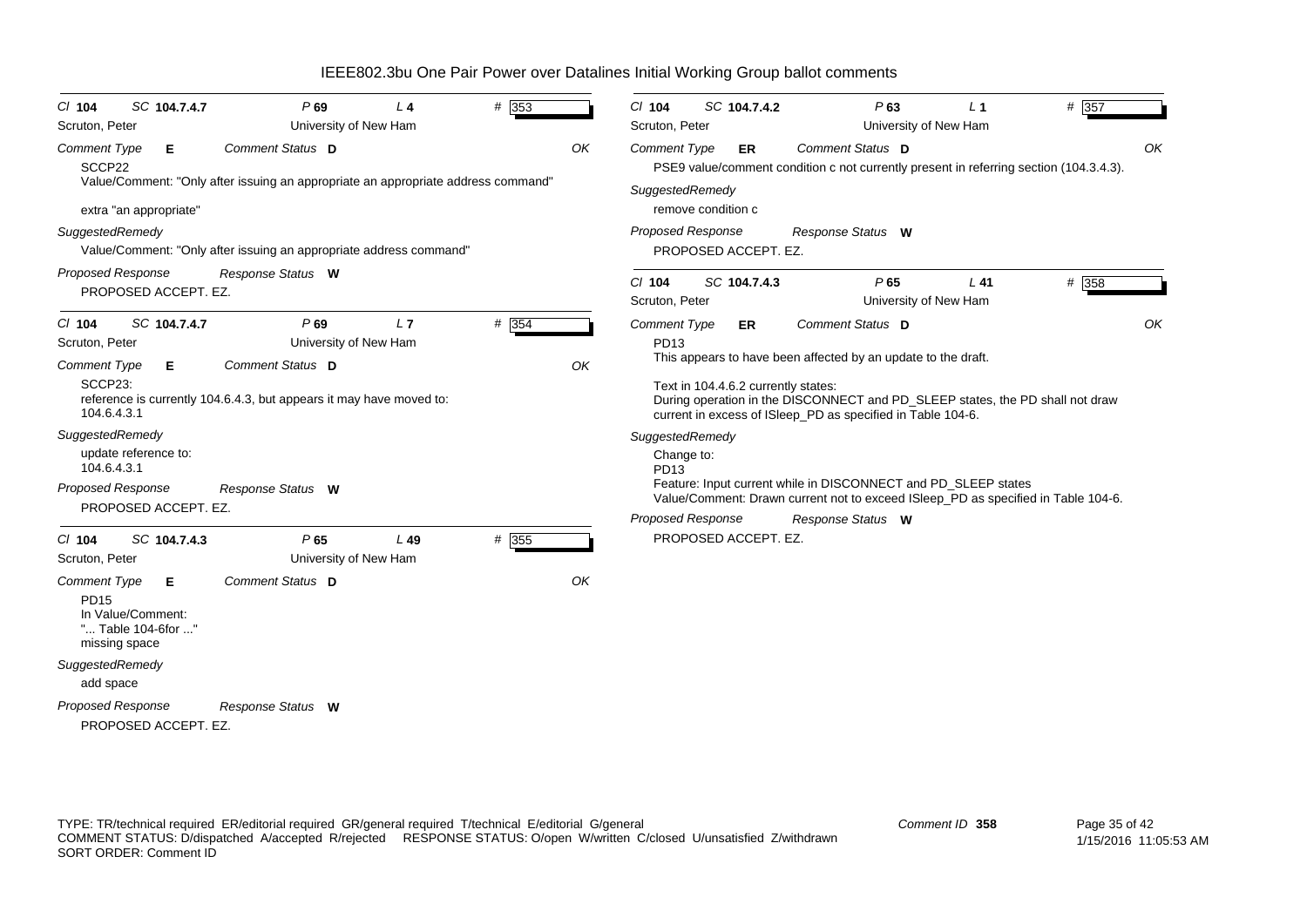| SC 104.7.4.3<br>$CI$ 104<br>Scruton, Peter                                  | P66<br>University of New Ham                                                                                | L <sub>13</sub> | # 359 |    | SC 104.3.3.6<br>$CI$ 104<br>Slavick, Jeff                                                                                                                                                                | $P$ 40                                                                                                                                                                         | L21<br>Avago Technologies             | # 362              |  |  |  |
|-----------------------------------------------------------------------------|-------------------------------------------------------------------------------------------------------------|-----------------|-------|----|----------------------------------------------------------------------------------------------------------------------------------------------------------------------------------------------------------|--------------------------------------------------------------------------------------------------------------------------------------------------------------------------------|---------------------------------------|--------------------|--|--|--|
| Comment Type<br>ER<br><b>PD19</b>                                           | Comment Status D<br>It appears that this is not in sync with the current draft.                             |                 |       | OK | OK<br>Comment Status D<br><b>Comment Type</b><br><b>TR</b><br>In Figure 104-4 the exit from DETECTION has a potential conflict when both<br>valid_signature and tdet_timer_done assert at the same time. |                                                                                                                                                                                |                                       |                    |  |  |  |
| The value/comment states:<br>" no longer than TMFVDO_PD"                    |                                                                                                             |                 |       |    | SuggestedRemedy<br>Add !tdet_time_done to the exit paths to CLASSIFICATION and POWER_UP                                                                                                                  |                                                                                                                                                                                |                                       |                    |  |  |  |
| The reference in this draft 104.4.7 states:<br>" no longer than TMFVDO min" |                                                                                                             |                 |       |    | <b>Proposed Response</b><br>PROPOSED ACCEPT. EZ.                                                                                                                                                         | Response Status W                                                                                                                                                              |                                       |                    |  |  |  |
| SuggestedRemedy                                                             | Change the value/comment to refer to TMFVDO min                                                             |                 |       |    | SC 104.3.3.4<br>$Cl$ 104<br>Slavick, Jeff                                                                                                                                                                | P38                                                                                                                                                                            | L28<br>Avago Technologies             | $# \overline{363}$ |  |  |  |
| <b>Proposed Response</b><br>PROPOSED ACCEPT. EZ.                            | Response Status W                                                                                           |                 |       |    | <b>Comment Type</b><br>Comment Status D<br>OK<br>T.<br>The timers are listed and stated what their used for, but the durations are scattered around<br>Clause 104 in several different tables.           |                                                                                                                                                                                |                                       |                    |  |  |  |
| SC 104.7.4.7<br>$Cl$ 104<br>Scruton, Peter                                  | P68<br>University of New Ham                                                                                | L29             | # 360 |    | SuggestedRemedy                                                                                                                                                                                          |                                                                                                                                                                                |                                       |                    |  |  |  |
| <b>Comment Type</b><br>ER<br>SCCP <sub>13</sub> :                           | Comment Status D<br>Value/Comment: "Initiate by pulling PI port voltage low and then pulling up the PI port |                 |       | OK | <b>Proposed Response</b><br>PROPOSED ACCEPT. EZ.                                                                                                                                                         | Add a pointer reference for each timer to it's appropriate Table<br>Response Status W                                                                                          |                                       |                    |  |  |  |
| voltage within tW0L"<br>104.6.3.3 states:                                   | The master device shall initiate a read time slot by pulling its                                            |                 |       |    | SC 104.3.3.6<br>$CI$ 104<br>Slavick, Jeff                                                                                                                                                                | $P$ 40                                                                                                                                                                         | L <sub>27</sub><br>Avago Technologies | # 364              |  |  |  |
| SuggestedRemedy<br>update to tW1L                                           | PI port voltage low and then pulling-up the PI port voltage within tW1L.                                    |                 |       |    | <b>Comment Type</b><br><b>TR</b>                                                                                                                                                                         | <b>Comment Status D</b><br>In Figure 104-4 the exit from POWER_UP could have a conflict of exit condition if both<br>tin_rush_timer and power_applied assert at the same time. |                                       | OK                 |  |  |  |
| <b>Proposed Response</b><br>PROPOSED ACCEPT. EZ.                            | Response Status W                                                                                           |                 |       |    | SuggestedRemedy<br><b>Proposed Response</b>                                                                                                                                                              | Add "* !power_applied" to the exit path from POWER_UP to RESTART<br>Response Status W                                                                                          |                                       |                    |  |  |  |
|                                                                             |                                                                                                             |                 |       |    | PROPOSED ACCEPT. EZ.                                                                                                                                                                                     |                                                                                                                                                                                |                                       |                    |  |  |  |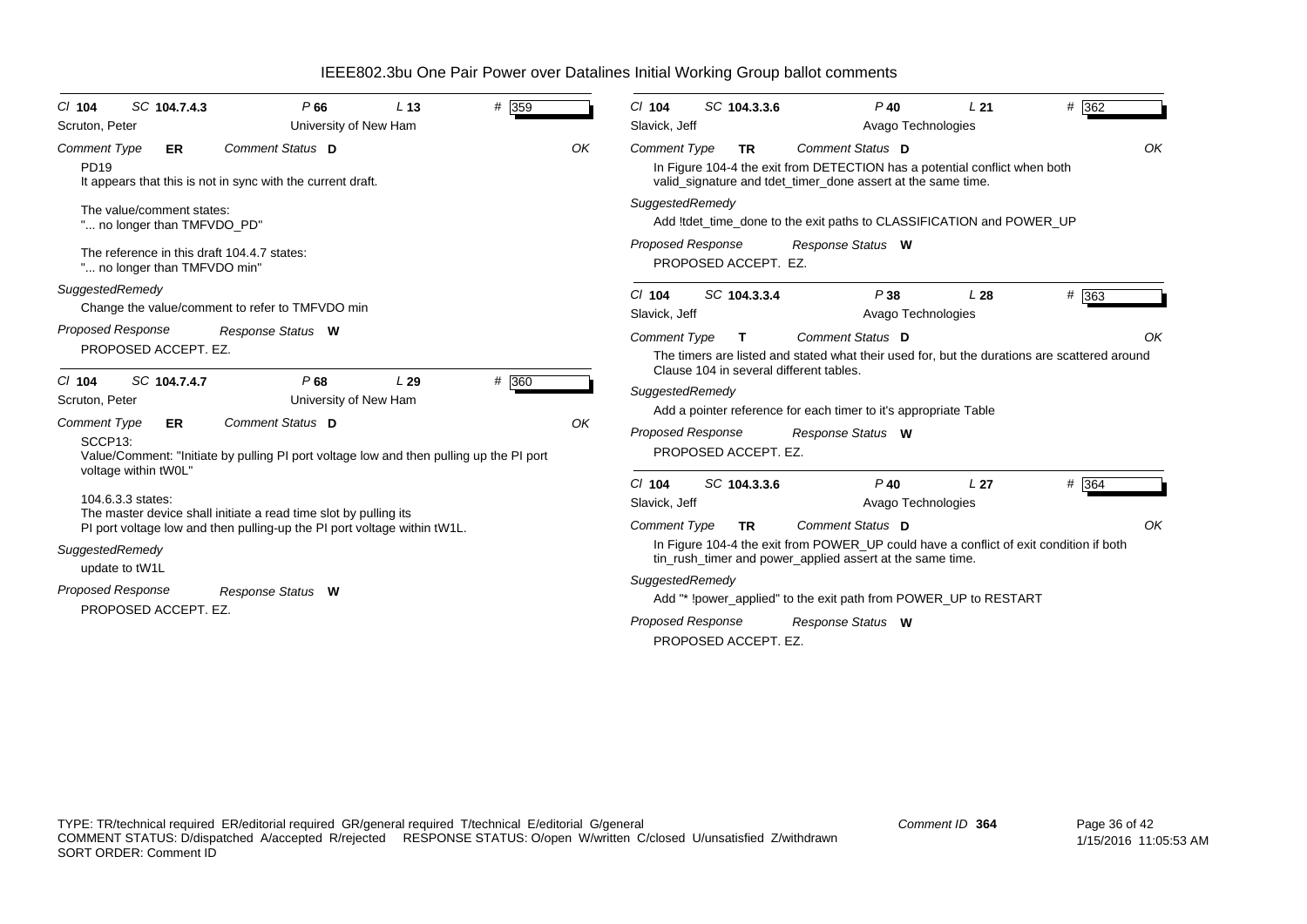| SC 104.3.3.6<br>$CI$ 104<br>Slavick, Jeff                                                                                                                                                                                                                                                                                                                           | $P$ 40<br>Avago Technologies | $L$ 46          | # 366 |    | $CI$ FM<br>Thompson, Geoff                                                                                                                                                                                                                                  | SC FM                                                                                                                                                                                                                                                       | P <sub>7</sub><br>GraCaSI S.A.                                                                                                                                                                                                                              | L <sub>13</sub> | # 370 |    |  |
|---------------------------------------------------------------------------------------------------------------------------------------------------------------------------------------------------------------------------------------------------------------------------------------------------------------------------------------------------------------------|------------------------------|-----------------|-------|----|-------------------------------------------------------------------------------------------------------------------------------------------------------------------------------------------------------------------------------------------------------------|-------------------------------------------------------------------------------------------------------------------------------------------------------------------------------------------------------------------------------------------------------------|-------------------------------------------------------------------------------------------------------------------------------------------------------------------------------------------------------------------------------------------------------------|-----------------|-------|----|--|
| Comment Status D<br><b>Comment Type</b><br><b>TR</b><br>In Figure 104-4 the exit from SETTLE_SLEEP has a potential conflict if both vsleep_valid<br>and toff timer done assert at the same time.<br>SuggestedRemedy<br>Add "*!toff timer done" to the exit from SETTLE SLEEP to SLEEP<br><b>Proposed Response</b><br>Response Status W<br>PROPOSED ACCEPT. EZ.      |                              |                 |       |    | OK<br>Comment Status D<br><b>Comment Type</b><br>E<br>Dove is missing as Phase II TF Chair<br>SuggestedRemedy<br>Demote Dwelley to Phase I TF Chair. Add Dove as Phase II TF Chair<br><b>Proposed Response</b><br>Response Status W<br>PROPOSED ACCEPT. EZ. |                                                                                                                                                                                                                                                             |                                                                                                                                                                                                                                                             |                 |       |    |  |
| SC 104.4.3.6<br>$Cl$ 104                                                                                                                                                                                                                                                                                                                                            | $P$ 49                       | L49             | # 367 |    | $Cl$ 30<br>Thompson, Geoff                                                                                                                                                                                                                                  | SC 30.14.1.1.4                                                                                                                                                                                                                                              | P <sub>22</sub><br>GraCaSI S.A.                                                                                                                                                                                                                             | L <sub>11</sub> | # 372 |    |  |
| Slavick, Jeff<br>Avago Technologies<br>Comment Status D<br>OK<br>Comment Type<br><b>TR</b><br>In Figure 104-6 the exit from DO_DETECTION has a potential conflict when a<br>sccp_reset_pulse occurs when Vpd exceeds Vsig_disable<br>SuggestedRemedy<br>Add !sccp_reset_pulse to the exit from DO_DETECTION to MDI_POWER1<br>Proposed Response<br>Response Status W |                              |                 |       |    |                                                                                                                                                                                                                                                             | Comment Status D<br><b>Comment Type</b><br><b>TR</b><br>Typo/cut-paste error. Label for Type B PoDL PSE is incorrect<br>SuggestedRemedy<br>Change label from "Type AB" to "Type B"<br><b>Proposed Response</b><br>Response Status W<br>PROPOSED ACCEPT. EZ. |                                                                                                                                                                                                                                                             |                 |       |    |  |
| PROPOSED ACCEPT. EZ.                                                                                                                                                                                                                                                                                                                                                |                              |                 |       |    |                                                                                                                                                                                                                                                             | See comment 193.                                                                                                                                                                                                                                            |                                                                                                                                                                                                                                                             |                 |       |    |  |
| SC 104.4.3.6<br>$Cl$ 104<br>Slavick, Jeff                                                                                                                                                                                                                                                                                                                           | $P$ 49<br>Avago Technologies | L <sub>37</sub> | # 369 |    | $Cl$ 104<br>Thompson, Geoff                                                                                                                                                                                                                                 | SC 104.1                                                                                                                                                                                                                                                    | P33<br>GraCaSI S.A.                                                                                                                                                                                                                                         | L <sub>12</sub> | # 374 |    |  |
| Comment Status D<br><b>Comment Type</b><br><b>TR</b><br>Exit from PD_SLEEP could have potential exit conflict when both wakeup and<br>Vpd>Vsig_disable occur at the same time.<br>SuggestedRemedy<br>Add "* Vpd < Vsig_disable" to the transition from PD_SLEEP to DO_DETECTION<br><b>Proposed Response</b><br>Response Status W<br>PROPOSED ACCEPT. EZ.            |                              |                 |       | OK | <b>Comment Type</b><br>SuggestedRemedy<br><b>Proposed Response</b>                                                                                                                                                                                          | ER<br>PROPOSED ACCEPT. EZ.                                                                                                                                                                                                                                  | Comment Status D<br>We do not specify the power supply, only its characteristics (on the load side)<br>Change to read: "The characteristics of a power source to add power to the 100 single<br>balanced twisted-pair cabling system."<br>Response Status W |                 |       | OK |  |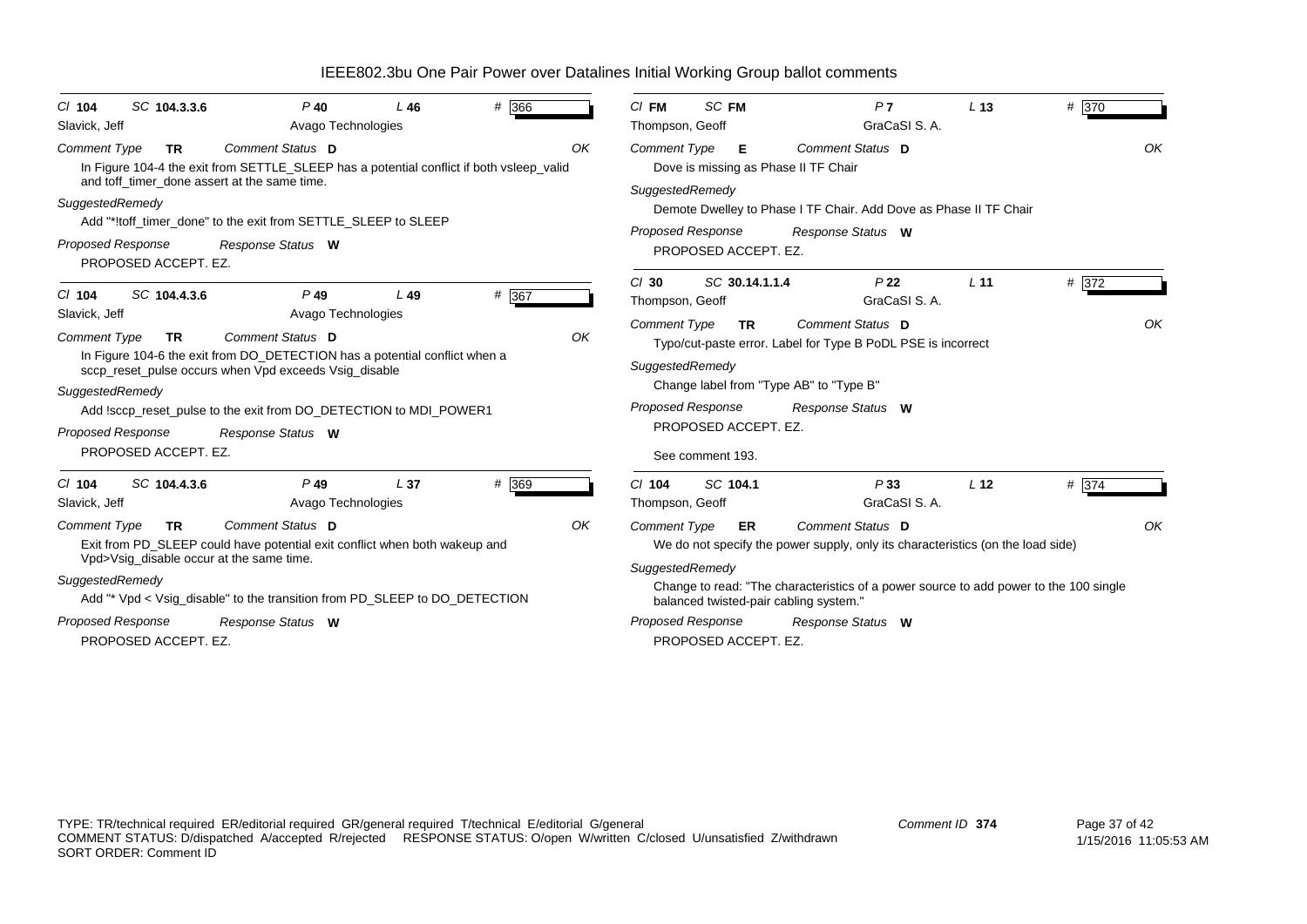| SC 104.1<br>$CI$ 104<br>Thompson, Geoff                        | P33<br>GraCaSI S. A.                                                                                                                            | L <sub>14</sub> | # 375 |    | # 378<br>SC 104.3.5<br>$P$ 42<br>$L$ 41<br>$CI$ 104<br>GraCaSI S. A.<br>Thompson, Geoff                                                           |
|----------------------------------------------------------------|-------------------------------------------------------------------------------------------------------------------------------------------------|-----------------|-------|----|---------------------------------------------------------------------------------------------------------------------------------------------------|
| <b>Comment Type</b><br>Е<br>Improve grammar                    | Comment Status D                                                                                                                                |                 |       | OK | OK<br>Comment Status D<br><b>Comment Type</b><br><b>TR</b><br>Space missing/typo                                                                  |
| SuggestedRemedy                                                | Change to read: "required at each end of the link"                                                                                              |                 |       |    | SuggestedRemedy<br>Change "offull" to read "awful" (whoops, no I mean "of full")                                                                  |
| <b>Proposed Response</b><br>PROPOSED ACCEPT. EZ.               | Response Status W                                                                                                                               |                 |       |    | <b>Proposed Response</b><br>Response Status W<br>PROPOSED ACCEPT. EZ.                                                                             |
| SC 104.1.2<br>$CI$ 104                                         | P33                                                                                                                                             | L36             | # 376 |    | This is an editorial comment!                                                                                                                     |
| Thompson, Geoff<br><b>Comment Type</b><br>ER                   | GraCaSI S.A.<br>Comment Status D                                                                                                                |                 |       | OK | P <sub>22</sub><br># 379<br>$Cl$ 30<br>SC 30.14.1.1.5<br>L28<br>GraCaSI S. A.<br>Thompson, Geoff                                                  |
| Ethernet data.                                                 | Sentence 2 does not make it clear that the data being referenced is out-of-band to                                                              |                 |       |    | OK<br>Comment Status D<br><b>Comment Type</b><br><b>TR</b>                                                                                        |
| SuggestedRemedy                                                |                                                                                                                                                 |                 |       |    | Typo/cut-paste error. Label for Type B PoDL PSE is incorrect                                                                                      |
|                                                                | Change sentence to read: "Data which is out of band to normal Ethernet traffic may be<br>transmitted and received between the PSE and PD prior" |                 |       |    | SuggestedRemedy<br>Change label from "Type AB" to "Type B"                                                                                        |
| <b>Proposed Response</b><br>PROPOSED ACCEPT. EZ.               | Response Status W                                                                                                                               |                 |       |    | <b>Proposed Response</b><br>Response Status W<br>PROPOSED ACCEPT. EZ.                                                                             |
| SC 104.1.3<br>$CI$ 104                                         | P35                                                                                                                                             | L <sub>35</sub> | # 377 |    | See comment 262.                                                                                                                                  |
| Thompson, Geoff                                                | GraCaSI S. A.                                                                                                                                   |                 |       |    | $# \overline{381}$<br>$Cl$ 104<br>SC 104.6.4.3<br>P <sub>59</sub><br>L <sub>12</sub>                                                              |
| Comment Type<br><b>TR</b>                                      | Comment Status D                                                                                                                                |                 |       | OK | Trowbridge, Steve<br>Alcatel-Lucent                                                                                                               |
| Diagram does not depict MDI/PI.                                |                                                                                                                                                 |                 |       |    | OK<br>Comment Status D<br><b>Comment Type</b><br>- E                                                                                              |
| SuggestedRemedy                                                | Add 2 instances of the MDI/PI to diagram 104-3.                                                                                                 |                 |       |    | I am guessing "CCh" and "AAh" are intended to represent hexadecimal numbers. If so,<br>clause 1.2.5 indicates the format should be 0xCC and 0xAA. |
| Proposed Response<br>Response Status W<br>PROPOSED ACCEPT. EZ. |                                                                                                                                                 |                 |       |    | SuggestedRemedy<br>Change to 0xCC and 0xAA in Figure 104-12 and headings of 104.6.4.3.1 and 104.6.4.4                                             |
|                                                                |                                                                                                                                                 |                 |       |    | <b>Proposed Response</b><br>Response Status W<br>PROPOSED ACCEPT. EZ.                                                                             |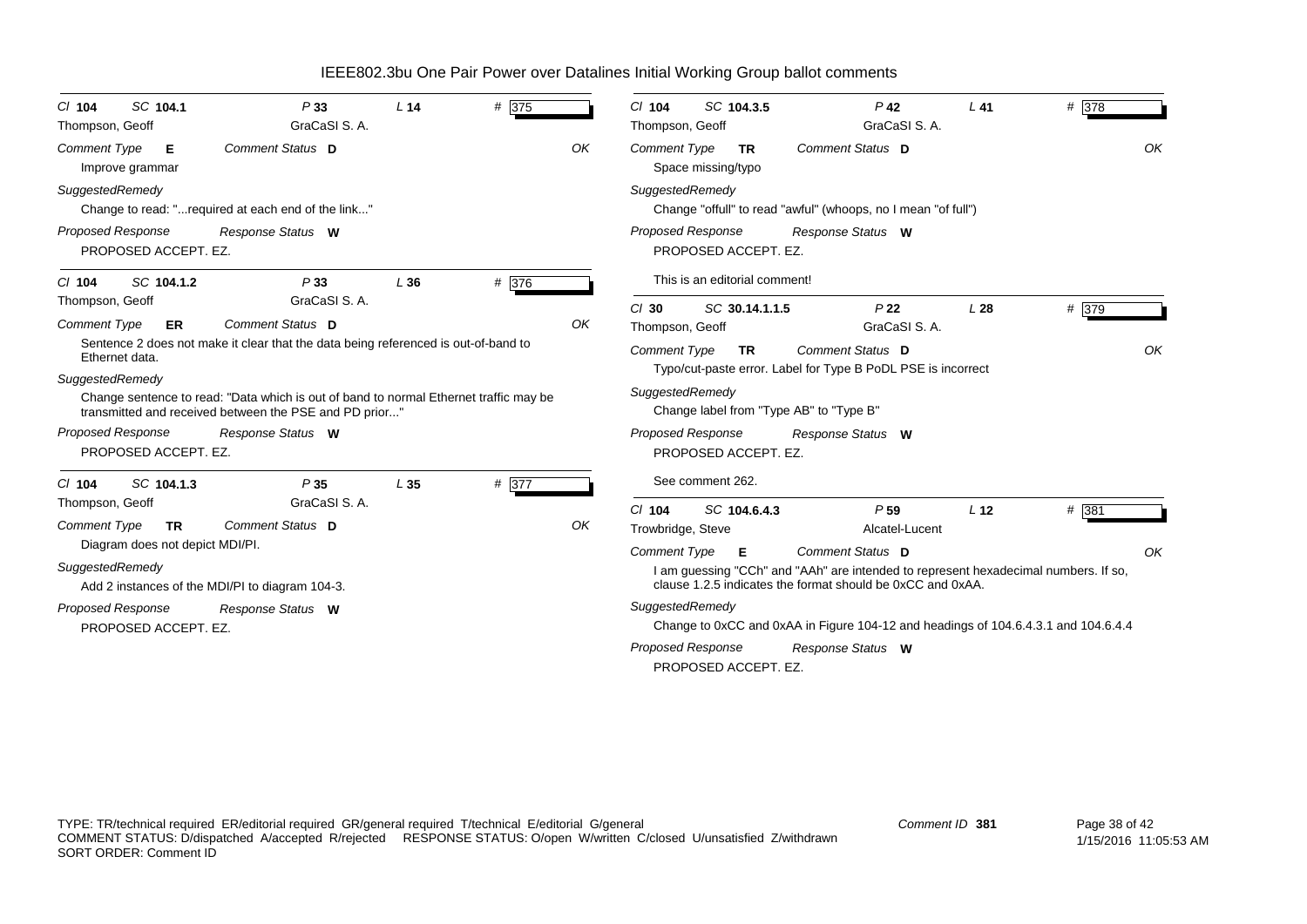| $CI$ 104                     | SC 104.6.4.4                                     | P <sub>59</sub>                                                                                                                                                          | L36            | $# \overline{382}$ | $CI$ FM                                | SC FM                                            | P <sub>9</sub>                                                                                                                                                                                                                                                                                                                                                                                                         | L <sub>31</sub>           | # 385                                                                                     |
|------------------------------|--------------------------------------------------|--------------------------------------------------------------------------------------------------------------------------------------------------------------------------|----------------|--------------------|----------------------------------------|--------------------------------------------------|------------------------------------------------------------------------------------------------------------------------------------------------------------------------------------------------------------------------------------------------------------------------------------------------------------------------------------------------------------------------------------------------------------------------|---------------------------|-------------------------------------------------------------------------------------------|
| Trowbridge, Steve            |                                                  | Alcatel-Lucent                                                                                                                                                           |                |                    |                                        | Zimmerman, George                                |                                                                                                                                                                                                                                                                                                                                                                                                                        | <b>CME Consulting/LTC</b> |                                                                                           |
| <b>Comment Type</b>          | Е                                                | Comment Status D<br>The "b" suffix on binary numbers doesn't appear elsewhere in the standard, or even lower<br>in the same table where the 8-bit values are represented |                | OK                 | <b>Comment Type</b><br>SuggestedRemedy | - E                                              | Comment Status D<br>IEEE Std 802.3-201X should be IEEE Std, 802.3-2015                                                                                                                                                                                                                                                                                                                                                 |                           | OK                                                                                        |
| SuggestedRemedy<br>$104 - 8$ | <b>Proposed Response</b>                         | Change 1110b to 1110 and 1101b to 1101 for Type A and Type B in the first row of Table<br>Response Status W                                                              |                |                    |                                        | Proposed Response<br>PROPOSED ACCEPT. EZ.        | Replace 802.3-201X with 802.3-2015<br>Response Status W                                                                                                                                                                                                                                                                                                                                                                |                           |                                                                                           |
|                              | PROPOSED ACCEPT. EZ.                             |                                                                                                                                                                          |                |                    | $CI$ FM                                | SC FM                                            | $P$ 10                                                                                                                                                                                                                                                                                                                                                                                                                 | L <sub>13</sub>           | # 386                                                                                     |
| CI FM                        | SC FM                                            | P <sub>9</sub>                                                                                                                                                           | L <sub>4</sub> | # 383              |                                        | Zimmerman, George                                |                                                                                                                                                                                                                                                                                                                                                                                                                        | <b>CME Consulting/LTC</b> |                                                                                           |
|                              | Zimmerman, George                                | <b>CME Consulting/LTC</b>                                                                                                                                                |                |                    | Comment Type                           | <b>ER</b>                                        | Comment Status D                                                                                                                                                                                                                                                                                                                                                                                                       |                           | ΟK                                                                                        |
| <b>Comment Type</b><br>PAR   | E                                                | Comment Status D<br>"Amendment title (SHALL match PAR)" needs to be filled in with the amendment title in the                                                            |                | OK                 | SuggestedRemedy                        | clauses added                                    | This amendment includes [complete] needs to be completed with a description of the new                                                                                                                                                                                                                                                                                                                                 |                           |                                                                                           |
| SuggestedRemedy              | <b>Proposed Response</b><br>PROPOSED ACCEPT. EZ. | See comment - replace text with amendment title from the PAR<br>Response Status W                                                                                        |                |                    | systems.                               | <b>Proposed Response</b><br>PROPOSED ACCEPT. EZ. | fill in as: This amendment includes new clause 104 and annex 104A definining single pair<br>power over data lines power sources and powered devices, as well as amendments to<br>Response Status W                                                                                                                                                                                                                     |                           | Clauses 1, 30, and 45 to support the definition and management of these single pair power |
| CI FM                        | SC FM                                            | P <sub>9</sub>                                                                                                                                                           | L29            | # 384              |                                        |                                                  |                                                                                                                                                                                                                                                                                                                                                                                                                        |                           |                                                                                           |
|                              | Zimmerman, George                                | CME Consulting/LTC                                                                                                                                                       |                |                    | $Cl$ 30                                | SC 30.14.1.1.3                                   | P <sub>21</sub>                                                                                                                                                                                                                                                                                                                                                                                                        | L <sub>51</sub>           | # 387                                                                                     |
| <b>Comment Type</b>          | E                                                | Comment Status D                                                                                                                                                         |                | OK                 |                                        | Zimmerman, George                                |                                                                                                                                                                                                                                                                                                                                                                                                                        | CME Consulting/LTC        |                                                                                           |
|                              |                                                  | IEEE Std. 802.3xx-20xx should be the amendment 802.3bu                                                                                                                   |                |                    | <b>Comment Type</b>                    | $\mathbf{T}$                                     | Comment Status D                                                                                                                                                                                                                                                                                                                                                                                                       |                           | OK                                                                                        |
| SuggestedRemedy              | <b>Proposed Response</b>                         | See comment, replace here and globally<br>Response Status W                                                                                                              |                |                    |                                        |                                                  | Clause 30 definition of "searching" status is inconsistent with Clause 45 definition. Clause<br>30 defines searching as everything other than the defined states - could include states<br>OVERLOAD or OVERLOAD_DELAY (errors) Clause 45 defines searching as<br>DETECTION, which isn't sufficient either.                                                                                                             |                           |                                                                                           |
|                              | PROPOSED ACCEPT. EZ.                             |                                                                                                                                                                          |                |                    | SuggestedRemedy                        |                                                  |                                                                                                                                                                                                                                                                                                                                                                                                                        |                           |                                                                                           |
|                              |                                                  |                                                                                                                                                                          |                |                    |                                        |                                                  | Make clause 30 and 45 definitions consistent. Recommend adopting clause 45 definition<br>(DETECTION) into clause 30, and absorbing the other states into "unknown" - change line<br>38 to be "unknown initializing, error, or true state unknown", change line 51 to read<br>"searching" indiicates the PoDL PSE State diagram is in either the DETECTION,<br>CLASSIFICATION, CLASSIFICATION_EVAL, or POWER_UP states. |                           |                                                                                           |
|                              |                                                  |                                                                                                                                                                          |                |                    |                                        | <b>Proposed Response</b>                         | Response Status W                                                                                                                                                                                                                                                                                                                                                                                                      |                           |                                                                                           |
|                              |                                                  |                                                                                                                                                                          |                |                    |                                        | PROPOSED ACCEPT. EZ.                             |                                                                                                                                                                                                                                                                                                                                                                                                                        |                           |                                                                                           |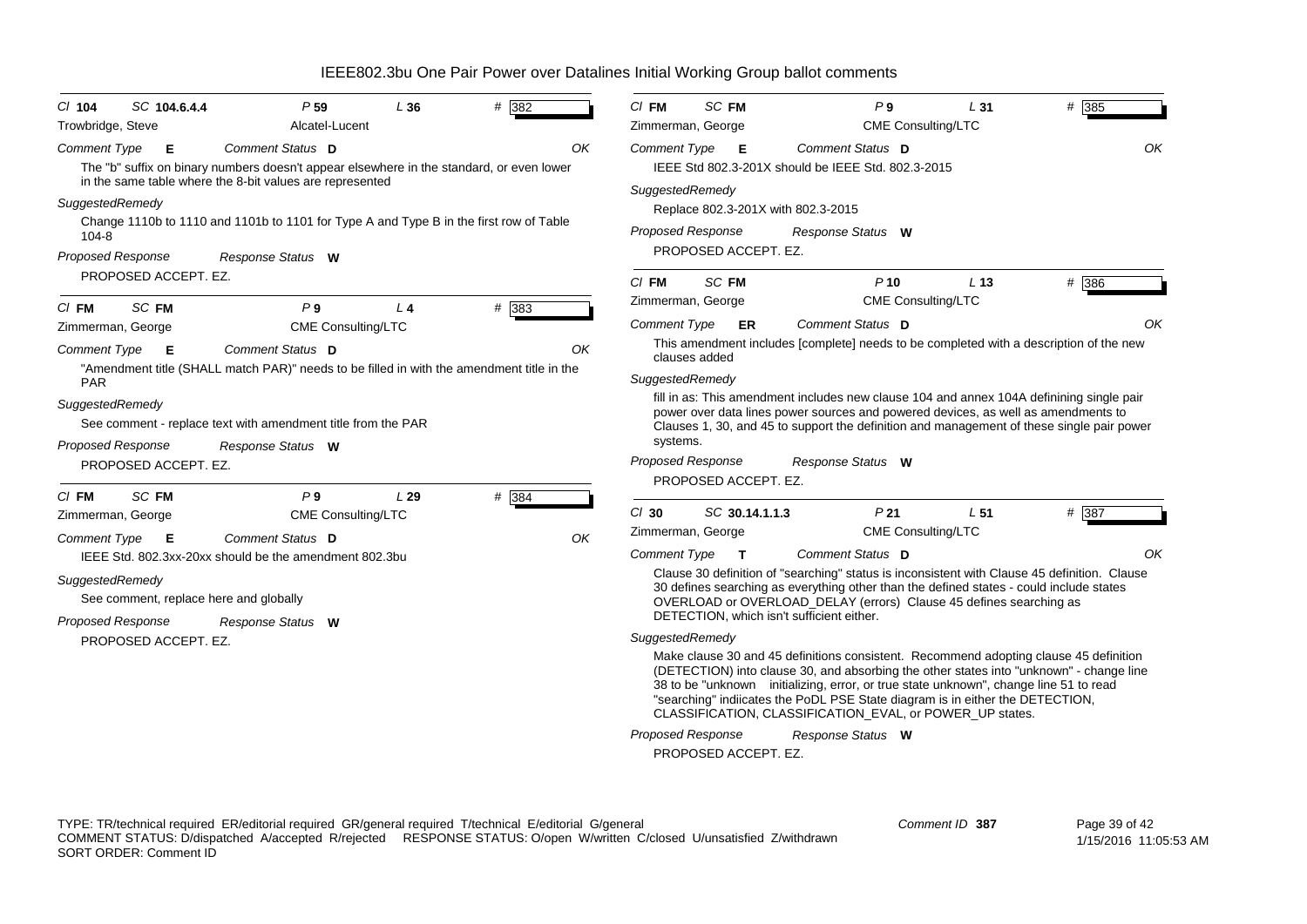| SC 104.1<br>P33<br># 389<br>$CI$ 104<br>L <sub>14</sub><br>CME Consulting/LTC<br>Zimmerman, George                                                                                                          | CI 104<br>$P$ 40<br># 392<br>SC 104.3.3.6<br>L <sub>11</sub><br>Zimmerman, George<br>CME Consulting/LTC                                                                                                                                                                                                                                                                                          |  |  |  |  |  |
|-------------------------------------------------------------------------------------------------------------------------------------------------------------------------------------------------------------|--------------------------------------------------------------------------------------------------------------------------------------------------------------------------------------------------------------------------------------------------------------------------------------------------------------------------------------------------------------------------------------------------|--|--|--|--|--|
| Comment Status D<br>ΟK<br>Comment Type<br><b>TR</b>                                                                                                                                                         | OK<br><b>Comment Type</b><br>Comment Status D<br>- E                                                                                                                                                                                                                                                                                                                                             |  |  |  |  |  |
| Clause 104 does not define an MDI as is stated here. It only defines the return loss of the                                                                                                                 | pi_powered, and many other bottom lines in Figure 104-4 are too close to the bottom of the                                                                                                                                                                                                                                                                                                       |  |  |  |  |  |
| MDI.                                                                                                                                                                                                        | state diagram boxes to easily discern the underscores.                                                                                                                                                                                                                                                                                                                                           |  |  |  |  |  |
| SuggestedRemedy                                                                                                                                                                                             | SuggestedRemedy                                                                                                                                                                                                                                                                                                                                                                                  |  |  |  |  |  |
| Change (c) to read: "Certain electrical paramters of the medium dependent interface which<br>may be different from that specified in the PHY clause when power is simultaneously<br>transmitted with data." | Extend boxes of IDLE, DETECTION, CLASSIFICATION, RESTART, POWER_UP,<br>POWER ON, OVERLOAD, SETTLE SLEEP and OVERLOAD DELAY slightly further<br>down so that underscores can be easily read                                                                                                                                                                                                       |  |  |  |  |  |
| <b>Proposed Response</b><br>Response Status W                                                                                                                                                               | <b>Proposed Response</b><br>Response Status W                                                                                                                                                                                                                                                                                                                                                    |  |  |  |  |  |
| PROPOSED ACCEPT. EZ.                                                                                                                                                                                        | PROPOSED ACCEPT. EZ.                                                                                                                                                                                                                                                                                                                                                                             |  |  |  |  |  |
| SC 104.3<br># 390<br>P36<br>L <sub>13</sub><br>$CI$ 104                                                                                                                                                     | C/ 104<br># 395<br>SC 104.3.4.1<br>P 41<br>L33                                                                                                                                                                                                                                                                                                                                                   |  |  |  |  |  |
| CME Consulting/LTC<br>Zimmerman, George                                                                                                                                                                     | CME Consulting/LTC<br>Zimmerman, George                                                                                                                                                                                                                                                                                                                                                          |  |  |  |  |  |
| Comment Status D<br>OK<br><b>Comment Type</b><br>- E                                                                                                                                                        | OK<br>Comment Status D<br>Comment Type<br>$\mathbf{T}$                                                                                                                                                                                                                                                                                                                                           |  |  |  |  |  |
| A PSE is specified by its behavior observed at the PI, not via the PI.                                                                                                                                      | "All detection currents at the PI shall be . with a valid PD detection signature" - appears                                                                                                                                                                                                                                                                                                      |  |  |  |  |  |
| SuggestedRemedy<br>change "via" to "at"<br><b>Proposed Response</b><br>Response Status W                                                                                                                    | that the requirement somehow puts a requirement on the signature as well - I believe what<br>is meant is that the requirement is to apply WHEN a valid PD detection signature is<br>connected. (leaving the question of whether there is a limit on currents when something<br>other than a valid PD signature is connected? - or is it meant that the current is always in<br>range of Ivalid?) |  |  |  |  |  |
| PROPOSED ACCEPT. EZ.                                                                                                                                                                                        | SuggestedRemedy                                                                                                                                                                                                                                                                                                                                                                                  |  |  |  |  |  |
| $CI$ 45<br>SC 45.2.7a.2.9<br>P31<br>L22                                                                                                                                                                     | replace "with" with "when" (see comment, as intended meaning is unclear and perhaps                                                                                                                                                                                                                                                                                                              |  |  |  |  |  |
| # 391<br><b>CME Consulting/LTC</b><br>Zimmerman, George                                                                                                                                                     | problematic).                                                                                                                                                                                                                                                                                                                                                                                    |  |  |  |  |  |
| Comment Status D<br>OK<br><b>Comment Type</b><br>$\mathbf{T}$                                                                                                                                               | <b>Proposed Response</b><br>Response Status W                                                                                                                                                                                                                                                                                                                                                    |  |  |  |  |  |
| searching is more than just the DETECTION state.                                                                                                                                                            | PROPOSED ACCEPT. EZ.                                                                                                                                                                                                                                                                                                                                                                             |  |  |  |  |  |
| SuggestedRemedy<br>Change "in the state DETECTION" to "in any of the following states: DETECTION,                                                                                                           | Yes - the detection current shall be in the range of Ivalid *when* a valid PD detection<br>signature is connected.                                                                                                                                                                                                                                                                               |  |  |  |  |  |
| CLASSIFICATION, CLASSIFICATION_EVAL, or POWER_UP"                                                                                                                                                           | $Cl$ 104<br>$P$ 42<br># 397<br>SC 104.3.4.3<br>L32                                                                                                                                                                                                                                                                                                                                               |  |  |  |  |  |
| <b>Proposed Response</b><br>Response Status W                                                                                                                                                               | <b>CME Consulting/LTC</b><br>Zimmerman, George                                                                                                                                                                                                                                                                                                                                                   |  |  |  |  |  |
| PROPOSED ACCEPT. EZ.                                                                                                                                                                                        | OK<br>Comment Status D<br><b>Comment Type</b><br>Е                                                                                                                                                                                                                                                                                                                                               |  |  |  |  |  |
|                                                                                                                                                                                                             | The wording reads like the criteria for whether the PSE should accept or reject is in Table<br>104-2, where I believe what is meant is that the voltages are specified in that table.                                                                                                                                                                                                            |  |  |  |  |  |
|                                                                                                                                                                                                             | SuggestedRemedy                                                                                                                                                                                                                                                                                                                                                                                  |  |  |  |  |  |
|                                                                                                                                                                                                             | Change "Vbad_hi_PSE min as specified in Table 104-2." to read "Vbad_hi_PSE min. The<br>values of these voltages are specified in Table 104-2."                                                                                                                                                                                                                                                   |  |  |  |  |  |
|                                                                                                                                                                                                             | <b>Proposed Response</b><br>Response Status W<br>PROPOSED ACCEPT. EZ.                                                                                                                                                                                                                                                                                                                            |  |  |  |  |  |
| TYPE: TR/technical required ER/editorial required GR/general required T/technical E/editorial G/general                                                                                                     | Comment ID 397<br>Page 40 of 42                                                                                                                                                                                                                                                                                                                                                                  |  |  |  |  |  |

COMMENT STATUS: D/dispatched A/accepted R/rejected RESPONSE STATUS: O/open W/written C/closed U/unsatisfied Z/withdrawn SORT ORDER: Comment ID

Page 40 of 42

1/15/2016 11:05:54 AM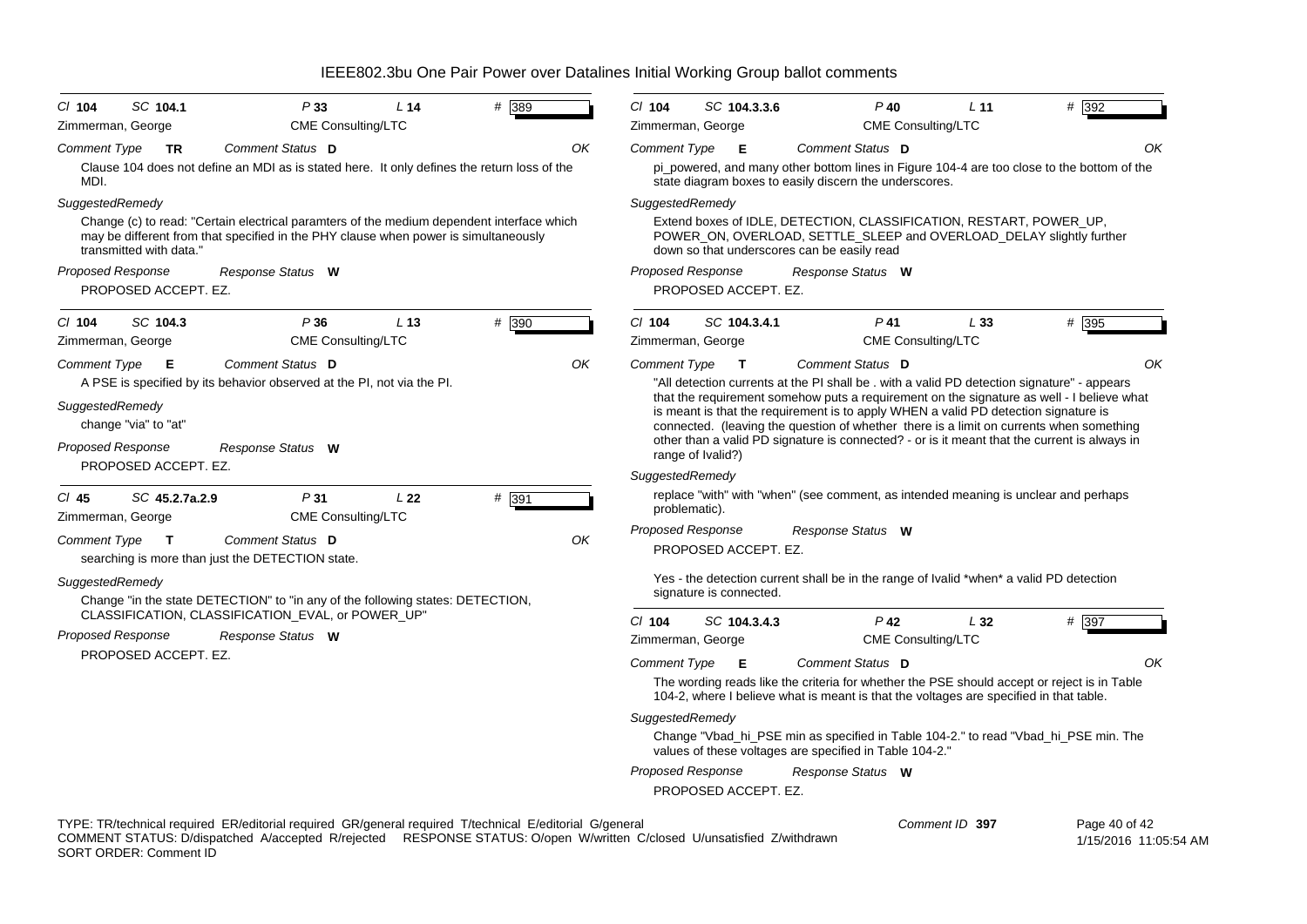| # 398<br>SC 104.3.5<br>$P$ 42<br>$L$ 41<br>C/ 104                                                                                                                                  |    | SC 104.4.6.5<br>P <sub>52</sub><br># 405<br>$Cl$ 104<br>L41                                                                                                                                      |  |  |  |  |  |  |
|------------------------------------------------------------------------------------------------------------------------------------------------------------------------------------|----|--------------------------------------------------------------------------------------------------------------------------------------------------------------------------------------------------|--|--|--|--|--|--|
| <b>CME Consulting/LTC</b><br>Zimmerman, George                                                                                                                                     |    | <b>CME Consulting/LTC</b><br>Zimmerman, George                                                                                                                                                   |  |  |  |  |  |  |
| Comment Status D<br><b>Comment Type</b><br>E<br>missing space "offull"                                                                                                             | OK | <b>Comment Type</b><br>Comment Status D<br>OK<br>$\mathbf{T}$<br>"shall" should be "is" - this is a statement of fact, a definition of an equation, not a testable<br>requirement on the device. |  |  |  |  |  |  |
| SuggestedRemedy<br>replace "offull" with "of full"                                                                                                                                 |    | SuggestedRemedy<br>Change "shall" to "is"                                                                                                                                                        |  |  |  |  |  |  |
| <b>Proposed Response</b><br>Response Status W<br>PROPOSED ACCEPT. EZ.                                                                                                              |    | <b>Proposed Response</b><br>Response Status W<br>PROPOSED ACCEPT. EZ.                                                                                                                            |  |  |  |  |  |  |
| See comment 13.<br>$\#$ 400<br>L <sub>2</sub><br>SC 104.3.6.2.1<br>P <sub>45</sub><br>C/ 104                                                                                       |    | # 406<br>$Cl$ 104<br>SC 104.4.6.5<br>P <sub>53</sub><br>L <sub>1</sub><br><b>CME Consulting/LTC</b><br>Zimmerman, George                                                                         |  |  |  |  |  |  |
| <b>CME Consulting/LTC</b><br>Zimmerman, George<br>Comment Status D<br><b>Comment Type</b><br>$\mathbf{T}$                                                                          | OK | OK<br><b>Comment Type</b><br>Comment Status D<br>E<br>Something funny is going on with the font size on line 1                                                                                   |  |  |  |  |  |  |
| "power removal from the PI shall begin within TLIM." - within TLIM of what event? Initiation<br>of the current limit? Detection of it?                                             |    | SuggestedRemedy                                                                                                                                                                                  |  |  |  |  |  |  |
| SuggestedRemedy                                                                                                                                                                    |    | Beat on frame and corrrect font sizes in the NOTE.                                                                                                                                               |  |  |  |  |  |  |
| insert, after TLIM, "of the initiation of current limiting."                                                                                                                       |    | <b>Proposed Response</b><br>Response Status W                                                                                                                                                    |  |  |  |  |  |  |
| Proposed Response<br>Response Status W                                                                                                                                             |    | PROPOSED ACCEPT. EZ.                                                                                                                                                                             |  |  |  |  |  |  |
| PROPOSED ACCEPT. EZ.                                                                                                                                                               |    | See comment 293.                                                                                                                                                                                 |  |  |  |  |  |  |
| SC 104.3.6.3<br>P <sub>45</sub><br>L <sub>18</sub><br># 401<br>$CI$ 104<br><b>CME Consulting/LTC</b><br>Zimmerman, George                                                          |    | SC 1.5<br>$P$ 16<br>$CI$ 01<br>L28<br>$#$ 407<br><b>CME Consulting/LTC</b><br>Zimmerman, George                                                                                                  |  |  |  |  |  |  |
| Comment Type<br>Comment Status D<br>- E                                                                                                                                            | OK | OK<br>Comment Type<br>Comment Status D<br>- E                                                                                                                                                    |  |  |  |  |  |  |
| "The limits specified" - which limits? It doesn't look like this applies to all of them (for<br>example the short circuit limits). Is it just the Tripple and noise limits in (4)? |    | Add MFVS Maintain Full Voltage Signature to the abbreviations                                                                                                                                    |  |  |  |  |  |  |
| SuggestedRemedy                                                                                                                                                                    |    | SuggestedRemedy                                                                                                                                                                                  |  |  |  |  |  |  |
| change "The limits specified in Table 104-3" to "The ripple and noise limits specifed in                                                                                           |    | See comment                                                                                                                                                                                      |  |  |  |  |  |  |
| Table 104-3, item (4),"                                                                                                                                                            |    | Proposed Response<br>Response Status W                                                                                                                                                           |  |  |  |  |  |  |
| Proposed Response<br>Response Status W                                                                                                                                             |    | PROPOSED ACCEPT. EZ.                                                                                                                                                                             |  |  |  |  |  |  |
| PROPOSED ACCEPT. EZ.                                                                                                                                                               |    |                                                                                                                                                                                                  |  |  |  |  |  |  |